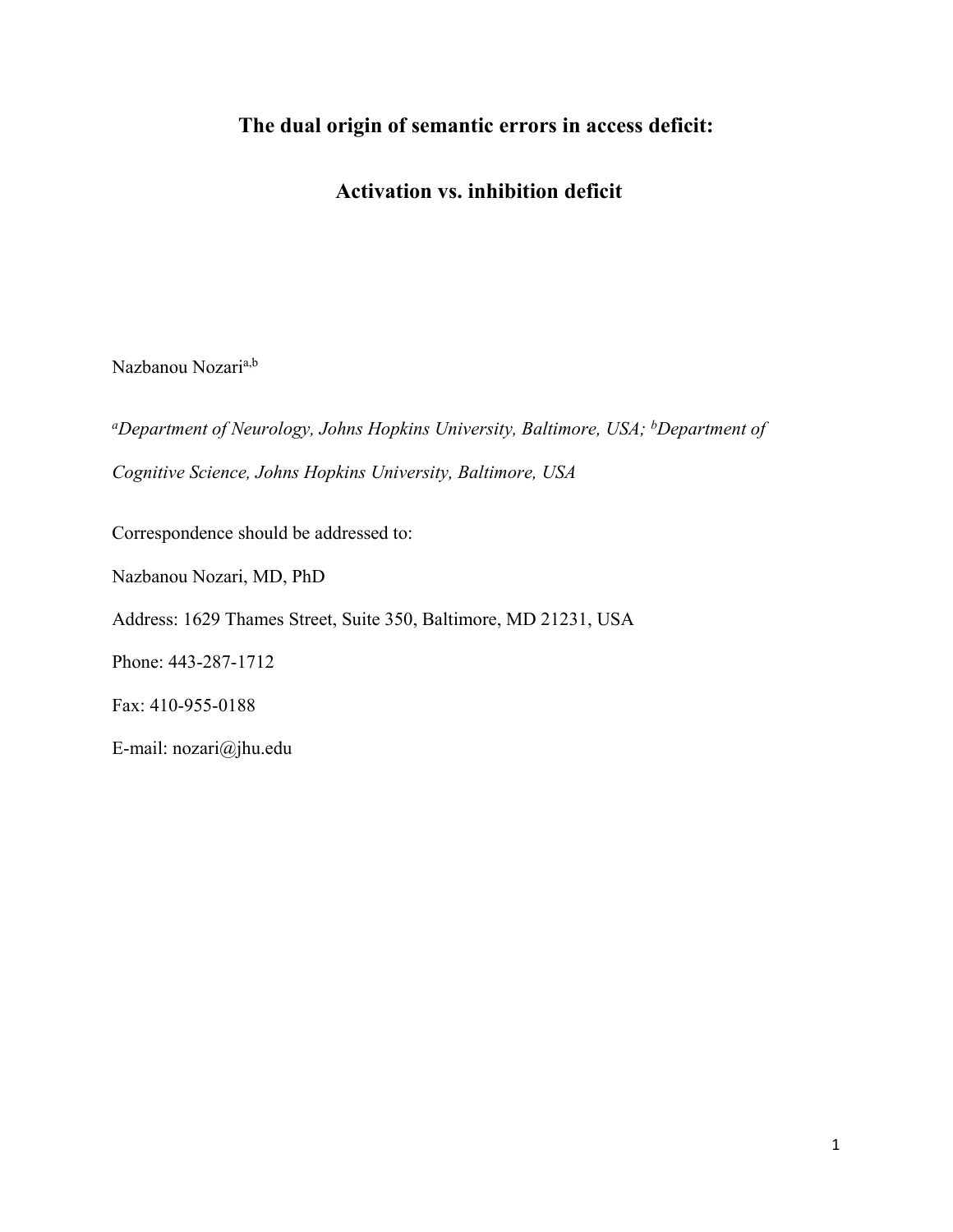### **Abstract**

According to most models of language production, to name a picture one must first map semantic features onto lexical items. Even if both sets of representations are intact, problems in mapping semantic to lexical representations can impair production. Individuals with this problem, sometimes referred to as "access deficit", often demonstrate evidence of preserved semantic knowledge (e.g., good comprehension), increased rate of lexical (usually semantic) errors in production, and inconsistent accuracy on naming the same picture on different occasions. In this paper, I argue that access deficit can have two distinct etiologies. I will present a case of double dissociation between two individuals with chronic post-stroke aphasia, one of whom shows a profile compatible with impaired activation of the target lexical item from semantic features (*activation deficit*), while the other shows a profile compatible with impaired inhibition of competing lexical items (*inhibition deficit*). These results have three key implications: (a) they provide support for the theoretical separation between activation and selection processes in computational models of word production, (b) they point to the critical role of inhibitory control in lexical selection, and (c) they invite a closer inspection of the origin of semantic errors in individuals with access deficit in order to choose the best treatment option.

Keywords: lexical selection, access deficit, inhibitory control, aphasia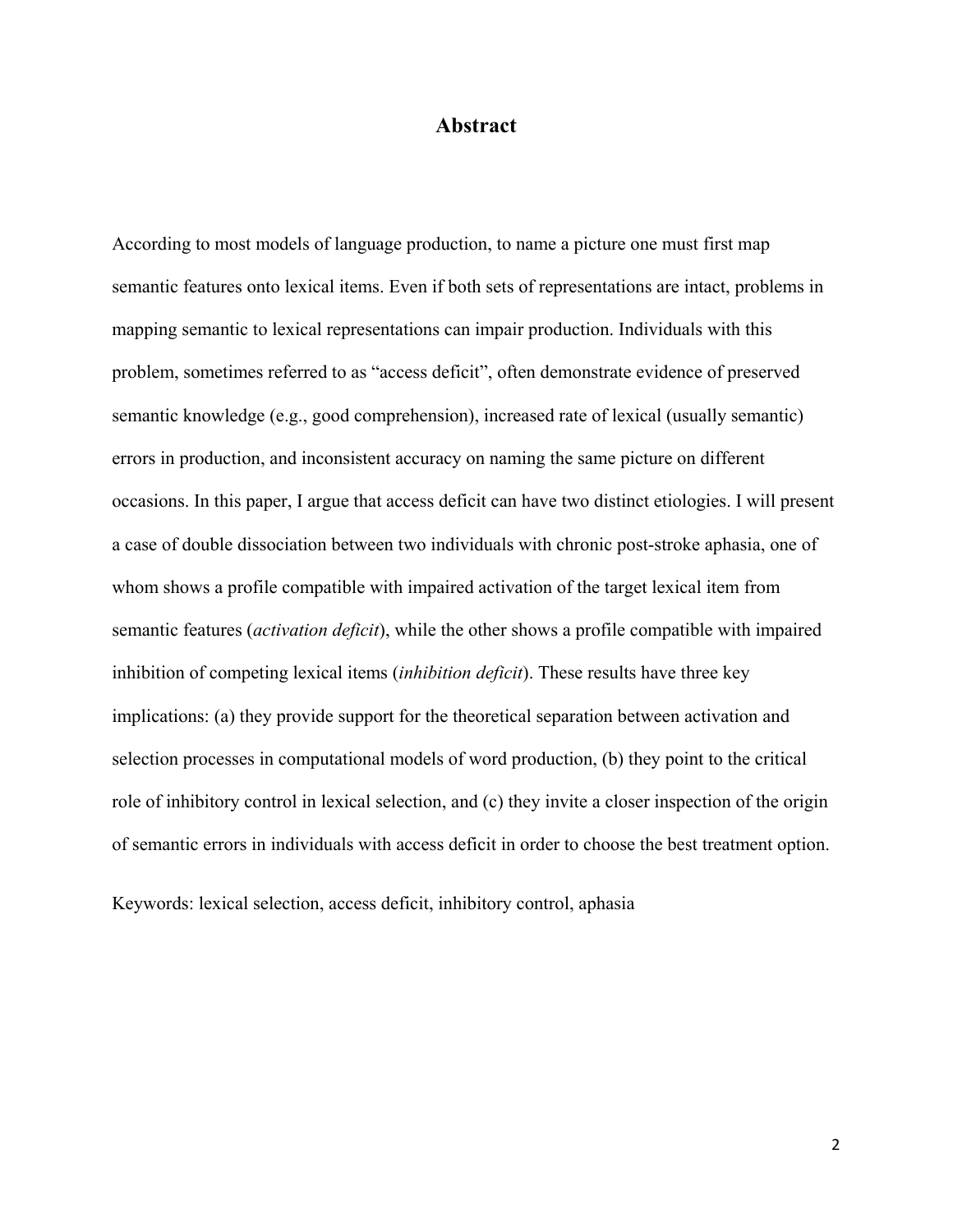### **Introduction**

According to most models of word production, once the semantic features of an object are activated, the first step of producing a word like CAT is mapping those features (e.g., 4 legs, pet, furry, meows, etc.) onto the lexical representation of cat (Dell, 1986; Levelt, Roelofs, & Meyer, 1999; Rapp & Goldrick, 2000). This step itself is considered to entail two phases: *activation* and *selection*. During the activation phase, semantic features activate not only the target word (cat) but also other words that share semantic features with cat (e.g., cow, dog, etc.; Figure 1). During the selection phase, only one of the several activated lexical representations will be selected for further processing. While activation and selection are theoretically separable operations, it is unclear how separable they are in an interactive system such as language production (see Dell, Nozari, & Oppenheim, 2014 for a review of production models). In this paper, I present neuropsychological data from two individuals with a similar profile of lexical retrieval deficit, one of whom shows a selective deficit in activating lexical items, and the other a selective deficit in inhibiting competitors during selection.



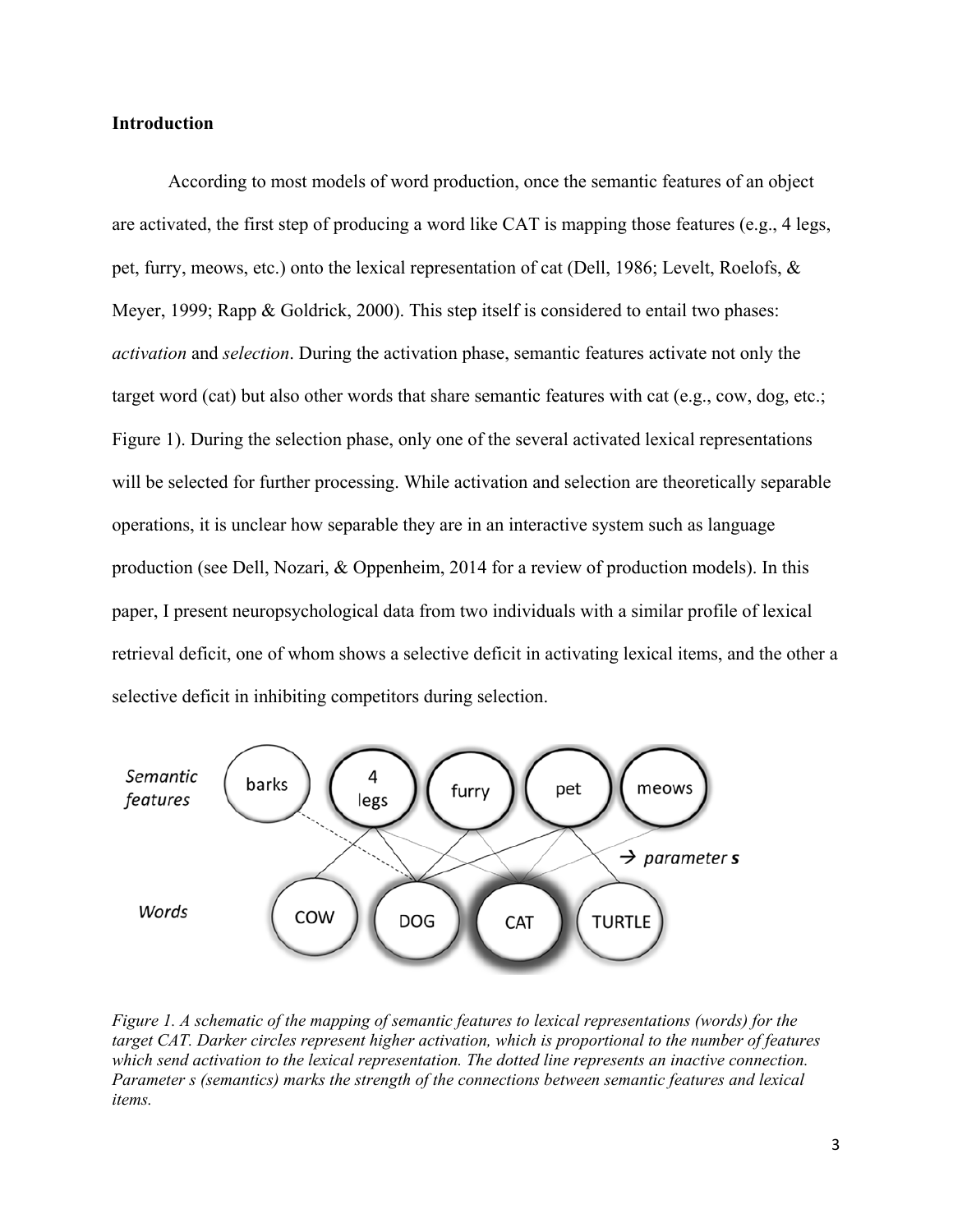#### **Lexical retrieval deficit in aphasia**

Aphasia, or the impairment of language processing as the result of brain damage, can manifest as a number of distinct syndromes. For the purpose of this study, I will focus on a specific type of aphasia marked by the predominance of semantic errors during picture naming. Two deficits have been linked to this profile in the literature. The first deficit is the loss of semantic concepts as in *semantic dementia*, which is marked by a pervasive semantic deficit across both comprehension and production tasks, regardless of specific task demands (e.g., Hodges & Patterson, 2007; Jefferies, & Lambon Ralph, 2006; Rogers, Patterson, Jefferies, et al., 2015). For example, once the individual has lost the concept of CAT, they would be unable to recognize or name cat. Loss of semantic knowledge can be probed using tasks that tap semantic associations without requiring verbal knowledge. For example, the individual may be asked to determine which of the two pictures (a cat or a dog) would go better with the picture of a bone. Loss of labels can be probed with word-to-picture matching tasks which probe lexical knowledge, without requiring labels to be produced by the individual. A typical test includes presenting an auditory word (e.g., "cat") together with a picture of the target (cat) and some distractor pictures.

Individuals who perform well on both semantic and lexical knowledge tasks but still have trouble producing the correct labels present the second type of deficit, sometimes called *access deficit* (Warrington, & McCarthy, 1983) or *semantic aphasia* (e.g., Corbett, Jefferies, Ehsan, et al., 2009; Jefferies, & Lambon Ralph, 2006; Noonan, Jefferies)*,* which manifests as an increased rate of semantic errors, especially under conditions of high competition, without the loss of semantic concepts. Unlike individuals with semantic dementia, those with semantic aphasia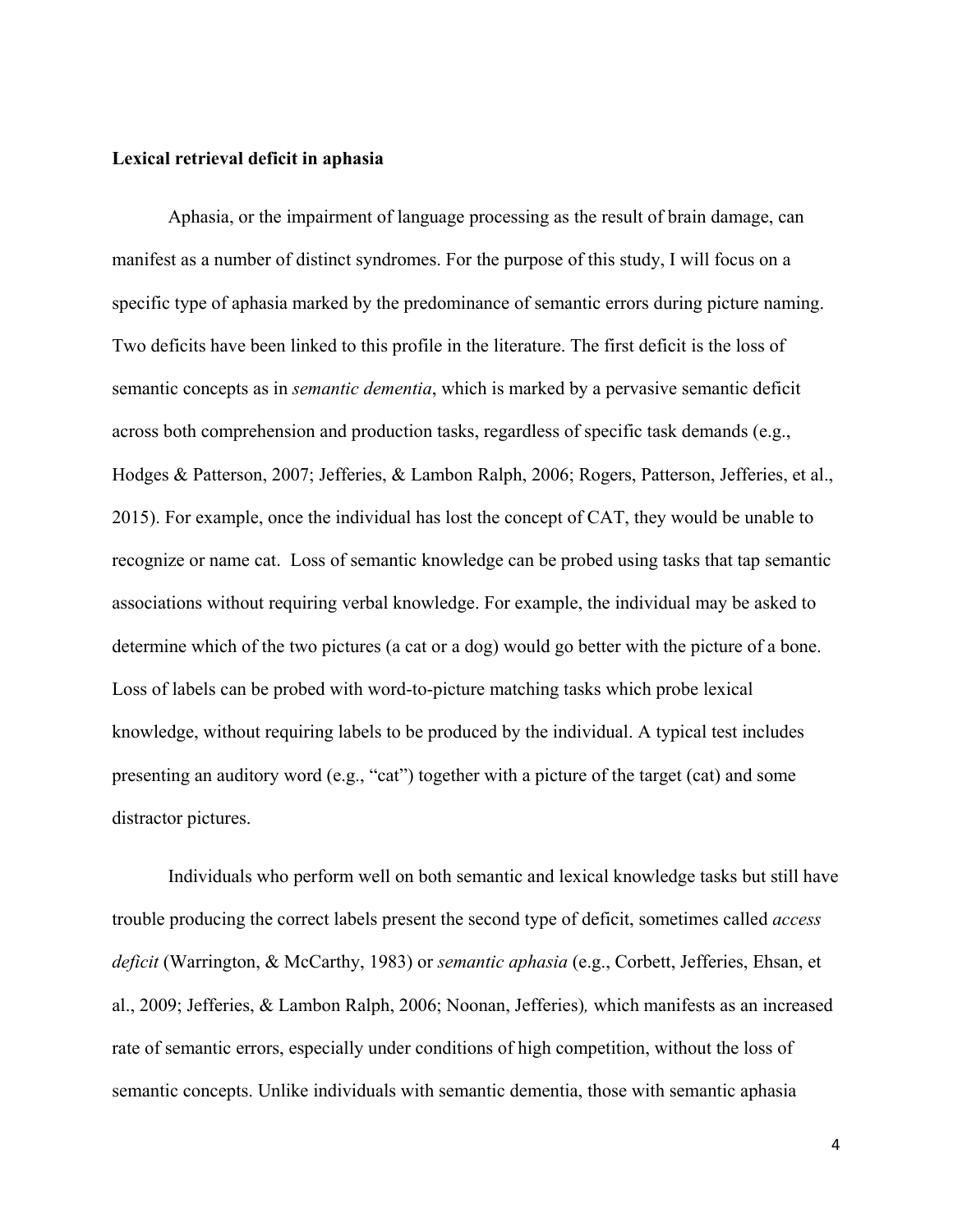show more variable performance and less sensitivity to the frequency or familiarity of stimuli, as well as a marked deterioration in performance when competitors are highly activated, such as when words have multiple meanings or a picture name is miscued (e.g., presenting a picture of a cat along with the onset /d/ for the competitor dog; see Lambon Ralph, Jefferies, Patterson, et al., 2017 for a review, and Hoffman, McClelland, & Lambon Ralph, 2018 for a computational model).

In an excellent review of the empirical evidence and theoretical accounts proposed for access deficits, Mirman and Britt (2014) showed that no single theoretical account was able to explain all the empirical findings surrounding access deficits. These authors rightfully concluded that the problem was, at least in part, due to the vague definition of access deficit. In this paper, I focus on individuals who show a selective increase in the rate of semantically-related errors in picture naming, intact semantic and label knowledge, intact auditory word repetition (i.e., preserved lexical-phonological mapping; Nozari, Kittredge, Dell, et al., 2010; Nozari & Dell, 2013), and no evidence of apraxia or articulatory-motor problems. I thus define "access deficit" literally, as a deficit of accessing (intact) lexical representations from (intact) semantic features (see Figure 1), for any reason. Using a psycholinguistic framework, I will focus the investigation on disentangling the two processes involved in mapping semantic to lexical representations, and will argue that access deficit, as described above, can itself take two forms: a deficit in activating lexical items from semantic features (*activation deficit*), or a deficit in inhibiting competitors (*inhibition deficit*).

Activating lexical items from semantic features is an essential part of the process of lexical retrieval. The importance of this process is highlighted in a class of computational models of aphasia which have been particularly successful in explaining the error patterns in the affected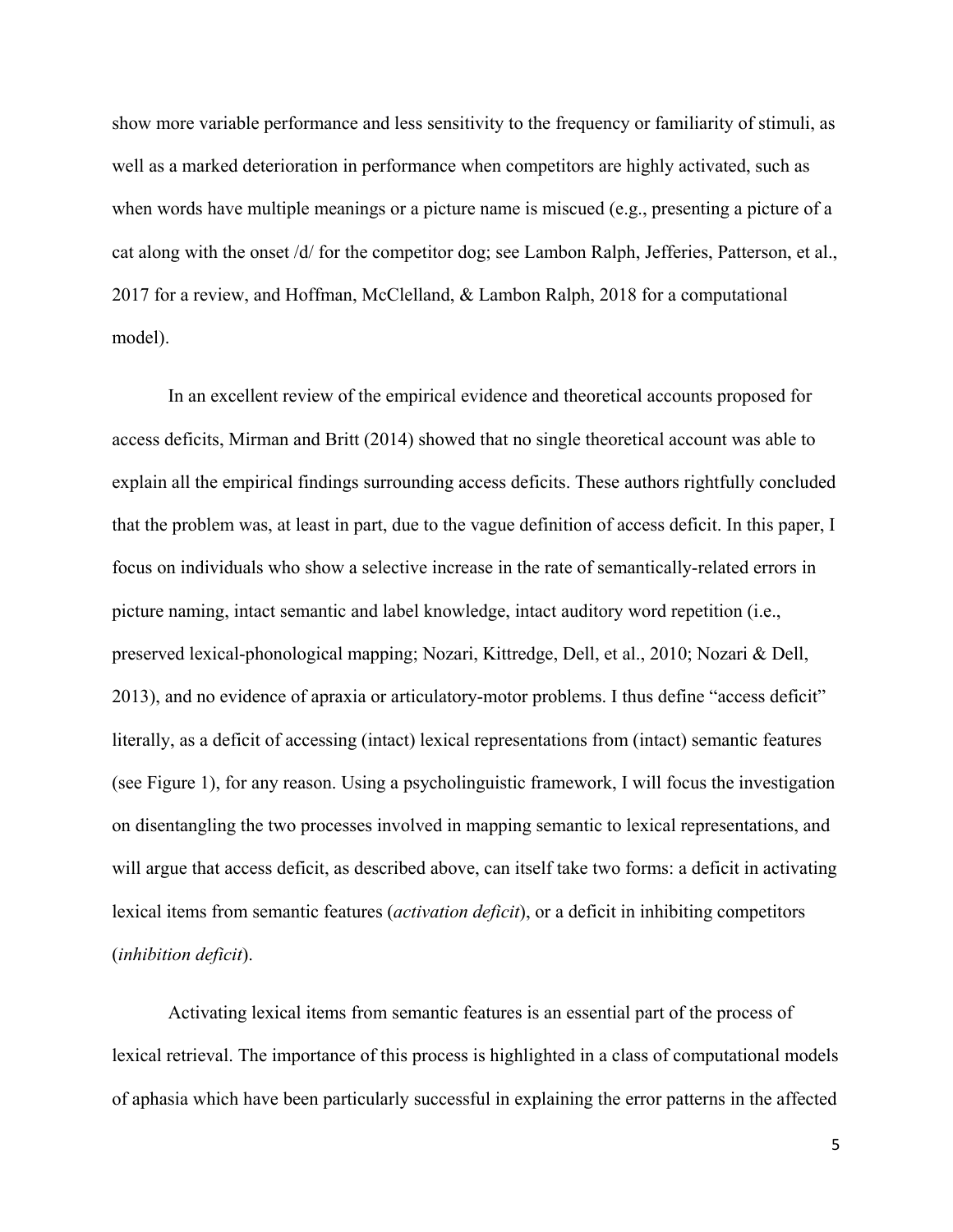individuals (e.g., Dell, Schwartz, Martin et al., 1997a; Schwartz, Dell, Martin, et al., 2006). In such models, the strength of the connections that carry out this mapping is represented by one of the critical parameters in the model, the parameter *s* (semantic; Figure 1). The lower the *s* parameter, the weaker the transmission of information from the semantic to the lexical layer and its convergence on a single target, and thus the larger the number of semantic (cat  $\rightarrow$  dog), mixed (cat  $\rightarrow$  rat), and, in extreme forms, unrelated lexical (cat  $\rightarrow$  bed) errors (Schwartz et al., 2006). It is thus compatible with the framework of these models that generally low levels of activation (i.e., an *activation deficit*) could be a primary cause of semantic errors.

At the same time, a lower *s* parameter also leads to smaller differences in the activation levels of lexical items (Nozari, Dell, & Schwartz, 2011). If the general level of activation for all items is very low (i.e., so low that an absolute selection threshold cannot be reached), the problem will be indistinguishable from *activation deficit* discussed above. It is, however, possible that despite the close activation levels of multiple lexical items, the activation is high enough for individual items to pass the absolute selection threshold and potentially be selected. In such a case, different theories of selection make different predictions: Competitive accounts of selection (e.g., Roelofs, 1992) propose that the ensuing competition should delay production until competition is clearly resolved in favor of one representation. Resolving such competition may depend on inhibitory control. Non-competitive selection accounts (e.g., Mahon, Costa, Peterson, et al., 2007; Navarrete, Del Prato, Peressotti, & Mahon, 2012; 2014), on the other hand, do not view close levels of activation among competitors as an obstacle to selection; the first word that reaches an absolute threshold is selected. It is thus an empirical question whether inhibition of competing responses is a critical part of lexical selection, and whether a failure of applying such control (i.e., an *inhibition deficit*) could also cause semantic errors, although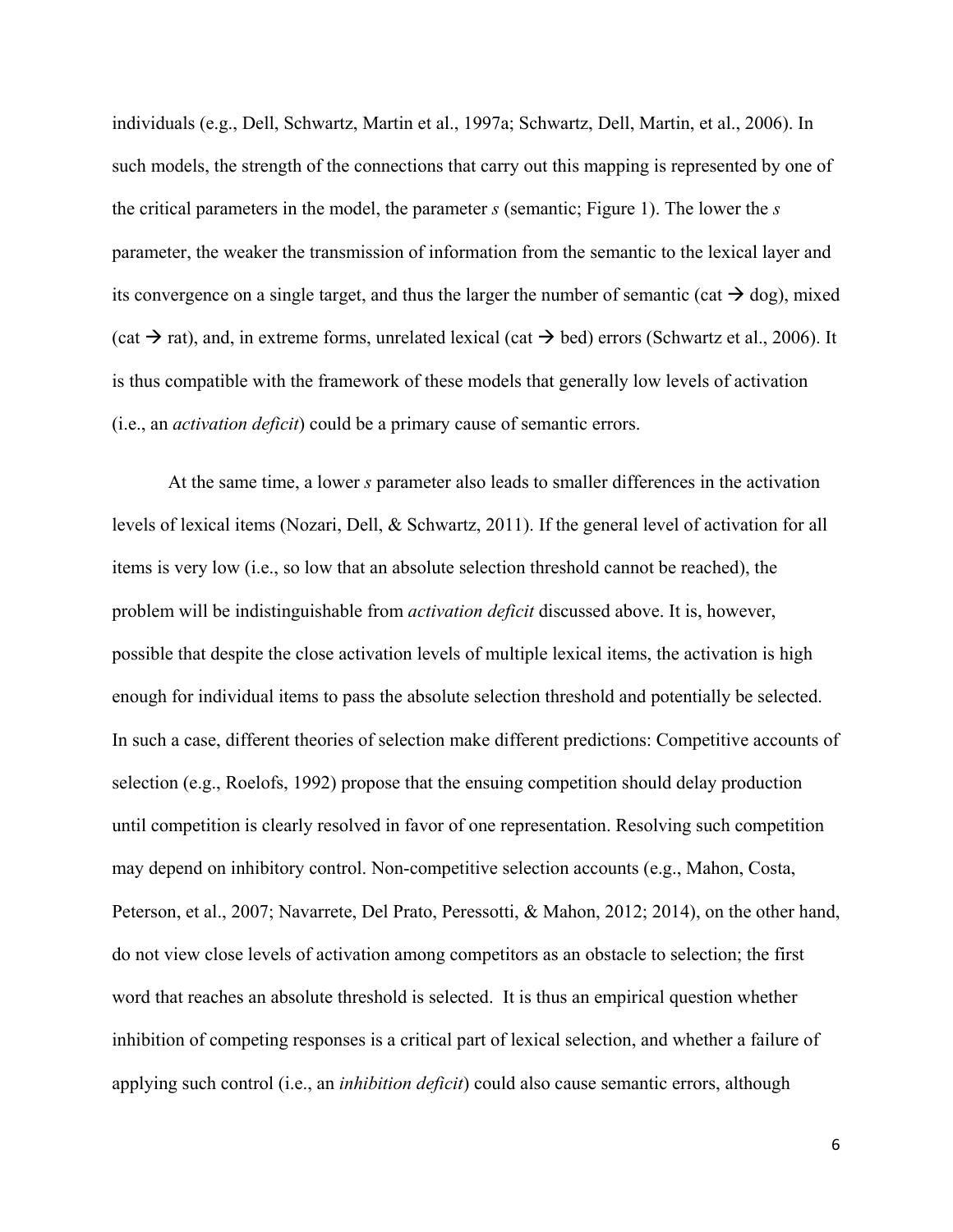reports of poor performance by individuals with semantic aphasia in the presence of strong competitors strongly suggests this possibility (e.g., Corbett et al., 2009; Jefferies, & Lambon Ralph, 2006; Noonan et al., 2010).

#### **The current study**

The current study compares the performance of two individuals with a similar profile of good semantic comprehension and a predominance of semantically-related errors in picture naming. Despite this similarity, however, the naming pattern differed between the two: one individual showed long response latencies and mostly single responses on the majority of trials, raising the possibility that she had difficulty activating any lexical representations. The other individual produced several responses in quick succession, potentially hinting at a problem in inhibiting the already-activated competitors. This paper tests three predictions to dissociate these two deficits.

*Prediction 1.* The individual with *activation deficit* should have difficulty in maintaining the activation of lexical items and their connection to their semantic features, while the individual with *inhibition deficit* should not demonstrate such a problem.

*Prediction 2.* The individual with *inhibition deficit* should be selectively impaired in conditions that increase the activation of the competitor. Specifically, he should be prone to the selection of the competitor as the response in these conditions. Since the individual with *activation deficit* is still capable of suppressing the competitor, her performance should not suffer under such circumstances. If she fails to produce the correct word, she should be more likely to produce no response (an omission) than to produce the competitor.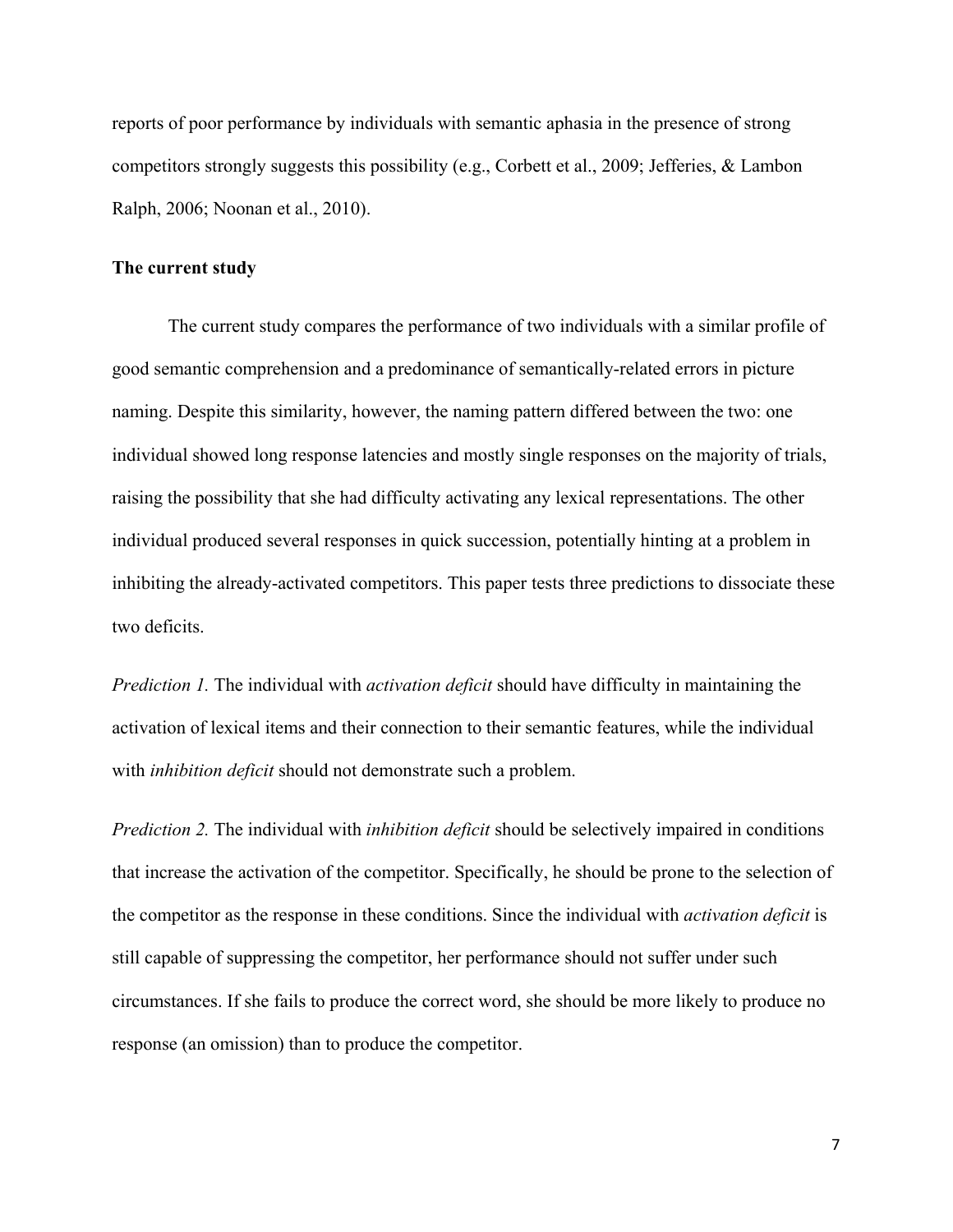*Prediction 3.* Related to both of the previous predictions, opposite effects of increased semantic similarity are expected in the two individuals. The individual with *activation deficit* should benefit from the overall increase in the activation of items in the lexical semantic space provided by semantic similarity<sup>[1](#page-7-0)</sup>. The performance of the individual with *inhibition deficit*, on the other hand, should suffer from increased activation of semantic competitors.

*Lexical perseverations.* In addition to testing the three predictions described above, I will examine lexical perseverations in the two participants. A perseveration is the inappropriate intrusion of a previously produced response on the current trial, and is a common feature of immature or damaged production systems (Ackerman & Ellis, 2007; Fischer-Baum, McCloskey, & Rapp, 2010; Dell, Burger, & Svec, 1997b; Martin & Dell, 2007; McCloskey, Macaruso, & Rapp, 2006; Moses, Sheard, & Nickels, 2007). Two general mechanisms have been proposed for perseveratory errors: the *failure-to-activate account* (Cohen & Dehaene, 1998; Dell et al., 1997b) posits that when the current target fails to gain enough activation, the residual activation of a previously produced response may be enough for its selection in lieu of the current target. The *failure-to-inhibit account* hinges on the malfunction of a hypothesized inhibitory process that suppresses the activation of an item once it has been produced (e.g. Houghton, Glasspool, & Shallice; 1994; MacKay, 1986).

One study has directly assessed the contribution of these two types of deficit to perseverations, albeit for letter (as opposed to lexical) perseverations. In a sample of 12 individuals with dysgraphia, Fischer-Baum and Rapp (2012) found clear support for the failureto-activate account, with a likely contribution of a failure-to-inhibit deficit in one participant. For

<span id="page-7-0"></span><sup>&</sup>lt;sup>1</sup> Note that while semantic similarity increases the activation of the competitors, in systems with feedback from lexical to semantic representations, the activation has the greatest convergence on the target.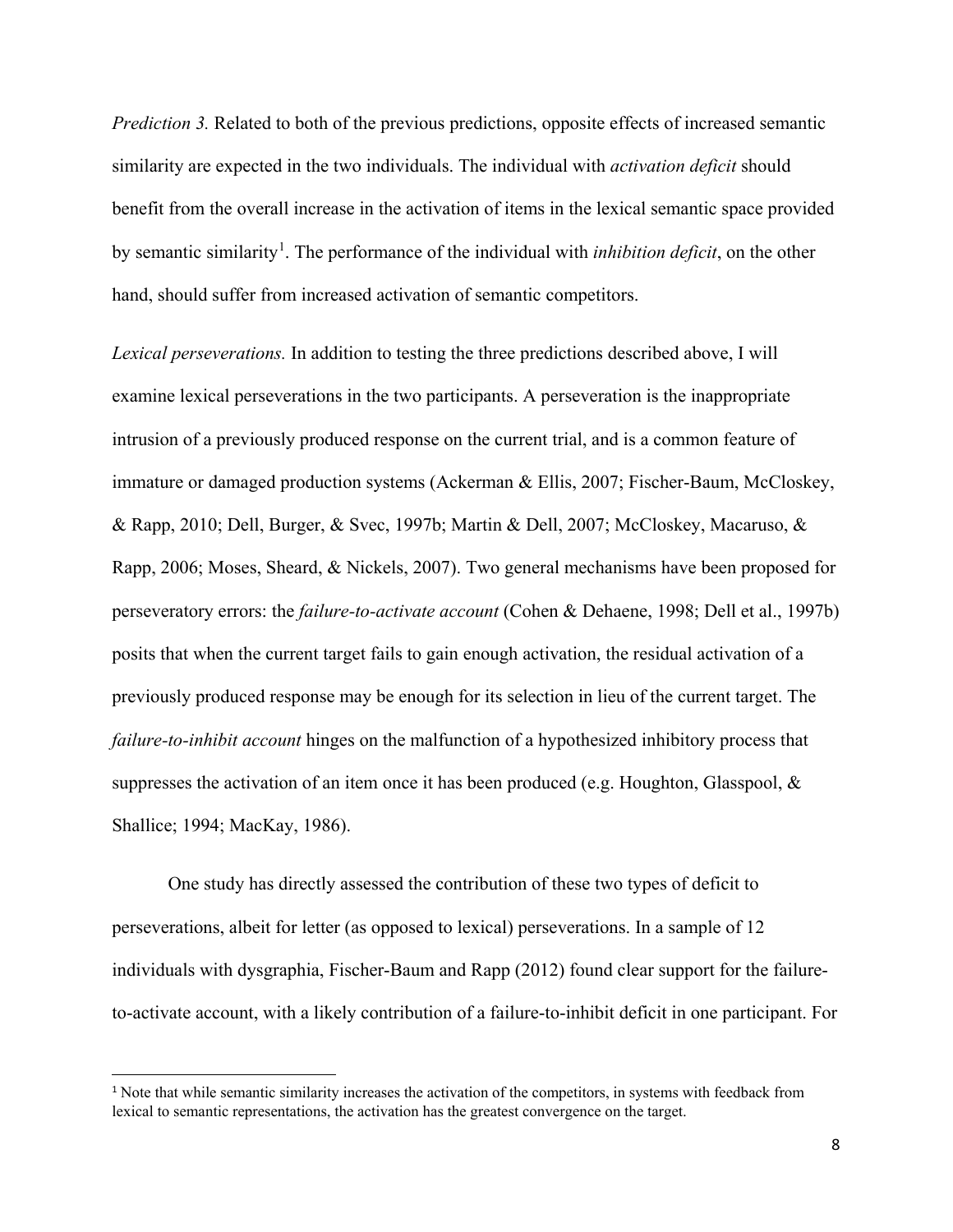example, all participants in their sample who had both lexical and sublexical impairment—which prevents the activation of the target through either route, resulting in an *activation deficit* showed above-chance rates of perseveration errors (see Fischer-Baum & Rapp, 2012 for additional details on the relationship between error types and route impairment). But an *activation deficit* alone does not predict perseverations on a task such as direct copy transcoding, in which participants simply copy a written word that is in front of them, since in this task graphemes can be activated via other routes that bypass the damaged lexical and sublexical routes. The authors found one individual who perseverated at above chance rates on this task, pointing to a potential *inhibition deficit.*

The study sample, however, was selected specifically to contain individuals with a definite activation deficit (i.e., damage to both lexical and sublexical routes). It thus remains an open question whether the failure-to-inhibit deficit alone can result in perseverations, and whether both mechanisms can also lead to lexical (as opposed to letter) perseverations. Since the failure-to-activate and failure-to-inhibit mechanisms closely mirror what is described in this paper as *activation deficit* and *inhibition deficit*, these questions can be answered by studying the pattern of lexical perseverations in the two participants.

### **Methods**

### **Participants**

XR is a 56 year old female with a high school education. She was premorbidly lefthanded and had a right hemisphere stroke 22 years before the study. QD is a 65 year old male, also with a high school education. He was right-handed before he had a left-hemisphere stroke 12 years prior to the study. Appendix A contains multi-view images from structural MRI scans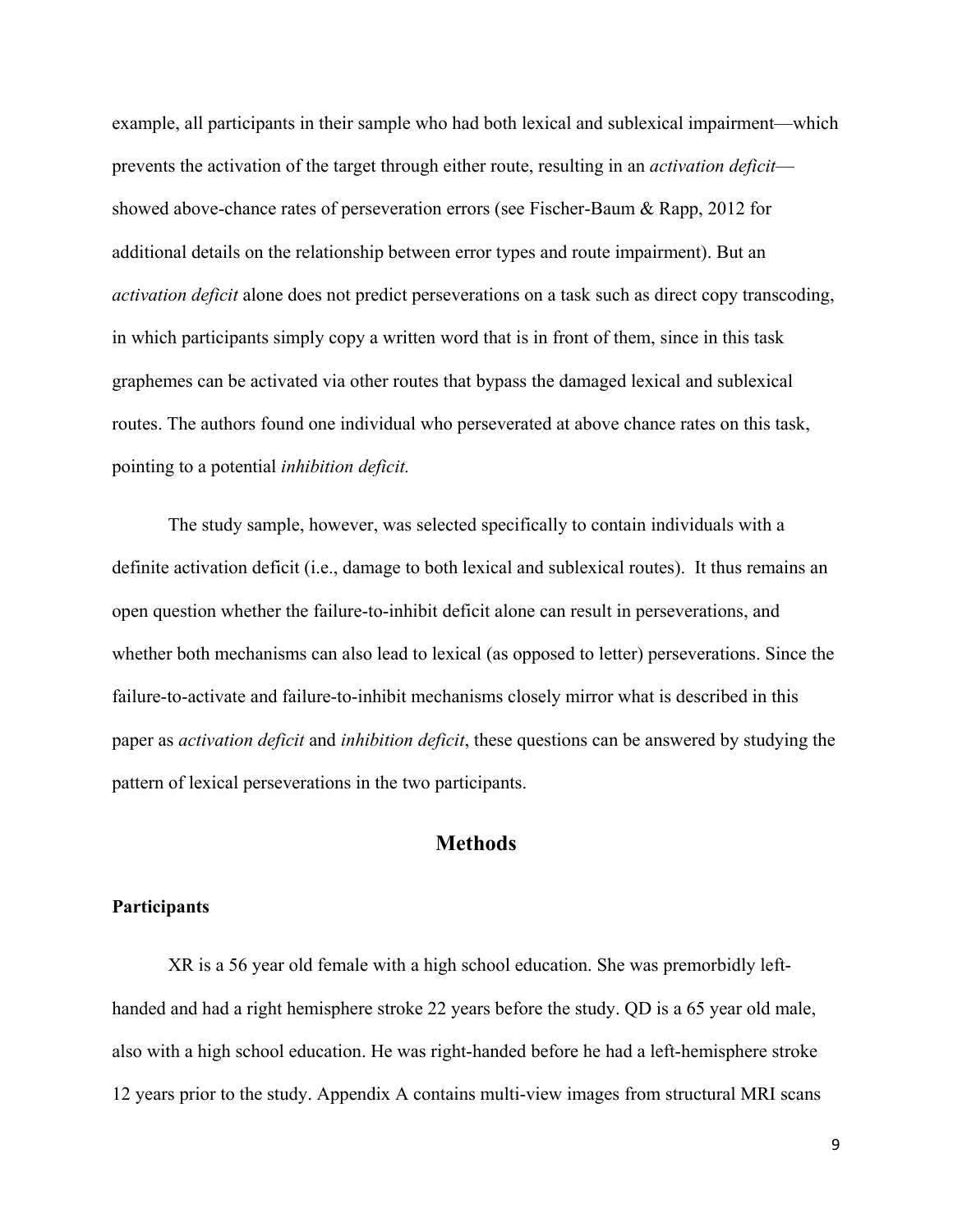that show the extent of damage to the left and right hemisphere in QD and XR, respectively. QD had pervasive damage to the frontal and parietal lobes with some extension to the superior temporal gyrus. In comparison, XR had relatively preserved anterior and ventrolateral (but significantly damaged dorsolateral) prefrontal cortex. Parietal damage was present but was less severe than QD. Her lesion also showed some extension to the superior temporal gyrus together with severe undercutting of the white matter connecting frontal and temporal lobes. Both participants presented with word-finding difficulty and production of short nonfluent utterances that were often missing function words. Both had been in group therapy for enhancing speech and life skills for over five years at the Snyder Center for Aphasia Life Enhancement (SCALE; https://www.leagueforpeople.org/scale) from where they were recruited.

In addition, 12 neurotypical native speakers of English (six females;  $M_{\text{age}} = 61.67$ , *SD* = 7.01 years) participated as controls. All participants were consented under an IRB protocol approved by Johns Hopkins University and received monetary compensation for their participation.

*Background language tests.* The two participants were chosen because of the similarity in their language profiles. Table 1 summarizes the results of their background language tests. Both had near-intact semantic and auditory-lexical comprehension. The first task probed semantic knowledge (without words): they had to pick whichever one of the three pictures best matched a target picture. Half of the trials probed taxonomic (e.g., banana-pineapple) and the other half thematic relationships (e.g., hair-comb). In both conditions, the foils were neither thematically nor taxonomically related to the target. Out of 28 trials, 39 control subjects had a mean score of 27.74 (*SD* = 0.88), and both participants scored 27. The next task was a word-to-picture matching task, probing auditory word comprehension. Participants matched each of the 175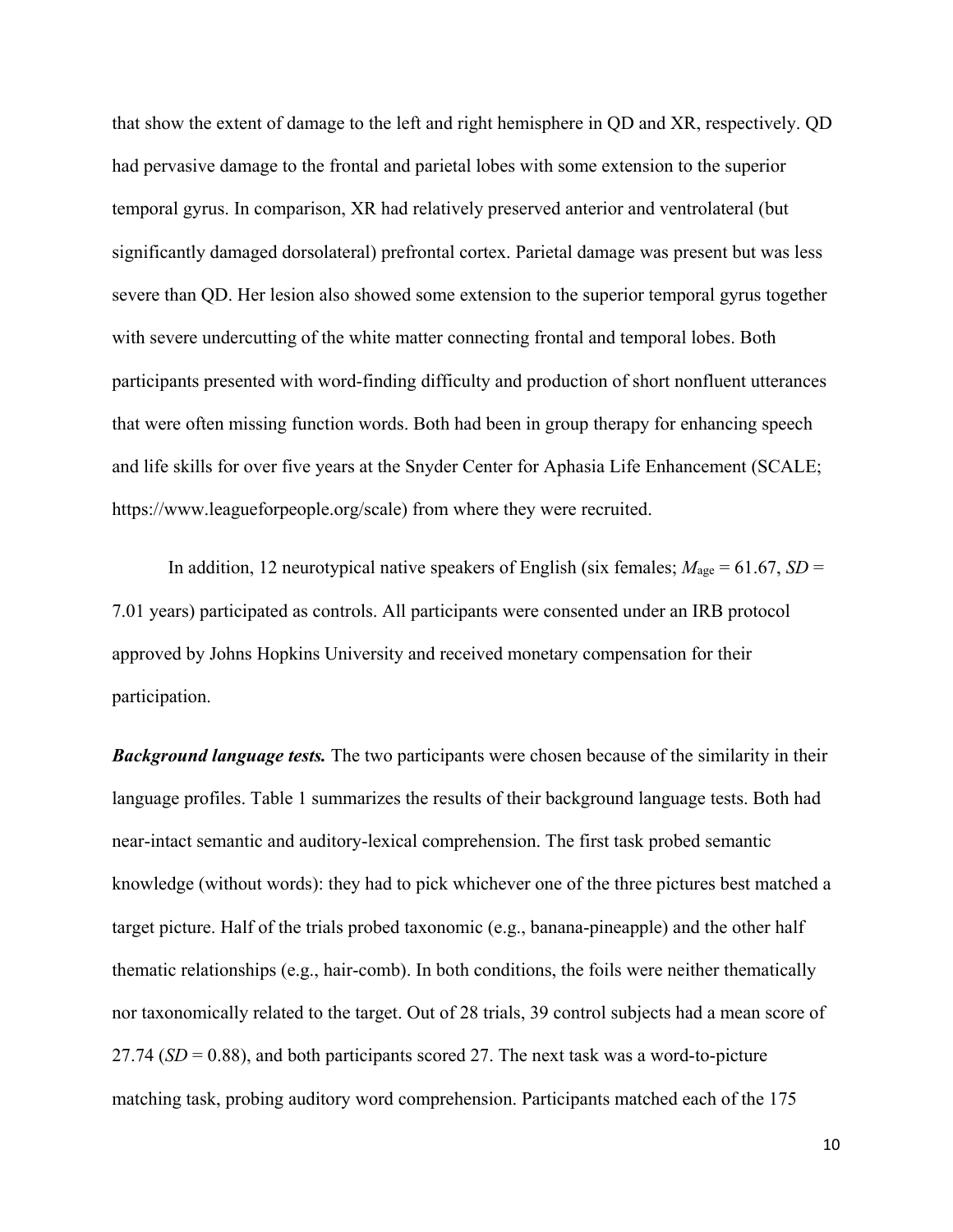labels for pictures in the Philadelphia Naming Task (PNT; Roach, Schwartz, Martin et al., 1996) to the target picture in the presence of two distractors that were unrelated to the target. Both participants' scores were near perfect on this task. In addition to good comprehension, they also showed high accuracy on auditory repetition of PNT words, showing intact lexical-tophonological mapping (e.g., Nozari et al., 2010; Nozari & Dell, 2013).

Both, however, were visibly impaired in picture naming on the PNT, with QD showing an overall lower accuracy than XR (Table 1). Importantly, both had a predominantly semantic error profile. Despite this similarity, however, analysis of response latencies for the first 100 correctly-named PNT trials showed that XR was significantly slower than QD (see Table 1, PNT RTs; Mann Whitney U test's  $Z = 4.32$ ,  $p < .001$ ).

*Large-set picture naming.* To confirm the dominance of semantic errors, and to show the variability in performance typical of access deficits, we tested XR and QD on naming 444 pictures (colored photographs from public image repositories) administered on two separate occasions (a total of 888 trials/participant). These lists were designed such that items from the same semantic category (e.g., vehicles, fruits, clothing items, birds, insects, etc.) were at least 12 items apart to reduce the chance of semantic blocking (Schnur, 2014). Participants were given 20 seconds to respond unless they indicated that they were done with the trial. No feedback was provided on the responses, except encouraging them to produce a single word in cases where they were producing descriptions of items, or providing general encouragement when they expressed frustration regarding their performance, which is not unusual in this population. Because of the much greater diversity in the pictures in terms of lexical frequency, age of acquisition, name agreement, and length, the overall accuracy was lower compared to the PNT, but, as seen in Table 1, the relative accuracy, as well as the dominance of semantically-related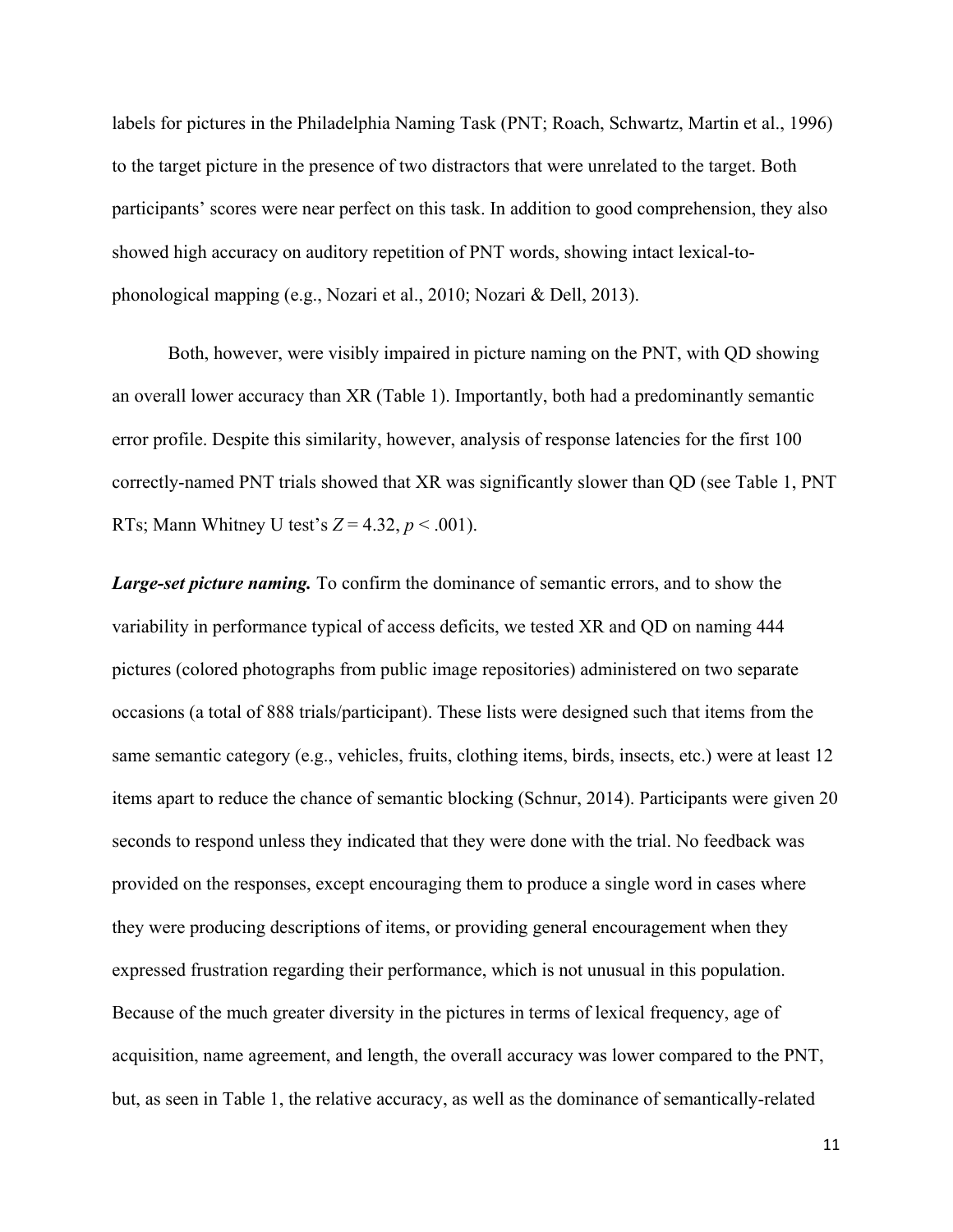errors, was preserved in the two participants. Both participants showed some awareness of their errors by expressing dissatisfaction with some of their incorrect responses, although this awareness was only partial, as some errors remained undetected. Item-level consistency (whether the same item was named accurately or inaccurately on both naming occasions) was measured by Cronbach's alpha, which was 0.69 for XR and 0.66 for QD, showing that neither participant demonstrated highly consistent performance at the item level. Despite these similarities, one difference was striking in the pattern of responses when a semantically-related error was made: QD produced multiple semantically-related responses (e.g., "orange", "peach", "no, apple", for the target "watermelon") on many more trials than XR (57 vs. 28; Fisher's exact test;  $p = .006$ ).

In summary, both participants had preserved comprehension and auditory word repetition abilities and a predominantly semantic error profile in picture naming. However, XR had a tendency to respond slowly with single words, while QD responded more quickly and more often with multiple semantically-related words.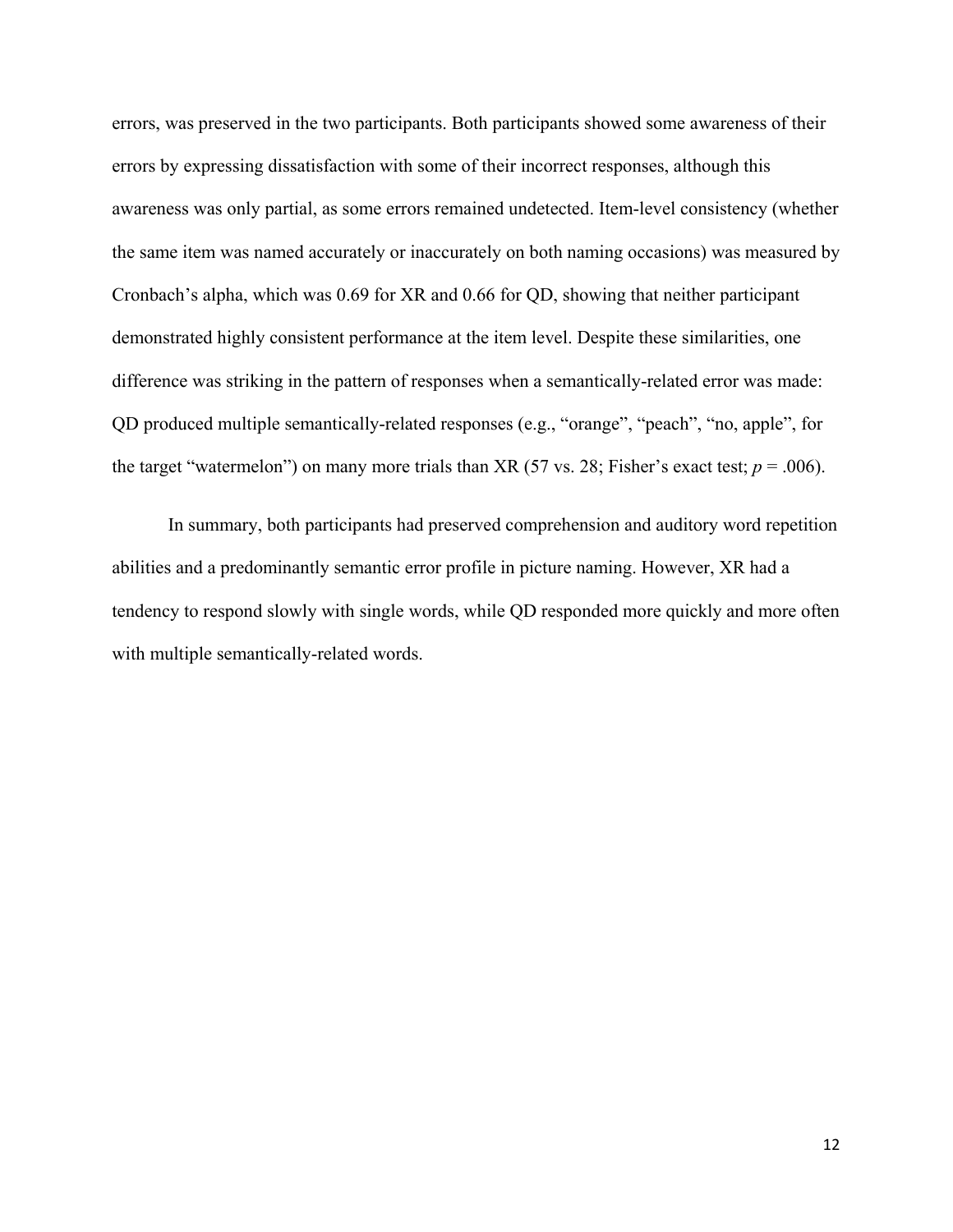*Table 1. Scores of the background language tests for the two participants. The numbers in the parentheses next to the tests show the total number of items. The first five columns show the similarities in XR and QD's profiles. The last two columns show the differences. Percentages of semantically-related errors were calculated as the proportion of semantic (e.g., cat*  $\rightarrow$  *dog)* + *mixed (cat → rat) errors over all commission errors. See Appendix B for the coding scheme, as well as the breakdown of error types for the 1st and 2nd encounter with items in the large naming test. Comp = Comprehension; PNT = Philadelphia Naming Test; PRT = Philadelphia Repetition Test; RT = Response times (latencies); Sem = semantic. XR has a hypothesized activation deficit, while QD has a hypothesized inhibition deficit.*

|    |                            |                             |                     | Similarities in language profiles      | Differences in language profiles          |                                         |                                                                                           |
|----|----------------------------|-----------------------------|---------------------|----------------------------------------|-------------------------------------------|-----------------------------------------|-------------------------------------------------------------------------------------------|
|    | <b>Sem</b><br>comp<br>(28) | <b>PNT</b><br>comp<br>(175) | <b>PRT</b><br>(175) | <b>PNT</b><br>(175)                    | Large<br>naming set<br>$(444 \times 2)$   | <b>PNT RTs</b><br>(ms)<br>(100 correct) | <b>Multiple-response trials</b><br>(out of sem-related errors<br>in the large naming set) |
| XR | 27                         | 173                         | 172                 | 154 correct;<br>$79\%$ sem-<br>related | $63\%$ correct;<br>$85\%$ sem-<br>related | 2064<br>$(SE=142)$                      | 28(14%)<br>out of 198                                                                     |
| QD | 27                         | 174                         | 171                 | 134 correct;<br>$82\%$ sem-<br>related | $50\%$ correct;<br>$84\%$ sem-<br>related | 1658 (SE<br>$=128$                      | 57 (28%)<br>out of 201                                                                    |

#### **Experimental tasks testing the three predictions**

Four tasks—a modified version of the Category Probe task (Freedman & Martin, 2001), the Simon task (Hommel, Proctor, & Vu, 2004), the Miscueing task (Noonan et al., 2010) and the Word-pair Stroop task (Nozari, Freund, Breining et al., 2016)—were used to test the predictions of the *activation* vs. *inhibition* deficit accounts. The relevance of Simon, Miscueing, and Stroop tasks for testing inhibitory control abilities is clear from the literature. The original Category Probe task, however, has been used as a test of working memory, and it may not be immediately clear why it is appropriate for testing the activation deficit hypothesis. The logic is as follows: Successful performance in this task requires that participants keep the list items and their connections to their semantic categories activated in working memory. Importantly, it is not critical whether the exact item is remembered or not; what is critical is that the activation of a given item reinforces the relevant semantic category, and vice versa. In Baddeley and Hitch's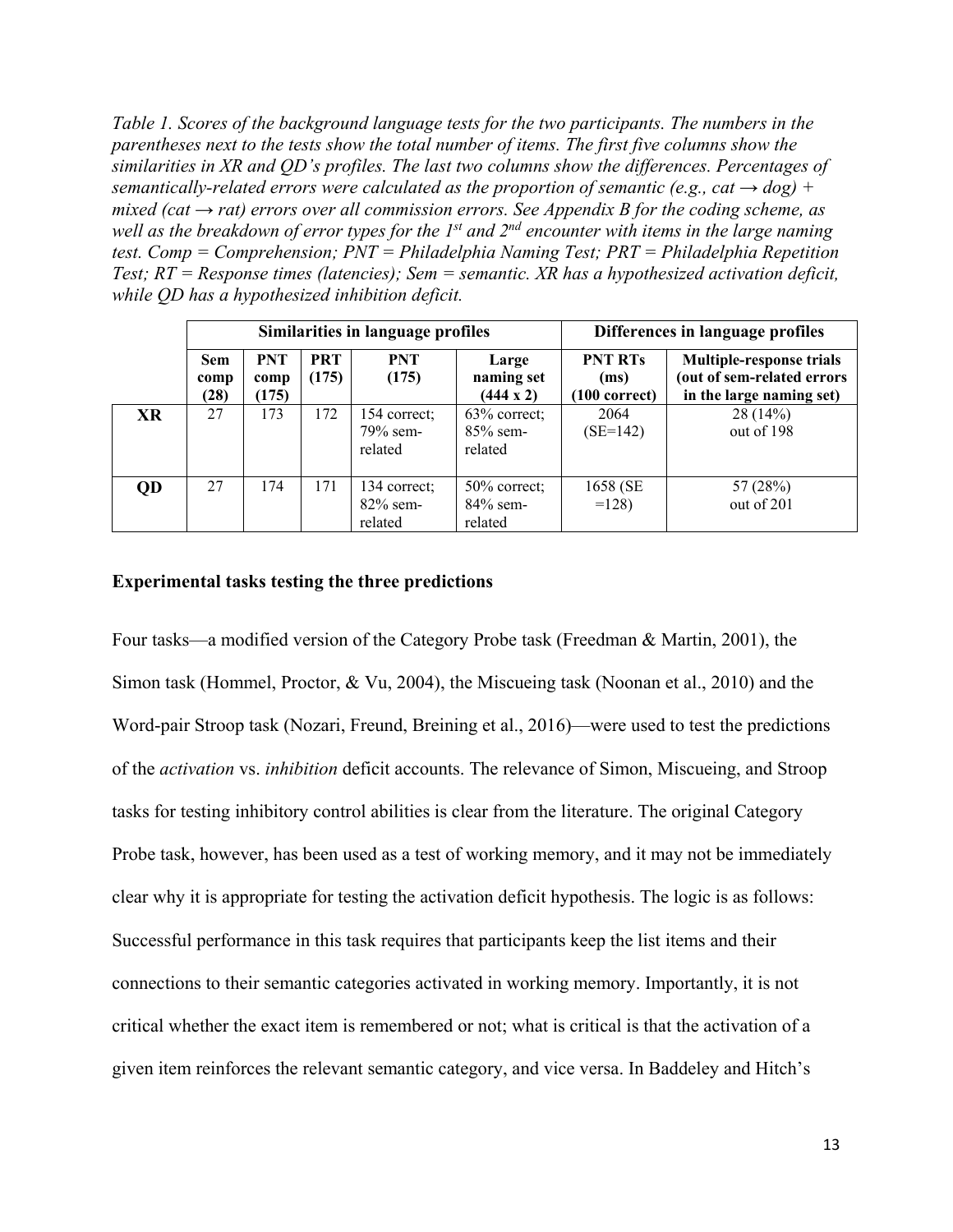(1974) terms, this requires "verbal rehearsal", i.e., continuous mapping of semantic features to lexical items in inner speech. This mapping is expected to be deficient in *activation deficit*, but preserved in *inhibition deficit*.

Theoretically speaking, it is also possible to complete the Category Probe task using an alternative strategy: upon hearing each item, participants could convert that item to a label for a semantic category and then rehearse that label. This is unlikely for two reasons: (a) because the items are presented in 1 s intervals which leaves too little time for inferential processing, especially in individuals with brain damage, and (b) there are many possible categories in the experiments, and participants are not told in advance what they are. Thus, upon hearing an item such as "pigeon", it may not be immediately obvious which category label is most relevant here, birds or animals? But when the probe "sparrow" is heard, it becomes obvious that two birds have been mentioned. It is thus much less likely that what is being memorized is inferred category labels detached from the lexical items. This, in turn, strengthens the assumption that the task relies on keeping the semantic-lexical mapping loop activated.

For two reasons, this task also does not require much inhibitory control. First, remembering the specific lexical item does not matter for generating the correct response. For example, if the item "cat" is presented, it activates the general category of animals, with higher activation of features that correspond to the categories of mammals and pets. If these features then also activate "dog", the competition between "dog" and "cat" is irrelevant to the performance in this task, as both items still contribute to the activation of the same relevant semantic categories. Second, opportunities for interference have been intentionally minimized by avoiding the repetition of any items across trials in the adapted version used in this experiment. Although the original Category Probe task did not show a reliable correlation with executive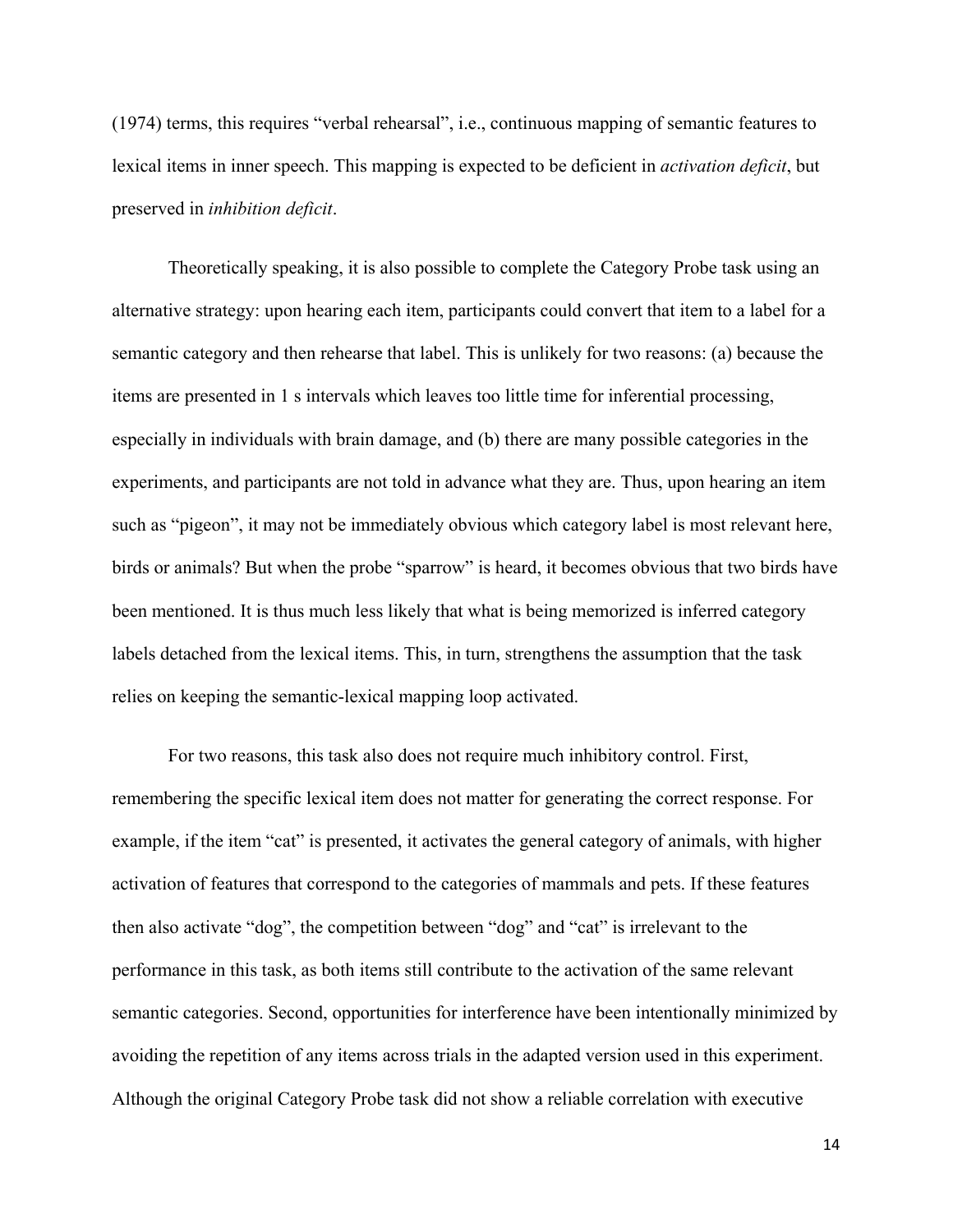control tasks (Allen, R. Martin & N. Martin, 2012), other studies have found parallel impairment in performance on inhibitory control and short term memory tasks (e.g., Hamilton & Martin, 2005). The source of impaired performance in such memory tasks is often interference from a previous trial, i.e., an item from trial *t*-1 that is relevant to the answer on trial *t*, could be mistakenly remembered as having been presented on trial *t*. Such interference is induced by repeating combinations of items from a small set (e.g., triplets of letter from a total set of 16 letters), which keeps each item highly activated and thus requires good inhibitory control for teasing apart relevant and irrelevant presentations of the same item. By modifying the Category Probe task not to include any item repetition, the problem of interference is significantly reduced. Therefore, *activation deficit*, but not *inhibition deficit*, should lead to significantly lower than normal scores on the Modified Category Probe task (prediction 1).

Since the details of the tasks are necessary for interpreting the results, I will present each task before discussing the results from that task in the Results section.

### **Evaluating lexical perseveration**

Lexical perseverations were examined in the large-set naming task. First, all lexical substitutions (semantic errors, mixed errors, and unrelated lexical errors) were identified for each participant. Next, the number of lexical perseveration errors (i.e., a repetition of a response that had been produced previously in the same session) was counted. Note, however, that a lexical perseveration may arise due to the influence of a prior production (which I call true perseveration), or simply by chance, when the same response happens to be produced on multiple trials independently of one another. If the latter is the case, then the order of the responses should be arbitrary. In other words, the responses prior to a given lexical substitution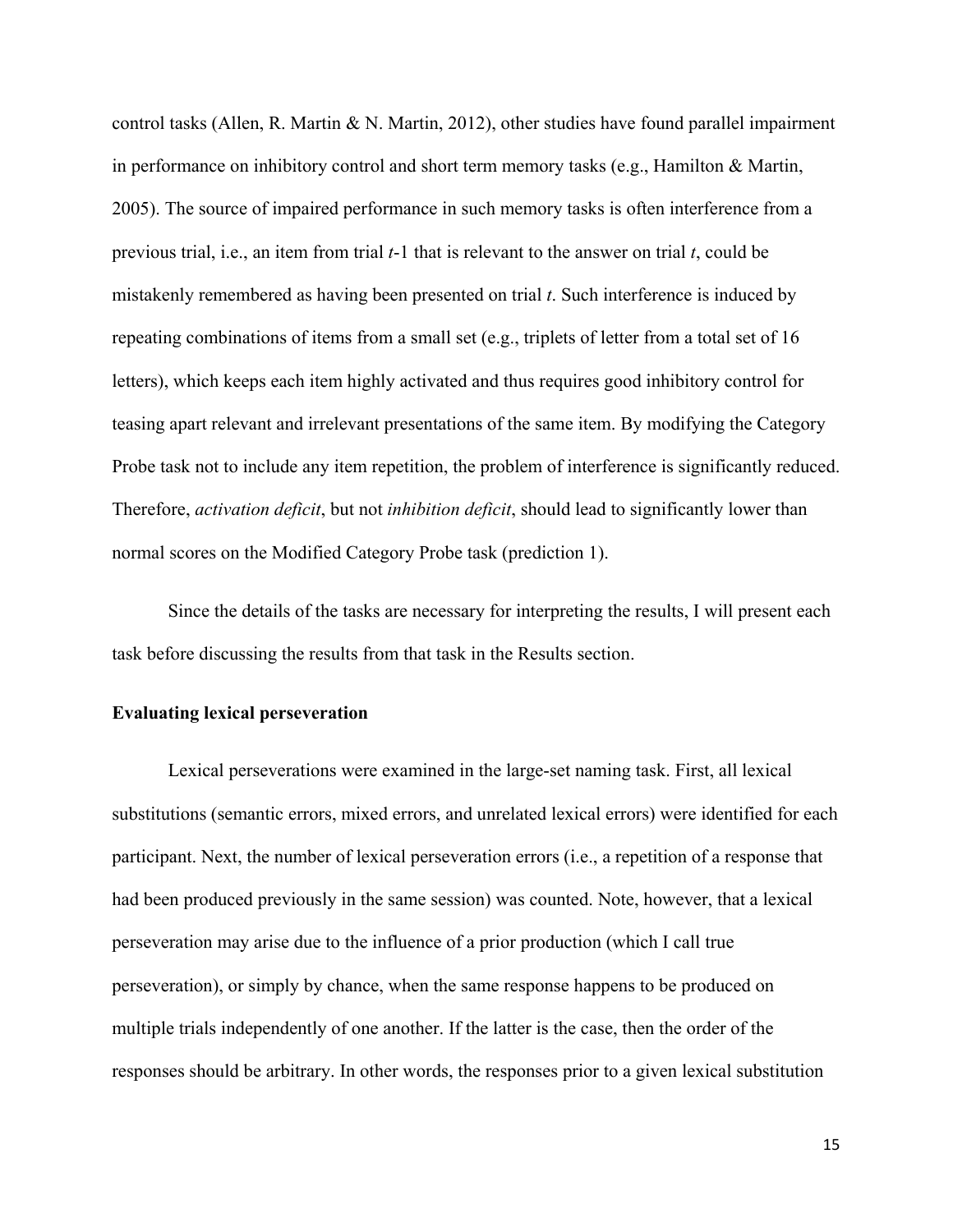should represent a random sample drawn without replacement from the set of responses produced in the session. This probability follows a hypergeometric distribution *X* with a

probability mass function given by 
$$
p(X = k) = \frac{\binom{K}{k}\binom{N-K}{n-k}}{\binom{N}{N}}
$$
; if *x* is the response produced on the current trial, *K* is the total number of *x* responses produced in the session excluding the current trial, *k* is the number of *x* responses on previous trials, *N* is the total number of responses produced in the session excluding the current trial, *n* is the number of previous trials, and  $\binom{a}{b}$  is the binomial coefficient, calculated as  $\frac{a!}{b!(a-b)!}$ . Thus, the probability that preceding responses contain at least one instance of *x* by chance, i.e.,  $p(X > 0)$ , can be calculated as  $1 - p(X = 0)$ . Here is an example of how the probability of observing a preservation by chance is calculated for a given trial, trial 59, with the response "desk" for the target "table", when "desk" has also been produced on two other occasions, once for the target "desk" and once for the target "dresser", in a session containing a list of 123 items. The probability of at least one of these two other

responents appearing before trial 59 by chance is calculated as 
$$
1 - \frac{\binom{2}{0}\binom{120}{58}}{\binom{122}{58}} = 0.73
$$
.

Note that the above probability depends critically on the values of *K* and *n*. The greater the number of times a particular response has been produced in the session, the higher the probability that it would be observed as a lexical perseveration by chance. For instance, if the response set used in the above example contained three—instead of two—instances of "desk" aside from the current trial, the chance of observing a lexical perseveration by chance would have increased from 0.73 to 0.86. Similarly, the greater the number of the preceding trials, the higher the chance that one of them would be randomly repeated and observed as a lexical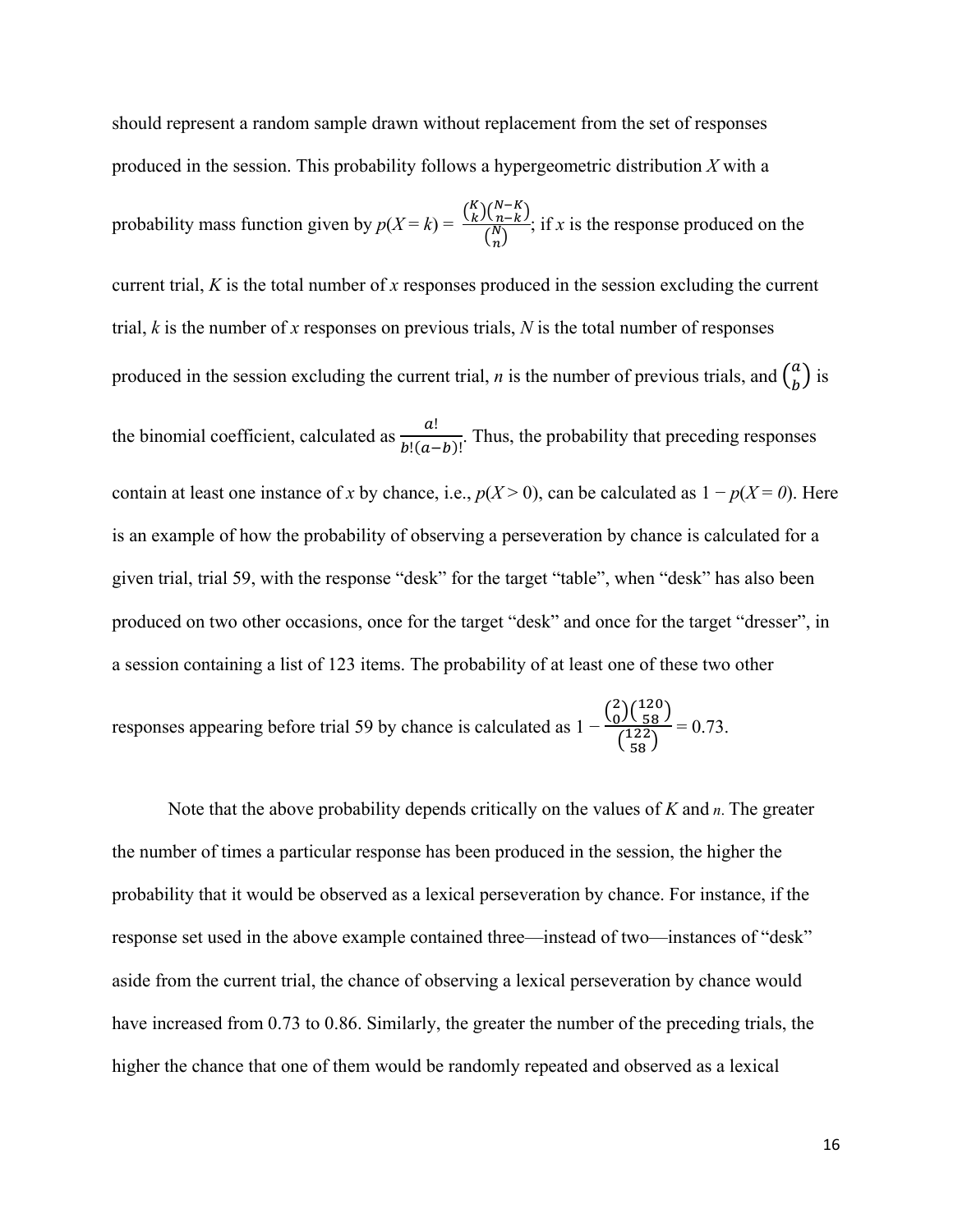perseveration. For instance, the chance of observing a lexical perseveration by chance increases from 0.73 on trial 59 to 0.96 on trial 99.

The probability of perseveration due to chance can thus be calculated, as described above, for each lexical substitution in each session. The result is a vector of probabilities with a Poisson binomial distribution, which is similar to a binomial distribution but with a different chance of success in each trial. Using this distribution, one can then determine whether the observed number of lexical perseverations (i.e., lexical substitutions with at least one identical response preceding them) is statistically different from chance.

### **Procedures**

All but two control participants completed all the tasks in the same order. These two control participants were tested on an older version of the Category Probe task which contained words (e.g., flower names) unfamiliar to the average male participant in the Baltimore area, and also many repetitions of the same word, potentially creating retroactive interference. The task was amended to avoid these problems for the next 10 control participants, as well as XR and QD. Control participants were tested in two sessions. XR and QD were tested in a total of seven and eight 1–1.5 h sessions, respectively, including the large-set naming test (but excluding background language tests which had been collected previously). The difference in the number of sessions was due to the breakdown of the large naming set: QD requested more breaks, hence the additional session. Each picture in the large naming set was presented for 20 seconds or until the participant produced a response. Once all items had been administered once, the whole set was administered a second time in a different order.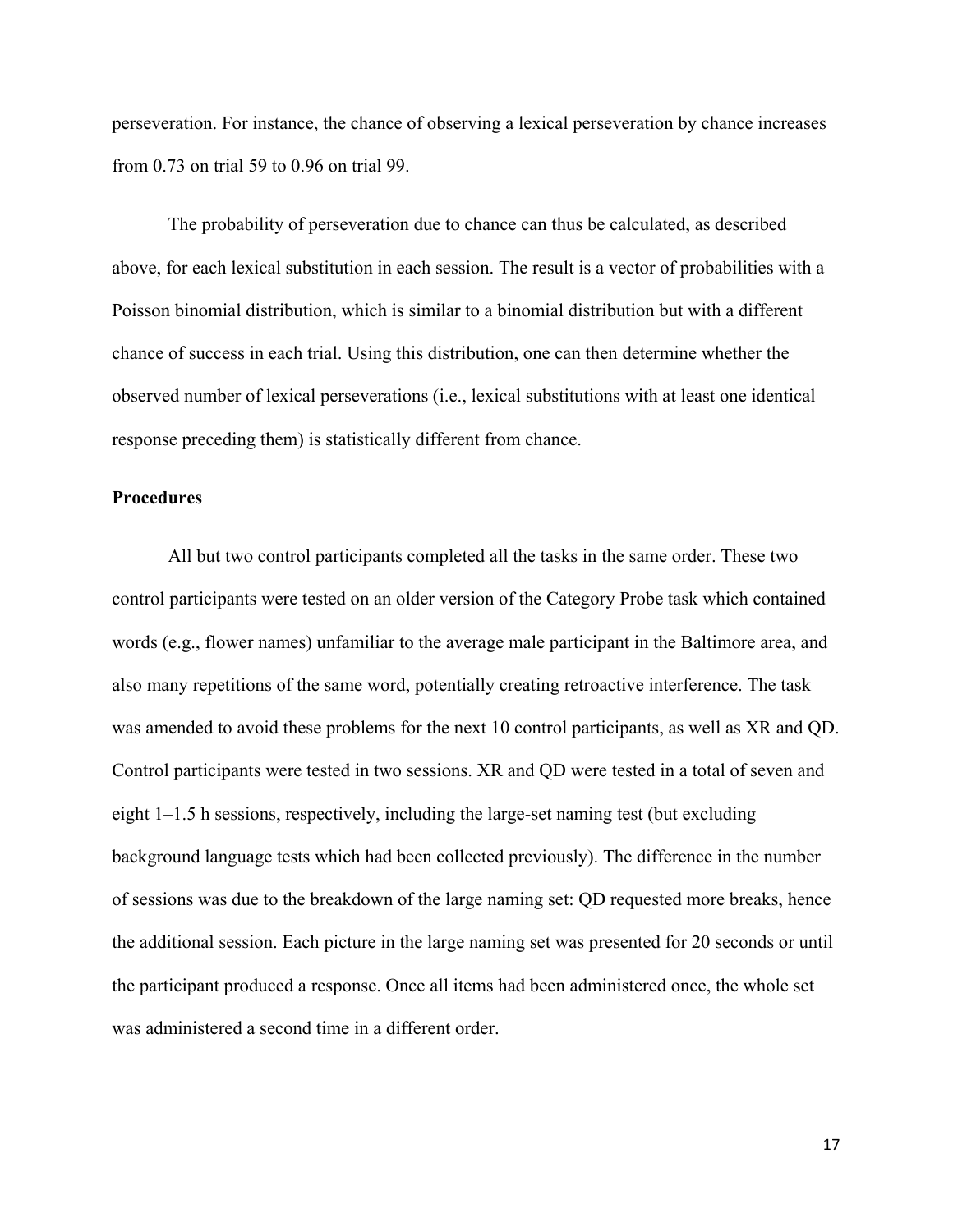The data from two of the four administrations of the Word-pair Stroop were collected along with the naming tests. XR and QD and all control participants completed the rest of the experimental tests over two sessions. The first session included Miscueing (part I), Modified Category Probe, and the third administration of the Word-pair Stroop task. The second session included the fourth administration of the Word-pair Stroop task, followed by the Simon task, and Miscueing (part II). Simon and Word-pair Stroop tasks were presented in the E-Prime 2.0 software (Psychology Software Tools, Pittsburg, PA). Miscueing was presented in PowerPoint. The Modified Category Probe task was administered by a research assistant who was a native speaker of English and was supervised by the author. Button-press responses were collected using two buttons on the keyboard (all participants used the index and middle fingers of their non-dominant hands). Verbal responses were recorded digitally for offline transcription.

#### **Results**

Verbal responses were transcribed and coded by a native English speaker blind to the hypotheses of the study and were double-checked by the author. Details of the coding system are available in Appendix B. The first response was used in all codings, even if the participant later changed it. RTs were hand-coded based on visual inspection of the acoustic wave in Praat, version 6.0.43 (Boersma & Weenink, 2018, [http://www.praat.org/\)](http://www.praat.org/). Where RT analyses are reported, error trials are excluded from the analyses. Unless stated otherwise, statistical analyses were performed using techniques advocated by Crawford, Garthwaite, and Porter (2010) which correct for small control samples. Table 2 summarizes the results of the experimental tests.

*Modified Category Probe task (testing prediction 1).* This task was loosely adapted from Freedman and Martin (2001), but with new materials (in order to avoid using words that may be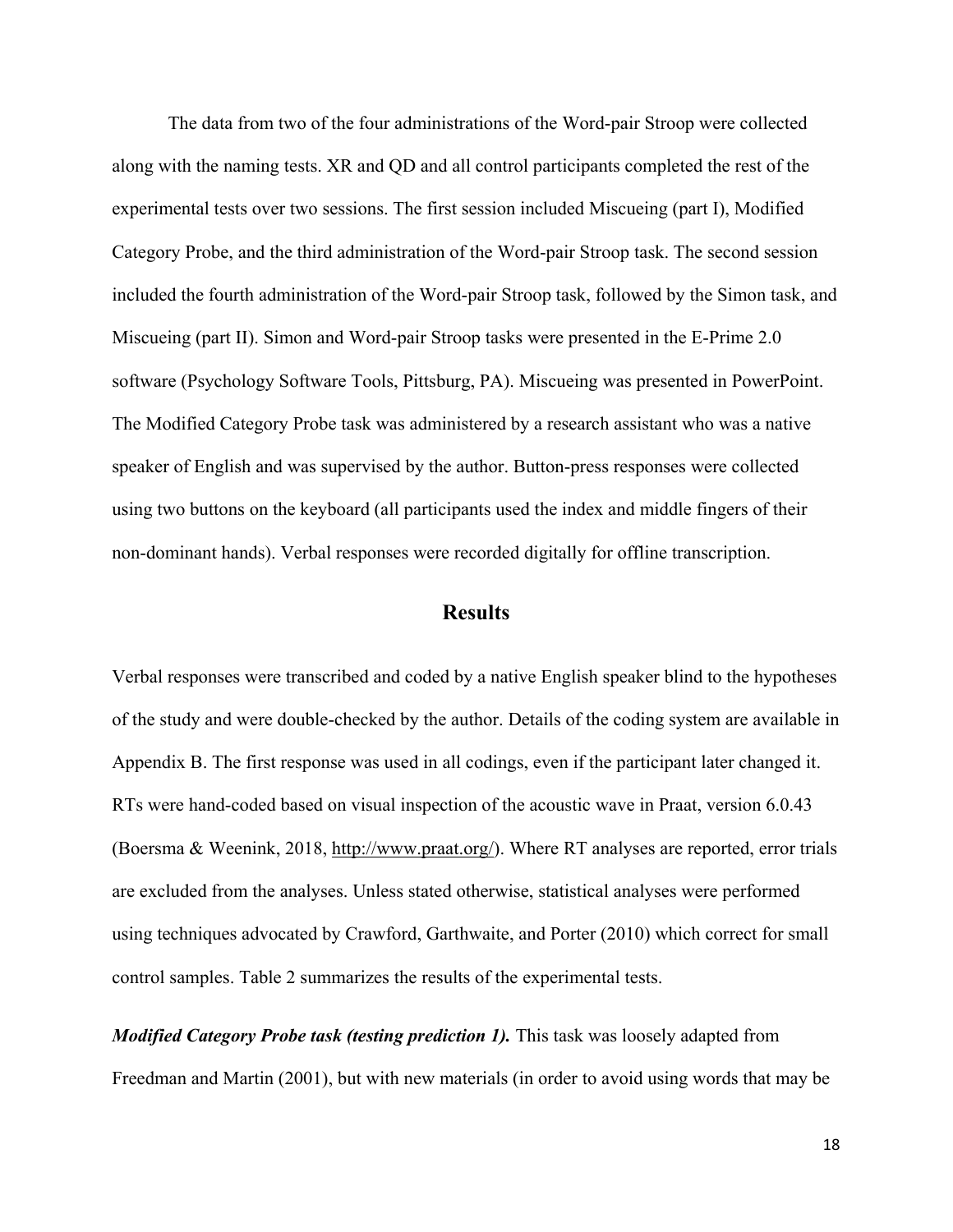unfamiliar to individuals of a specific gender, e.g., low-frequency flower names), no repetition, and fully counterbalanced lists such that the answer appeared equally often in every position in each list. The examiner read a list of words (1/second) followed by a probe word. The list grew from 1 to 6 words and participants indicated whether the probe (e.g., "monkey") belonged to the same semantic category as any of the words in the list (e.g., "train, cherry, zebra, shoe, bed" for a 5-item list; correct answer = "yes"). Accuracy of 75% or higher was required to move on to the next level, i.e., a longer list. Scores are reported as the number of items in the longest list in which the criterion was met, followed by the proportion of correct items in the next list as a decimal. For example, a score of 4.6 indicates that the participant completed more than 75% of trials correctly in a 4-item list and correctly responded to 60% of items in the 5-item list. For reasons explained in the earlier sections, *activation deficit*, but not *inhibition deficit*, is expected to lead to significantly lower than normal scores on the Modified Category Probe task (prediction 1).

*Results of the Modified Category Probe task.* Control participants' performance was above chance on lists containing at least 4 items and above (range  $= 4.6{\text -}6$ ). XR was only able to pass the criterion (75% accurate) on lists with up to 2 items. QD, on the other hand, successfully passed the criterion for lists of up to 4 items, and correctly responded to 60% of the items in the 5-item list. QD's score was not significantly different from that of the control group, but XR's was significantly below the group mean, compatible with an *activation deficit*.

*Simon task (testing prediction 2).* This was a classic Simon task (Hommel, Proctor, & Vu, 2004) which required participants to press the button (red or blue) that matched the color of a square on the screen. On the congruent trials  $(N = 40)$ , the square appeared on the same side of the screen as the button. On the incongruent trials  $(N = 40)$ , it appeared on the opposite side. The response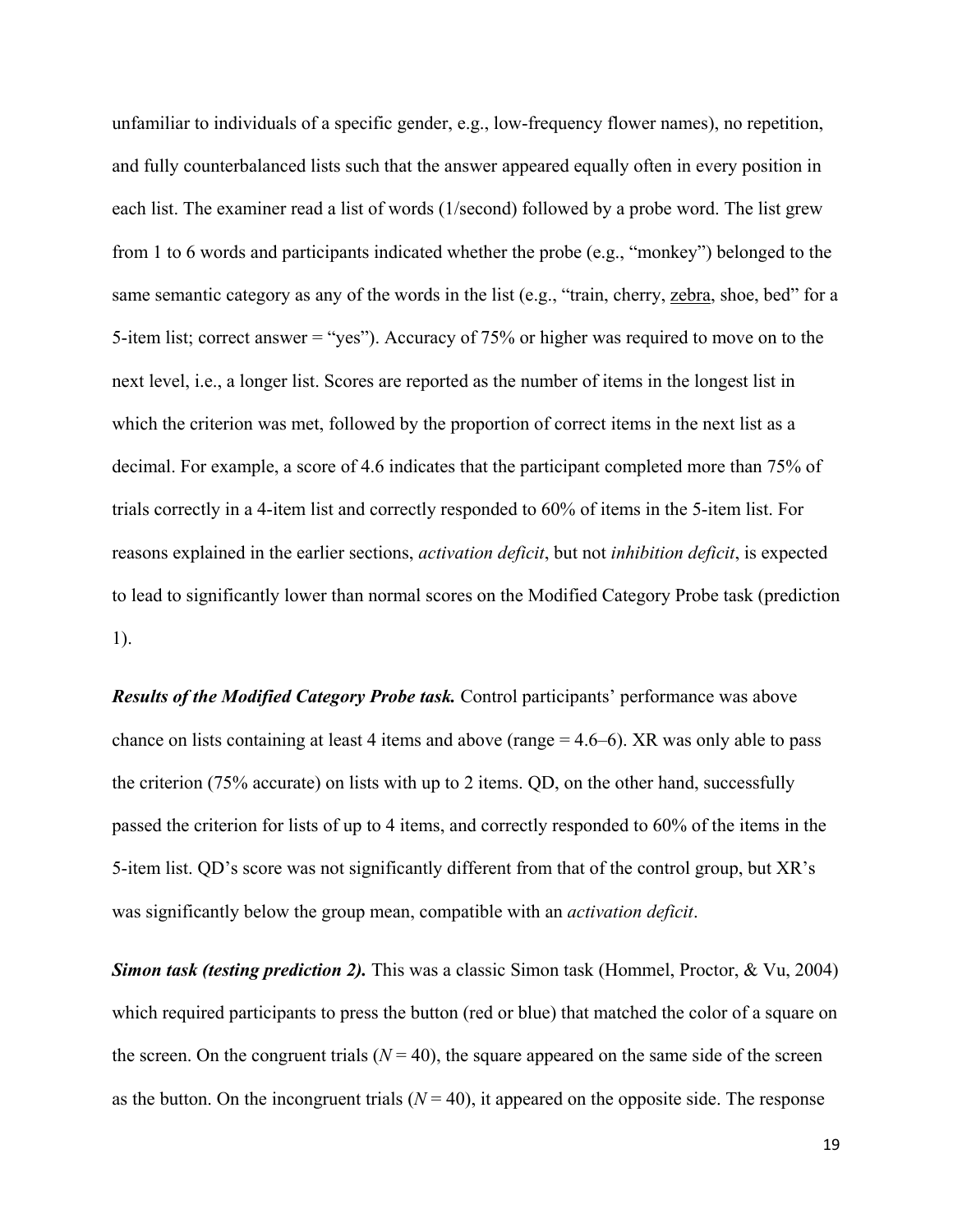deadline was 1 s, with a fixed inter-trial interval of 1550 ms. Markedly impaired performance in the incongruent condition—which requires suppression of the same-side response—is a hallmark of a general disorder of inhibitory control, and could thus be expected in *inhibition deficit,* if such a deficit encompasses language-specific inhibitory control. *Activation deficit*, on the other hand, should not cause impaired performance on the Simon task. *Results of the Simon task.* XR and QD showed a Simon effect (Incongruent − Congruent) in error rates comparable to each other and not significantly different from control participants (Table 2). Figure 2 shows the RTs. The Simon effect in RTs was significantly larger than controls for QD, but not for XR (Table 2). The performances of the two participants were compared directly against each other in a multilevel regression model with the random effect of trials, in which "Subject" was treated as a fixed effect, along with Condition (Congruent vs. Incongruent) and the interaction between the two. In addition to a main effect of congruency  $(t = 10.4, p < .001)$ , the Subject by Condition interaction term was statistically significant ( $t = -4.61$ ,  $p < .001$ ). Post-hoc tests showed that XR was significantly slower than QD in the Congruent  $(t = 3.17, p = .002)$ , but significantly faster than him in the Incongruent condition ( $t = -3.53$ ,  $p < .001$ ). These results show QD's selective impairment in the Incongruent condition, compatible with an *inhibition deficit*.



*Figure 2. RTs (±SE) for XR and QD in Congruent and Incongruent conditions in the Simon task*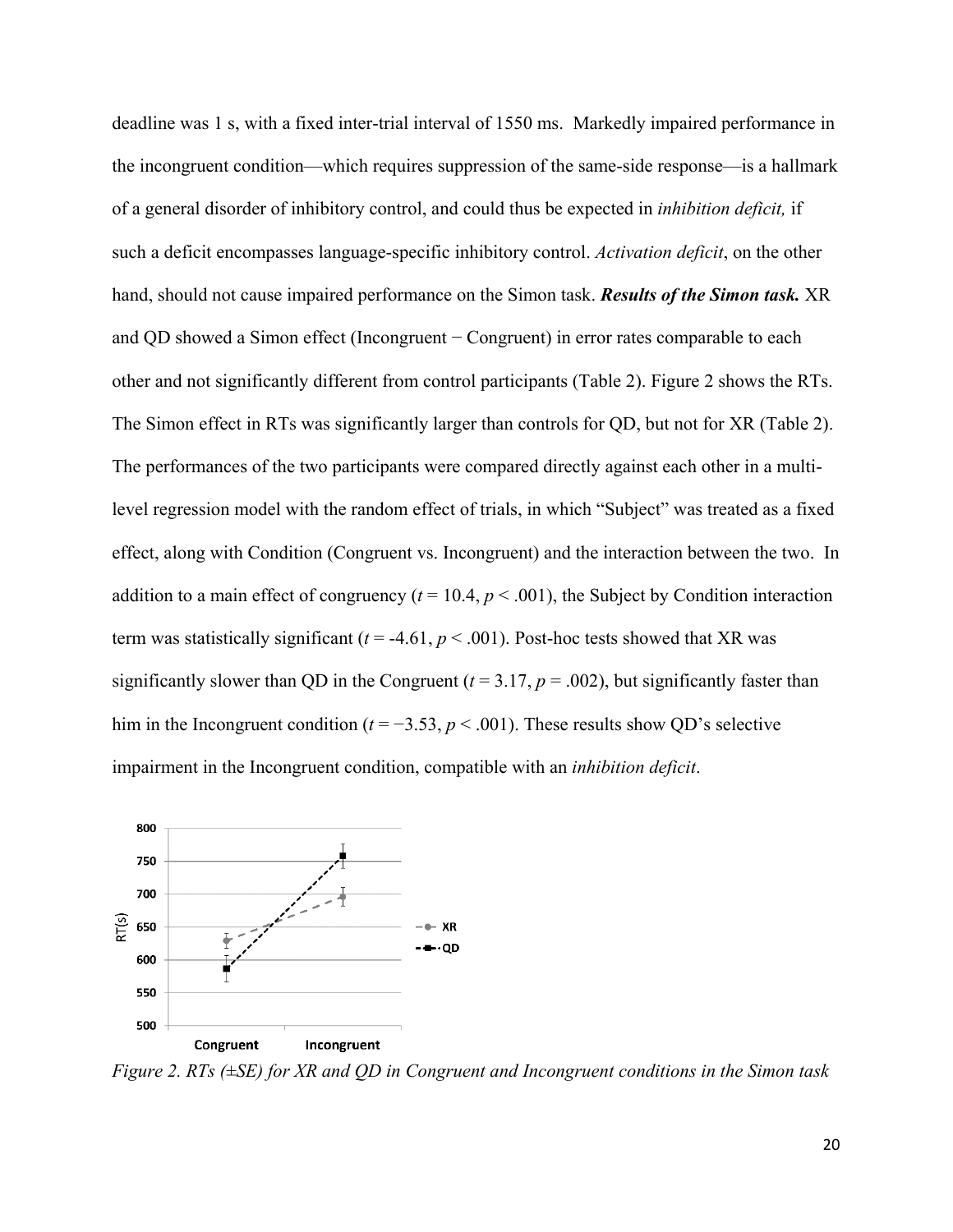Table 2. Scores on the experimental tests for XR, QD, and control participants. Scores in each condition are reported along with the critical score which is most relevant to the prediction tested by each task. Reported *p* values, as well as point estimate and 95% CI for effect sizes, reflect differences between XR or QD's score and the control critical scores, and have been calculated using Crawford et al.'s (2010) proposed statistical methods. Results of direct comparisons between XR and QD, when appropriate, are reported in the text.  $C =$  Congruent, I = Incongruent. Asterisk (\*) indicates a difference from controls' score that is statistically significant at  $\alpha = .05$ . **<sup>a</sup>** Percentages—instead of error counts—are reported for Word-pair Stroop, because of the different number of trials completed by different participants (see text).

 $<sup>b</sup>$  No statistics are reported for comparisons between XR and QD and control participants because</sup> the *SD* of the control sample was 0 (no errors).

|                                  | Score per condition |                 | <b>Critical score</b>   | p value  | <b>Effect size</b><br>$(95\% \text{ CI})$ |
|----------------------------------|---------------------|-----------------|-------------------------|----------|-------------------------------------------|
| <b>Modified Category</b>         |                     |                 |                         |          |                                           |
| Probe                            |                     |                 |                         |          |                                           |
| <b>XR</b>                        | <b>NA</b>           |                 | 2.5                     | $0.001*$ | $-5.60(-8.20 \text{ to } -2.98)$          |
| QD                               | NA                  |                 | 4.6                     | .10      | $-1.91(-2.96 \text{ to } -0.83)$          |
| Controls mean $\pm SD$           |                     | <b>NA</b>       | $5.69 \pm 0.57$         |          |                                           |
| Simon (Error)                    | $\mathbf C$         | $\mathbf I$     | <b>Simon Effect</b>     |          |                                           |
| <b>XR</b>                        | $\boldsymbol{0}$    | 5               | 5                       | .23      | 1.33 $(0.52 \text{ to } 2.1)$             |
| QD                               | 1                   | 6               | 5                       | .23      | 1.33 $(0.52 \text{ to } 2.1)$             |
| Controls mean ±SD                | $1 \pm 1.96$        | $2.92 \pm 3.43$ | $1.75 \pm 2.45$         |          |                                           |
| <b>Simon Effect (RT)</b>         | $\mathbf C$         | $\mathbf I$     | <b>Simon Effect</b>     |          |                                           |
| <b>XR</b>                        | 630                 | 697             | 67                      | .87      | $-0.17$ ( $-0.73$ to $0.41$ )             |
| QD                               | 587                 | 758             | 171                     | $.01*$   | 3.25 $(1.78 \text{ to } 4.68)$            |
| Controls mean $\pm SD$           | 488±67              | 560±70          | $72 + 31$               |          |                                           |
| <b>Miscueing (Error)</b>         | Cue                 | <b>Miscue</b>   | % Miscue error          |          |                                           |
| <b>XR</b>                        | $\overline{4}$      | 8               | 25% of errors; 10%      | $NA^b$   | <b>NA</b>                                 |
|                                  |                     |                 | of miscue trials        |          |                                           |
| QD                               | $\overline{2}$      | 13              | 100% of errors; $65%$   | $NA^b$   | <b>NA</b>                                 |
|                                  |                     |                 | of miscue trials        |          |                                           |
| Controls mean $\pm SD$           | $0\pm 0$            | $0\pm 0$        | $0\pm 0$                |          |                                           |
| <b>Word Pair Stroop</b>          | <b>Straigh</b>      | <b>Reversed</b> | <b>Word-pair Stroop</b> |          |                                           |
| (Error) <sup>a</sup> : Unrelated | $\mathbf t$         | naming          | effect                  |          |                                           |
|                                  | naming              |                 |                         |          |                                           |
| <b>XR</b>                        | 3%                  | 26%             | 23%                     | $0.001*$ | 5.51 (3.17 to 7.84)                       |
| <b>QD</b>                        | 5%                  | 35%             | 30%                     | $0.001*$ | 7.41 (4.30 to 10.50)                      |
| Controls mean $\pm SD$           | $1\% \pm 1\%$       | 4%±4%           | $3\% \pm 4\%$           |          |                                           |
| <b>Word Pair Stroop</b>          | <b>Straigh</b>      | <b>Reversed</b> | <b>Word-pair Stroop</b> |          |                                           |
| (Error) <sup>a</sup> : Semantic  | $\mathbf{f}$        | naming          | effect                  |          |                                           |
|                                  | naming              |                 |                         |          |                                           |
| <b>XR</b>                        | 2%                  | 8%              | 6%                      | .17      | 1.52 $(0.66 \text{ to } 2.34)$            |
| QD                               | 2%                  | 55%             | 53%                     | $0.001*$ | 16.68 (9.80 to                            |
|                                  |                     |                 |                         |          | 23.55)                                    |
| Controls mean $\pm SD$           | $0\pm 0$            | $1\% \pm 3\%$   | $1\% \pm 3\%$           |          |                                           |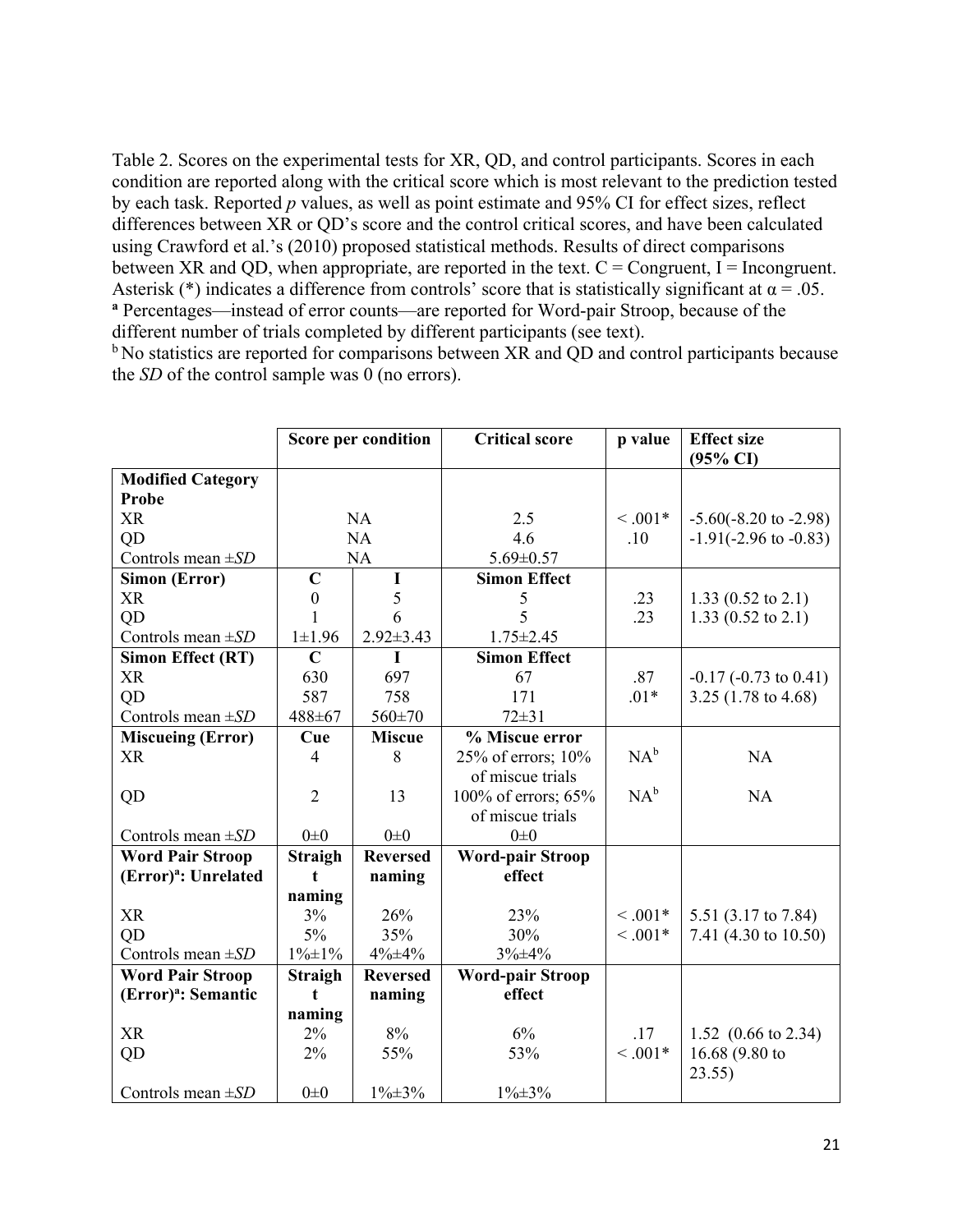*Miscueing task (also testing prediction 2).* Adapted from Noonan et al. (2010), this task comprised the presentation of 20 pictures (each for 10 seconds or until a response was produced), once with a *cue* (the correct onset, presented both visually and auditorily) and once with a *miscue* (the onset of a strong competitor, e.g., a picture of a tiger presented with "L" for "lion"). The test was administered in two sessions, each with 10 cue and 10 miscue trials, such that no picture was repeated within the session. Cues should help in both *activation deficit* and *inhibition deficit*. However, the individual with *inhibition deficit* should be much more susceptible to producing the competitor in the miscue condition, while the individual with *activation deficit* should show more omissions than the production of the competitor (because she can inhibit the competing response even if it is activated by the miscue).

*Results of the Miscueing task.* Average baseline naming accuracy for the items in the Miscueing task, assessed by the large-set naming task, was 70% and 68% for XR and QD respectively. As expected, good cues helped: in the cue condition their accuracy increased to 80% and 90%. In the Miscue condition, XR made 8 errors (60% accuracy) and QD 13 errors (35% accuracy). The non-parametric (Fischer's exact test) was used to analyze these data. The overall number of errors in the cue vs. miscue conditions did not differ between the two participants ( $p = 0.36$ ). However, the pattern of errors in the Miscue condition was different (Figure 3). Of XR's errors, only 25% were miscue errors (i.e., errors where she named the cued competitor). The rest were omissions, with the exception of one semantically-related error that was unrelated to the cue. In contrast, all of QD's errors in the miscue condition were the miscued competitor, in keeping with an *inhibition deficit*. Fischer's exact test showed that the distribution of error types was significantly different between XR and QD ( $p < .001$ ).

22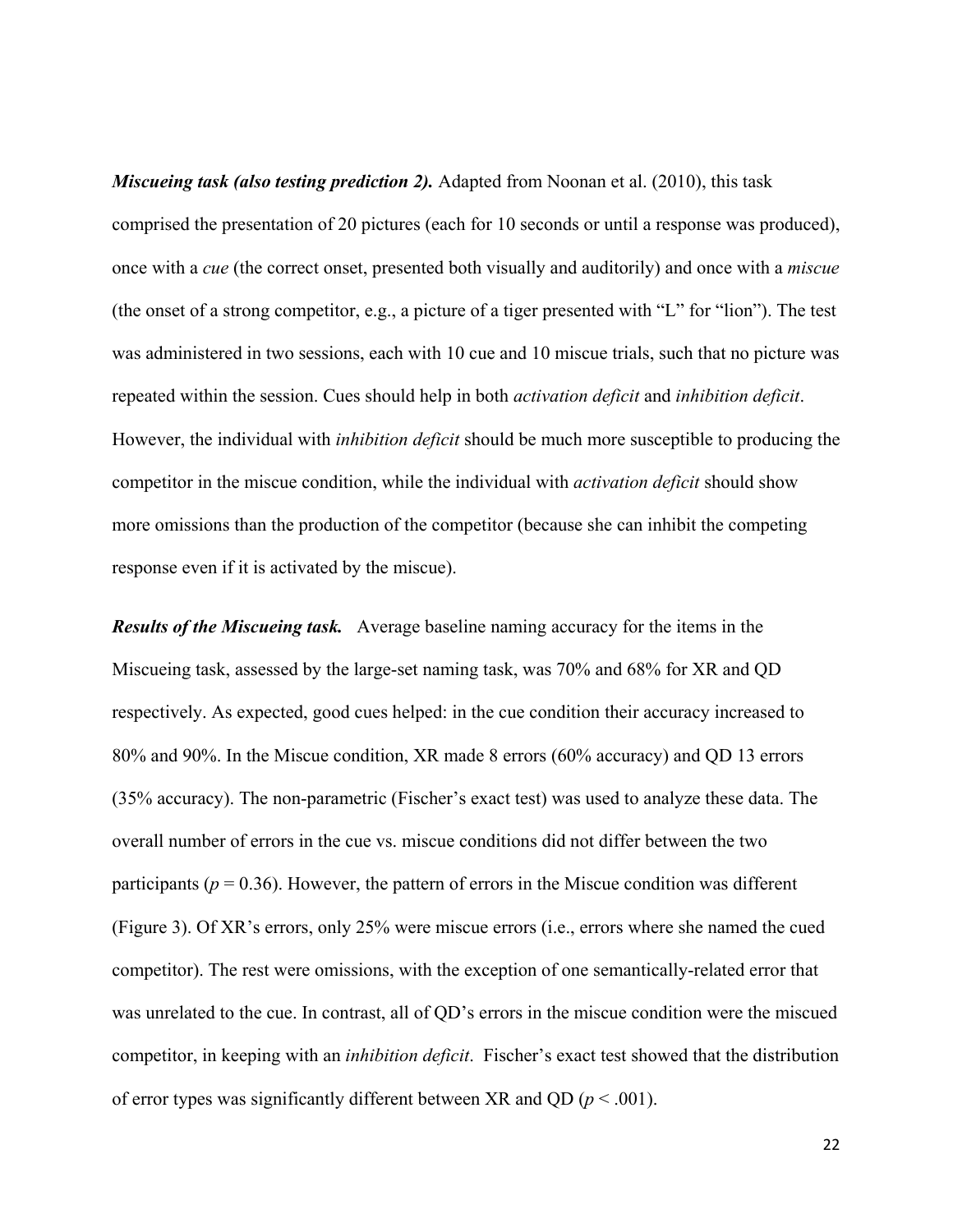

*Figure 3. Proportion of miscue errors vs. other error types in all error trials in the miscue condition in XR and QD. Total number of errors in this condition is 8 for XR and13 for QD.* 

*Word-pair Stroop (testing prediction 3).* Adapted from Nozari et al. (2016), this task presents blocks containing two pictures. In the first block (16 trials) participants view one of the two pictures on each trial in pseudo-random order (no more than 3 repetitions in a row) and name it with a deadline of 3 s and an inter-trial interval of 2 s. This creates a situation similar to blocked cyclic naming but with only two items. In the second block (16 trials), they learn to reverse the names of the two pictures, e.g., say "pig" when they see a picture of a car, and say "car" when they see a picture of a pig. Since viewing the picture of a car naturally elicits the response "car", the reversed blocks create a Stroop-like situation, where the natural prepotent response must be suppressed in order for the instructed response (i.e., the name of the other object in the block) to be produced.

Two sets of materials were used over different sessions. Since performance on naming tasks is known to be variable in individuals with access deficits, in order to obtain more stable estimates, XR and QD completed two sessions with each set for a total of four sessions. On the other hand, performance is much more stable in neurotypical controls, so they only completed two sessions, each with a new set of materials. Each session included two conditions: unrelated (cat/pen, pig/car) and semantically-related (cat/dog, pig/fox), administered in counterbalanced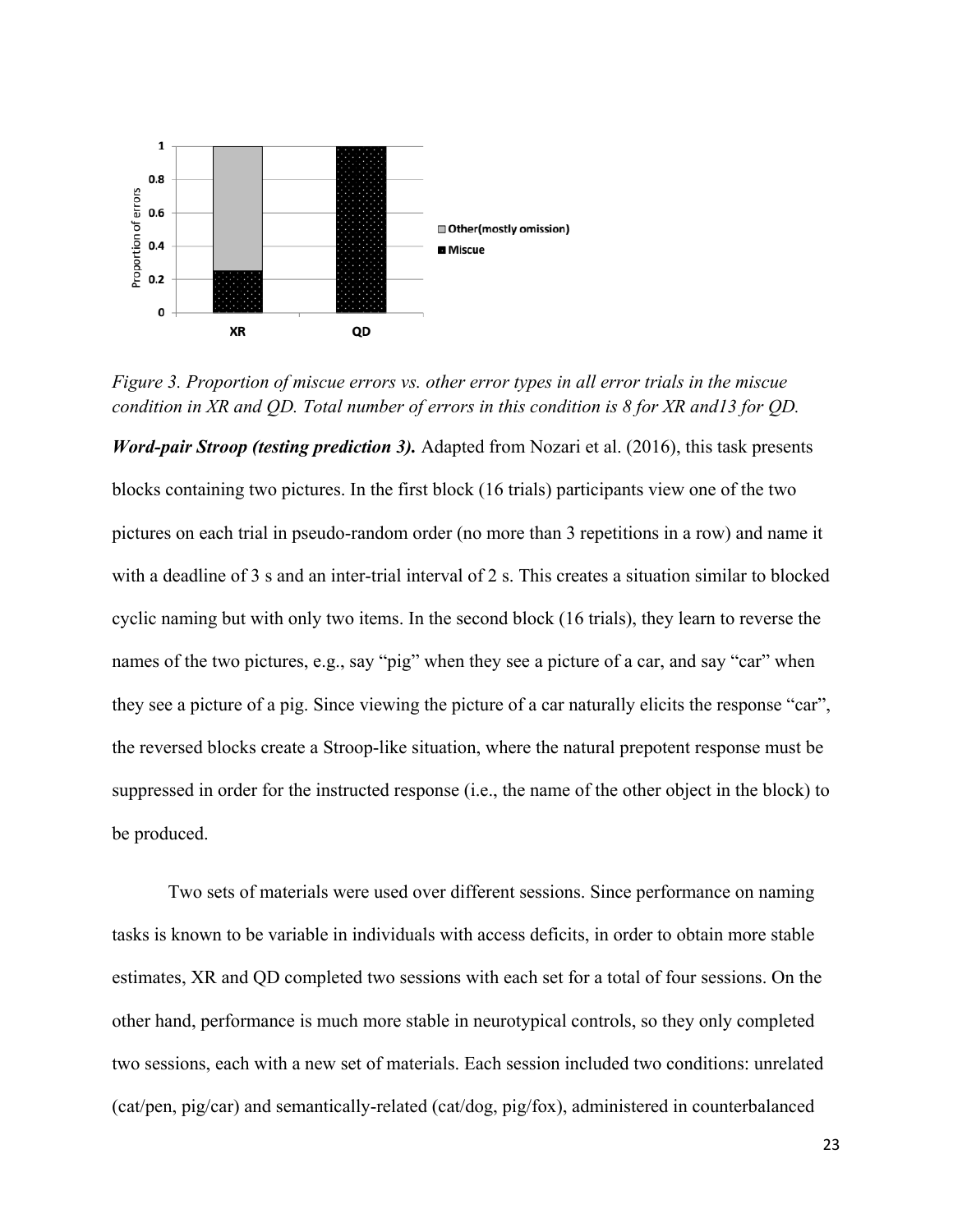order. Each condition contained the two straight and reversed blocks as described above. Each block was preceded by 4 practice trials, which were repeated if necessary until it was clear that the participant was comfortable with the picture names and was following the task instructions.

Both participants are expected to show poorer performance in the reversed than the straight condition for different reasons: the removal of the to-be-named picture makes activating the correct lexical item more difficult in *activation deficit*; likewise, the replacement of the target picture with the competitor picture overactivates the competitor, which is hard to inhibit in *inhibition deficit.* However, the two deficits make the opposite predictions regarding the effect of similarity. The individual with *activation deficit* may benefit from the extra activation in the lexical semantic space provided by the semantic competitor in the block. This is because in such a deficit lexical items do not have enough activation to reach a minimum threshold for selection. Additional activation provided by a semantically-related item could give the target a better chance of passing that threshold. There is always a chance that the competitor's activation reaches the threshold first by mistake, but in such cases the intact inhibitory control can prevent it from slipping out. Thus the net effect of semantic similarity in *activation deficit* can be expected to be facilitation. On the other hand, the performance of the individual with *inhibition*  deficit should deteriorate as a result of increased activation of the semantic competitor<sup>[2](#page-23-0)</sup>, as the problem is not reaching a minimum threshold of activation, but keeping the competitors from being produced instead of the target. The more activated these competitors, the higher their chance of passing the threshold before the target.

 $\overline{a}$ 

<span id="page-23-0"></span> $2$  The reason for examining the effect of semantic similarity in the reversed as opposed to straight naming was that the two participants were fairly high-level, and made few errors in the straight conditions (i.e., there was a ceiling effect in accuracy). The reversed condition increased task difficulty and allowed differences to show up.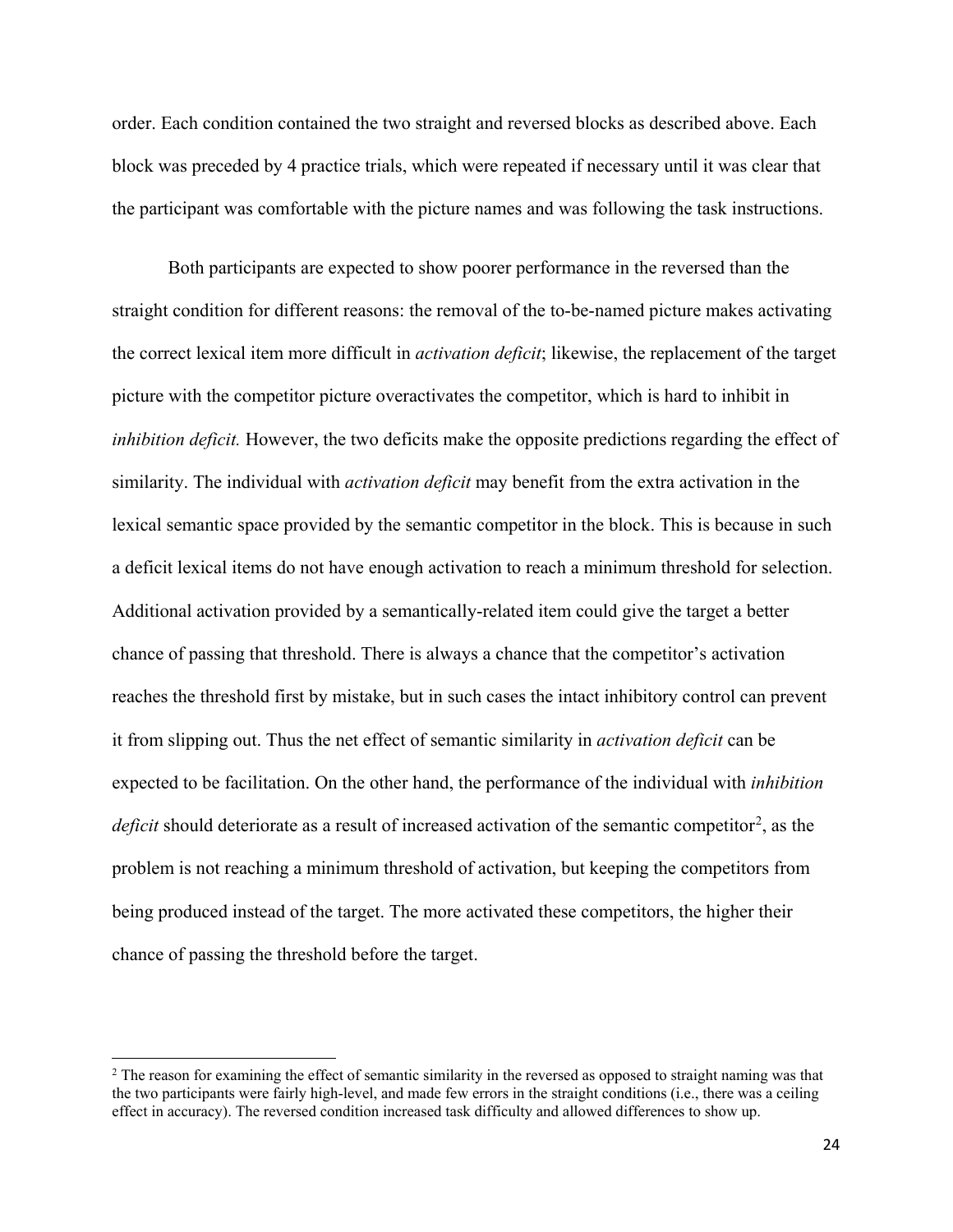*Results of the Word-pair Stroop.* Error rates in the unrelated and semantically-related conditions for all participants are reported in Table 2. Not surprisingly, both XR and QD made significantly more errors than controls in both straight (XR:  $p = .006$ , effect size = 3.50, 95% CI [1.94, 5.03]; QD: *p* <.001, effect size = 4.83, 95% CI [2.76, 6.89]) and reversed (XR: *p* =.002; effect size = 4.23, 95% CI [2.39, 6.05]; QD: *p* < .001, effect size = 12.09, 95% CI [7.08, 17.08]) conditions. However, the pattern of errors was different between the two participants (Figure 4).

While both XR and QD had larger Stroop effect sizes than controls in the unrelated condition, only QD had a significantly larger effect size than controls in the semantic condition (Table 2). The performance of the two participants were compared directly against each other using Fisher's exact test, which revealed a significant difference in the Stroop effect in error rates for semantic and unrelated conditions between XR and QD ( $p = .003$ ). Finally, the dissociation in performance within each participant in the unrelated and semantic conditions was investigated using the Bayesian inferential methods for the difference between a case's scores on two tasks against a control sample (Crawford et al., 2010). This dissociation was reliable both in XR (*p* = .001; effect size = 5.00, 95% Credible Interval [2.41, 8.09]) and QD (*p* = .001; effect size = −11.59, 95% Credible Interval [−20.27, −4.19]). Together, these results showed opposite effects of semantic relatedness on XR's and QD's performance: XR's performance improved, while QD's performance deteriorated as a result of semantic similarity during reversed naming.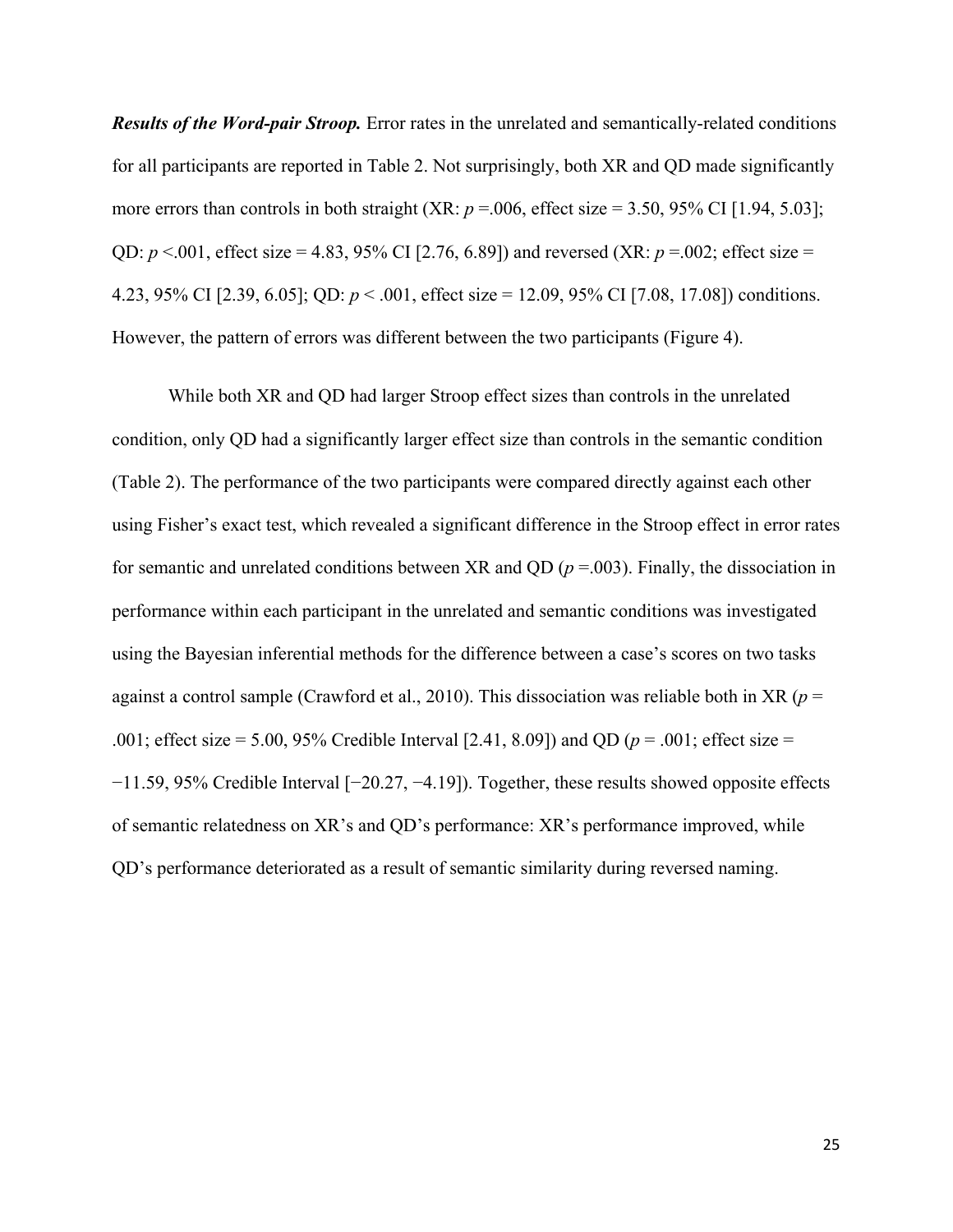

*Figure 4. Stroop effects in errors (errors in reversed naming − errors in straight naming) for XR and QD and controls (±*SD*) in the unrelated and semantically-related conditions in the word-Stoop task.*

*Lexical perseverations.* Perseveration errors were examined in the large naming set. XR and QD completed the 888 trials in five and six sessions, respectively, and produced 212 and 209 lexical substitutions (semantic, mixed, and unrelated lexical errors), of which 42 (20%) and 59 (29%) were coded as lexical perseverations. Figure 5 shows the probability density of perseveration errors over different lags for the two participants, the general shape of which complies with prior reports of lexical perseveration: a peak at a  $lag > 1$  followed by a monotonic decrease in the probability of perseveration in later lags (Hsiao et al., 2006). Interestingly, instead of repeating the most recent response(s), e.g., a peak at lag 2, the peak was close to the average distance between two semantically-related items in the list (*M* = 20.86), showing an increased rate of perseverations selectively for semantically-related responses. To determine whether observed perseveration errors occurred at a rate above chance, the procedure described in the Methods section was used. The observed perseveration rates were then compared against the Poisson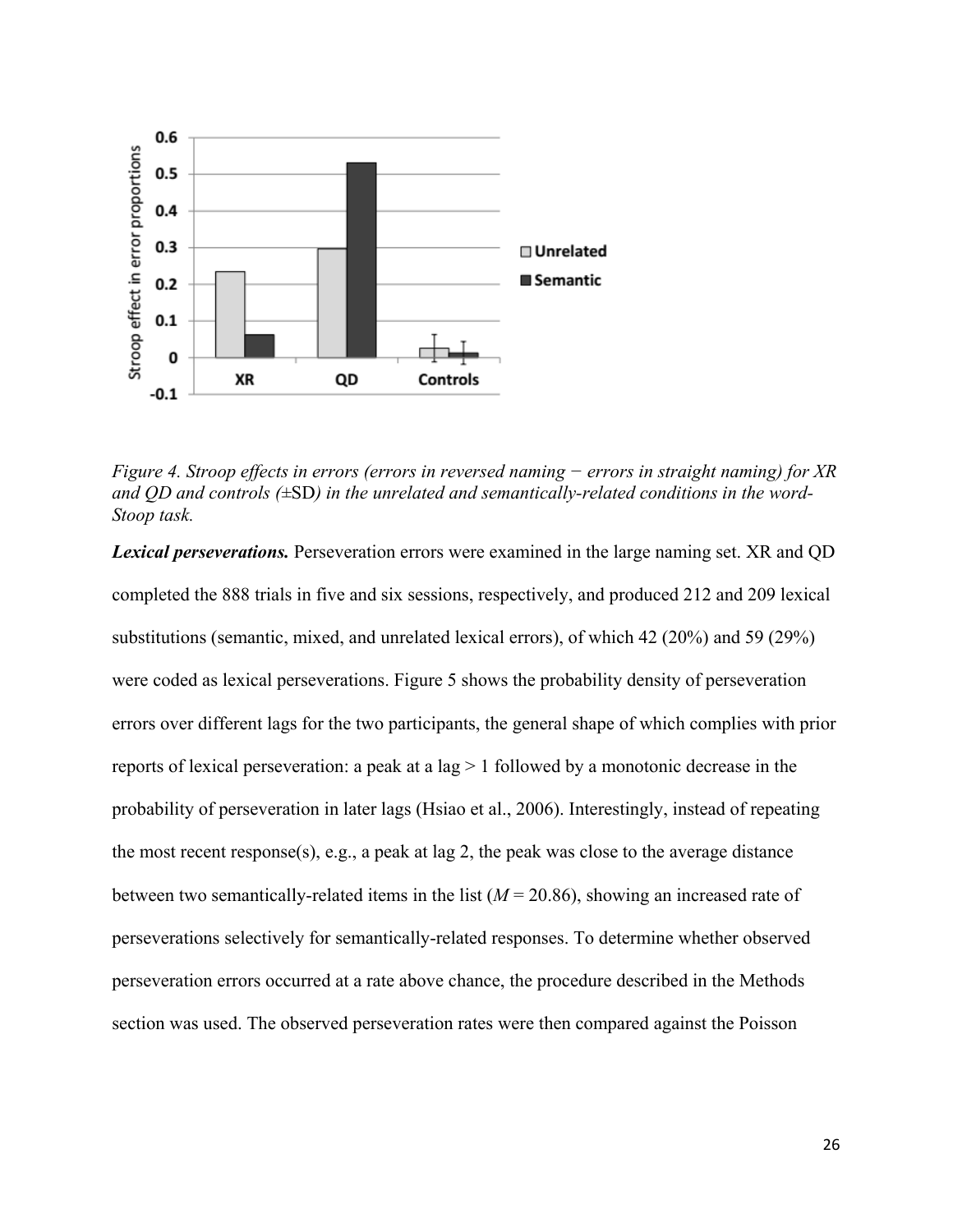binomial distribution of chance using the R package poisbinom version 1.0.1 (Olivella & Shiraito, 2017). This analysis returned a *p* value of  $p = .003$  for XR and  $p = .064$  for QD.



*Figure 5. The probability density of lexical perseveration by lag for QD and XR. The vertical line (lag 21) represents the average lag between two semantically-related items, calculated as the distance between each item and the next item from the same semantic category, averaged over all items. This lag coincides with the peak in the probability of producing a lexical perseveration in both participants.* 

### **Discussion**

The study aimed to determine whether the process of mapping semantic features to lexical items has two dissociable components, activation and selection, which could be selectively impaired. Although the concepts of activation and selection appear in virtually all models of language production (e.g., Dell, 1986; Levelt, Roelofs, & Meyer, 1999; Rapp & Goldrick, 2000; Roelofs, 1992), recent neural evidence has called into question the separability of these two processes (Riès et al., 2017). To make matters more complicated, while the dynamics of the activation process have been studied extensively (e.g., Dell et al., 1997a), the mechanisms for selection are not well understood. Importantly, it is unclear whether the activation of competing lexical representations slows down target selection (competitive selection; e.g., Roelofs, 1992), has no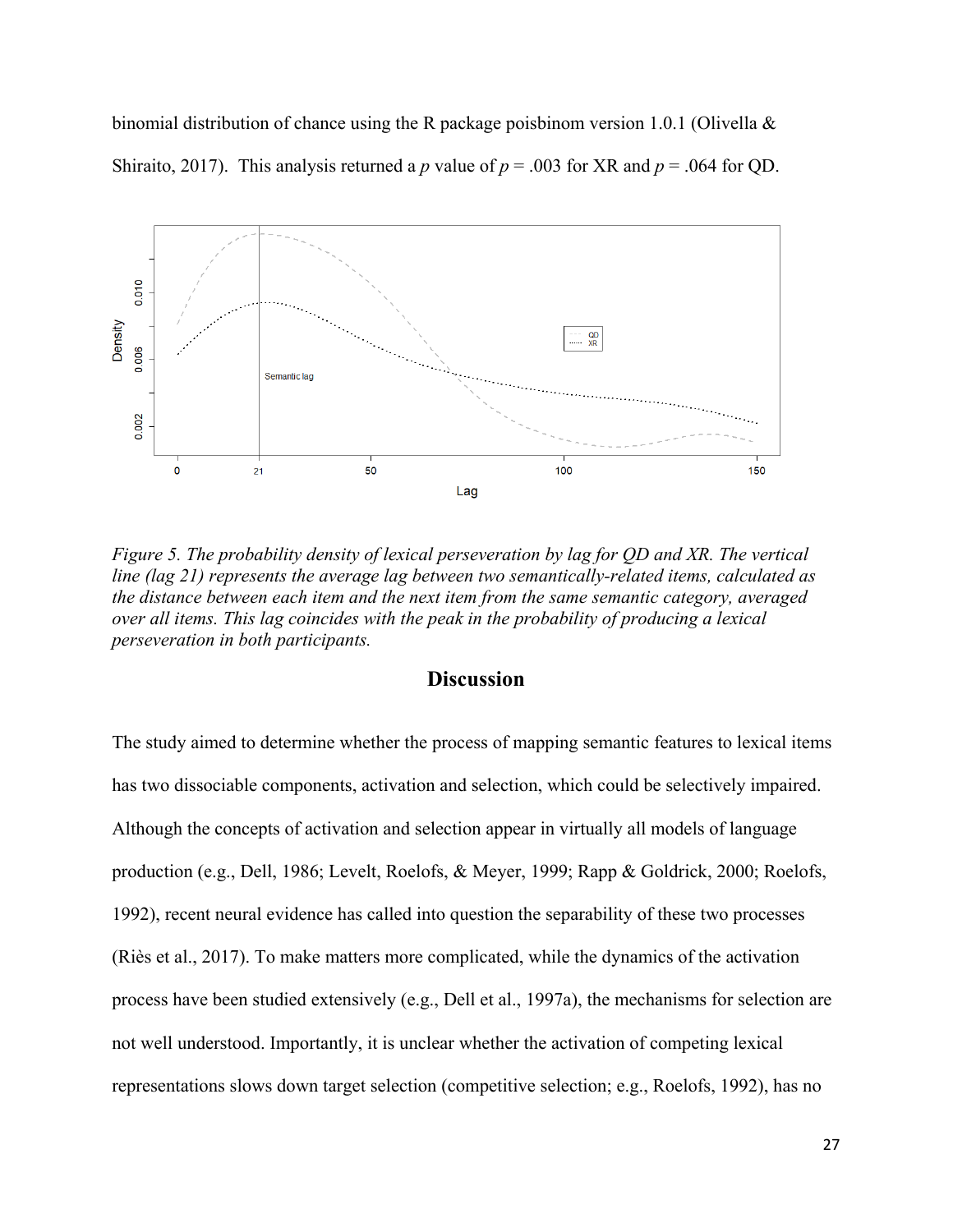effect on the speed of target selection (e.g., Mahon et al., 2007; Navarrete et al., 2014), or depends on a selection criterion that changes flexibly based on task goals and the state of the production system (Nozari & Hepner, 2018).

The current results suggest that the dissociation between activation and selection processes is real (see also Piai, Roelofs, Jensen, et al., 2014 for different electrophysiological signatures of activation and selection). Moreover, these processes can be selectively impaired in aphasia. Table 3 provides a summary of the findings of the study. The language profiles of XR and QD were indistinguishable on paper (see the first five columns of Table 1). However, XR (*activation deficit*) produced single-word responses in picture naming with long delays, compatible with slow spreading of activation and difficulty for any item to reach a selection threshold, while QD's (*inhibition deficit*) production was significantly faster and contained many more multiple-response trials, in keeping with quick spreading of activation pushing multiple items over the threshold without sufficient control over selection. When the task required sustained activation of lexical items and their links to their semantic categories (the Modified Category Probe task), XR's performance was significantly impaired. Since the task required no inhibitory control, however (i.e., *any* response in the same semantic category as the probe was acceptable), QD showed no significant impairment on this task. On the other hand, when the task required the selection of a single response among activated competitors, QD's performance was visibly poorer than XR and neurotypical control participants. He often failed to suppress the production of the miscued competitor, performed more poorly in the incongruent condition of the Simon task, and had great trouble reversing words in the semantically-related condition. While these results do not imply that activation and inhibition deficits cannot coexist, they suggest that the two deficits—and the activation and selection processes that are impaired in these deficits,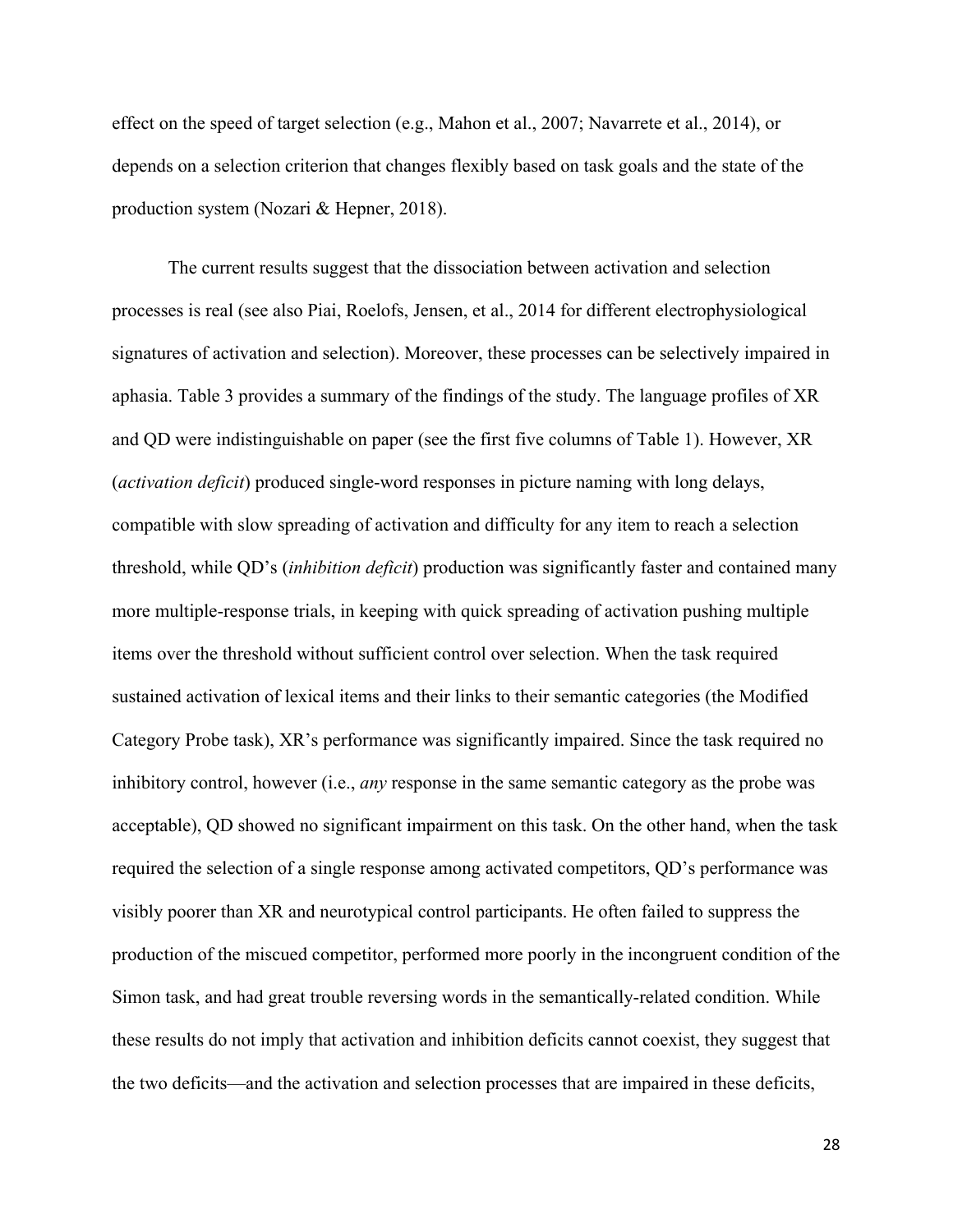respectively—can be distinguished. In other words, an "access deficit" could be an *activation deficit*, an *inhibition deficit*, or a combination of the two. In the rest of the discussion, I will discuss several ramifications of these results.

| Table 3. Summary of findings.       | <b>Activation deficit (XR)</b>                             | Inhibition deficit (QD)                                |  |  |
|-------------------------------------|------------------------------------------------------------|--------------------------------------------------------|--|--|
| Picture naming                      | Longer RT, often a single<br>semantically-related response | Shorter RT, multiple<br>semantically-related responses |  |  |
| <b>Modified Category Probe task</b> | Impaired                                                   | Unimpaired                                             |  |  |
| Simon task                          | Unimpaired                                                 | Impaired                                               |  |  |
| <b>Miscue task</b>                  | Few miscue errors                                          | Lots of miscue errors                                  |  |  |
| Word-pair Stroop task               | Helped by semantic similarity                              | Hurt by semantic similarity                            |  |  |
| <b>Lexical perseveration</b>        | Significantly above chance                                 | Marginally above chance                                |  |  |

#### **How separable are activation and selection processes?**

The data I presented in this paper argued for a potential dissociation between activation and selection processes in word production. At first glance, this finding may seem at odds with recent electrocorticography data that have suggested a large spatiotemporal overlap of activation and selection (Riès et al., 2017). But that would only be the case if activation and selection are assumed to be strictly serial processes in a modular system. Production models that allow for cascading and interactivity between the layers of representations (e.g., Dell, 1986; Rapp & Goldrick, 2000) readily predict at least some overlap between activation and selection processes. The degree of such overlap also depends on the nature of the selection process. For example, a selection process that uses information from the activation levels of the lexical representations to dynamically adjust the selection criterion (Nozari & Hepner, 2018) is much more likely to overlap with activation processes compared to a selection process which triggers selection as soon as any of the representations passes a fixed threshold.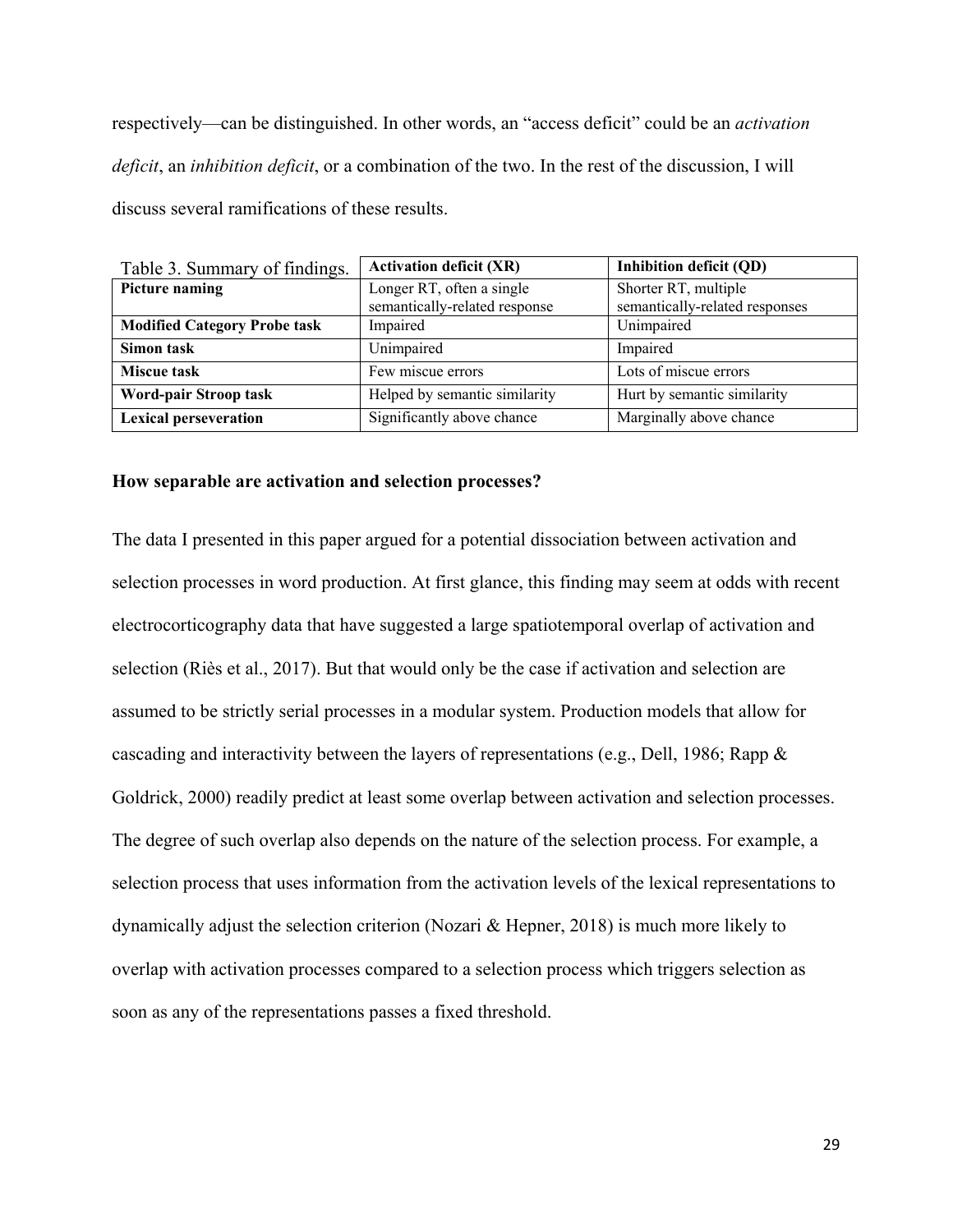It is important to note, however, that interactivity and a certain degree of modularity are not mutually exclusive. For example, the interactive model of Dell (1986) and all its subsequent variations maintain a globally modular two-step production process, despite cascading and feedback between layers: first semantic features are mapped onto lexical items, then the selected lexical item is mapped onto phonemes. This balance between modularity and interactivity is necessary to explain a wide range of empirical findings (see Dell, Nozari, & Oppenheim, 2014 for a review). Importantly, while the computational parameters that index these two steps (derived from behavioral response patterns) are uncorrelated in large samples, the neural correlates of the two steps (identified by voxel-based lesion-symptom mapping) show some overlap (Dell, Schwartz, Nozari, et al., 2013). It is thus possible to observe neural overlap for processes that are computationally dissociable. In the context of the current results, this means that activation and selection are distinct but interacting processes.

#### **Facilitatory and inhibitory effects of semantic similarity on production**

Despite being one of the most researched topics in psycholinguistics, the exact consequences of the activation of a semantically-related competitor on target selection under different circumstances has remained difficult to grasp. On the one hand, there is ample evidence that semantically-related competitors can interfere with the production of the target (e.g., Belke, Meyer, & Damian, 2005; Costa, Alario, & Caramazza, 2005; Howard, Nickels, Coltheart, & Cole-Virtue, 2006; Nozari et al., 2016; Schnur et al., 2006; 2009; Vitkovitch, Rutter, & Read, 2001; Wheeldon & Monsell, 1994). On the other hand, there are also many reports of semantic facilitation (e.g., Bloem & La Heij, 2003; Bloem, van den Boogaard, & La Heij, 2004; Finkbeiner & Caramazza, 2006; Kuipers, La Heij, & Costa, 2006; Rabovsky, Schad, & Abdel Rahman, 2016; Roelofs, 1992, 2003; Vitkovitch & Tyrrell, 1999; Wheeldon and Monsell, 1994).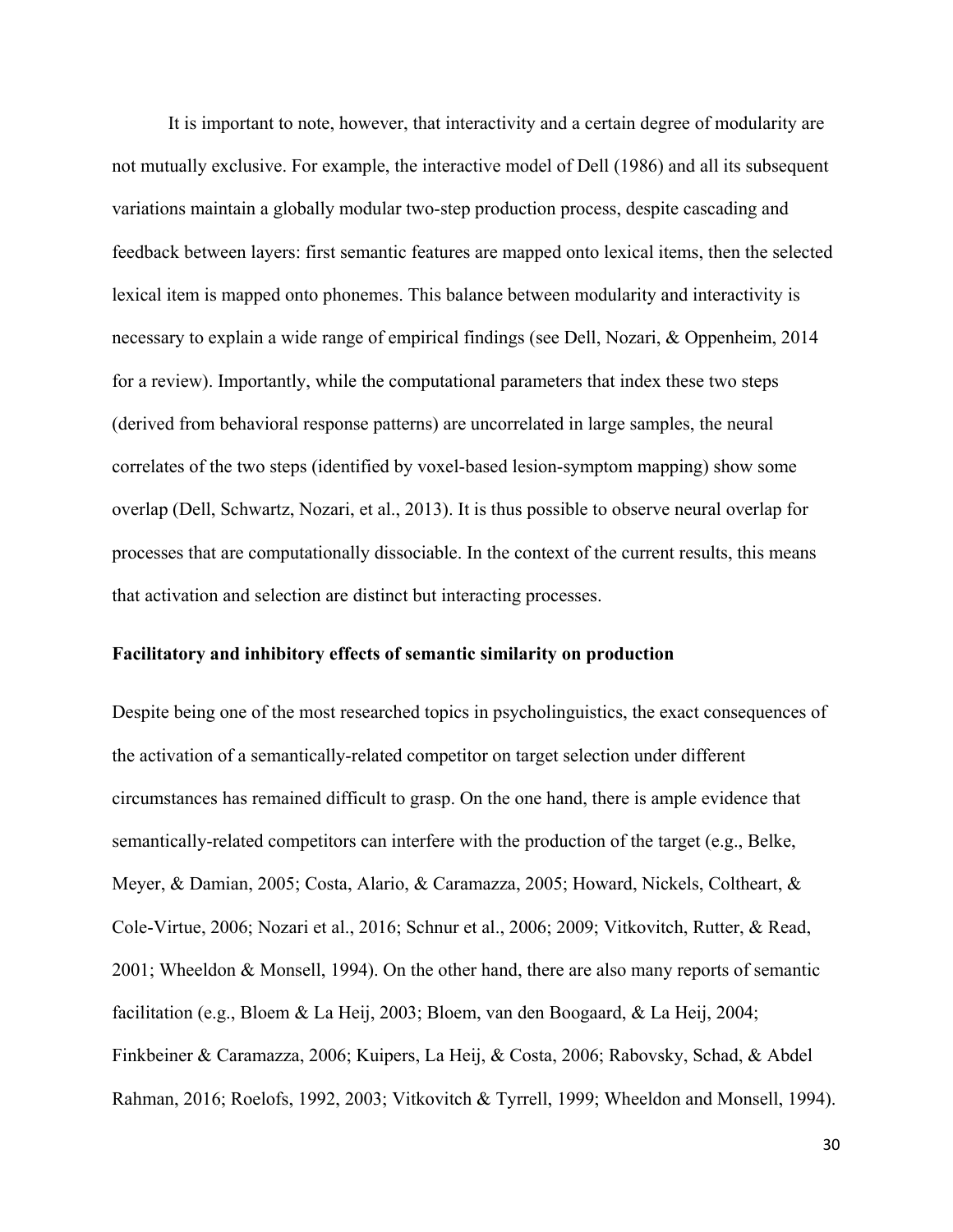Interestingly, sometimes both effects emerge within the same task, in which case semantic facilitation usually precedes semantic interference. A prominent example is the cyclic naming paradigm, where participants repeatedly name a small set of pictures presented in cycles (e.g., Belke et al., 2005; Schnur et al., 2006). The common finding in this paradigm is a transient semantic facilitation, observed only in the first cycle, which then switches to semantic interference in later cycles. This brief semantic facilitation has been attributed to spreading activation (e.g., Damian & Als, 2005) or strategic mechanisms (e.g., Belke, Shao, & Meyer, 2017; cf. Belke & Stielow, 2013), although Navarrete et al. (2012; 2014) have questioned the switch of facilitation to interference by showing that the apparent interference arises because items in the related condition do not show repetition priming past the first cycle, while those in the unrelated conditions do.

Finally, Abdel Rahman and Melinger (2009) proposed that semantically-related contexts tend to interfere with production when a cohort of competitors are activated, generally through mutual reinforcement between the target (e.g., cat) and the context (e.g., dog) which helps activate other category cohorts (e.g., other four-legged animals such as sheep, goat, etc.). Such interference is absent (and may even turn into facilitation) if the item-context combination does not mutually activate a large cohort (e.g., cat, milk; see also Mahon & Caramazza, 2009 for a criticism).

The data I reported here add to these findings by showing that the effects of semantic similarity depend on the state of the production system. When the target can use additional input to become activated, activation of semantic competitors can be helpful, because this activation propagates to the target through semantic features shared with the competitors. This is often the situation when neurotypical individuals name a picture for the first time, hence the semantic

31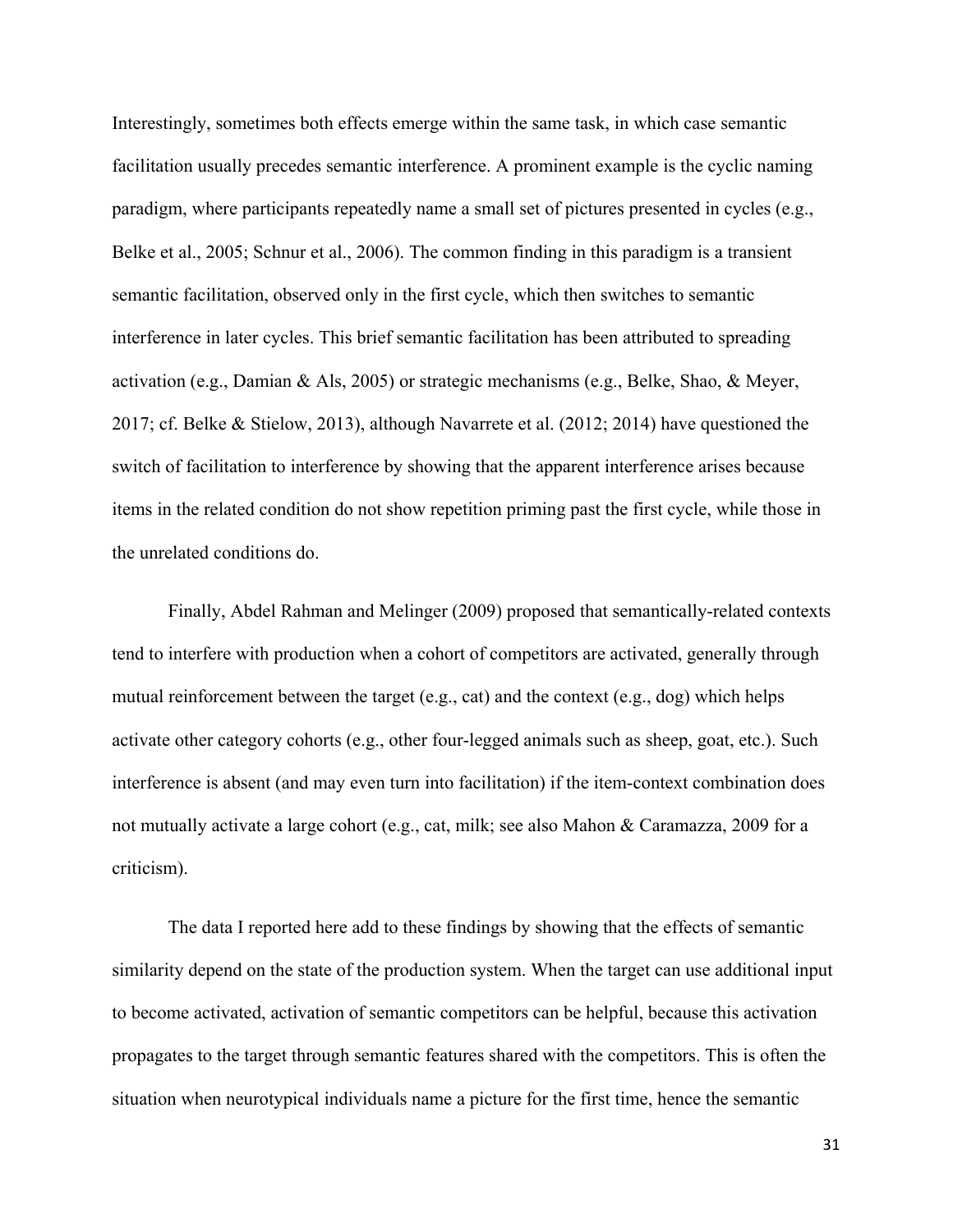facilitation observed in the first cycle of the cyclic naming task. Once the picture has been named, however, repetition priming is often strong enough to overshadow the little extra activation the target may receive from semantic competitors, so the facilitation effect disappears and the balance shifts towards mechanisms that create interference, such as incremental learning (e.g., Oppenheim, Dell, & Schwartz, 2010).

In an individual with *activation deficit*, the normal mechanisms of target activation are by definition impaired. Therefore any help in activating the target is beneficial. Consistent with this idea, XR's performance on reversing the names of the two pictures in the Word-pair Stroop task actually improved when the words were semantically related, compared to when they were unrelated. Note that there is no reason to assume that individuals with *activation deficit* are fundamentally immune to the mechanisms that produce similarity-induced interference. The claim, instead, is that the balance between facilitation and interference effects might be different in these individuals. The situation created by the Word-pair Stroop provides an ideal testbed for this balance: the current picture is not the target, so the target word receives little direct input on each trial. Yet it must be produced. This is the situation with the highest chance for any semantic information to help activate the target. Even if the competitor is activated along with the target, the inhibitory control operations can suppress its interfering effect. Thus the facilitation provided by the semantically-related competitor outweighs the interference it may cause, and the net effect is facilitatory. Compare this to the miscue task, where the actual target is presented on every trial. The semantic activation afforded by the actual stimulus is already much stronger than what can be activated through the onset of a semantically-related competitor. Thus, even though the semantically-related miscue could provide a slight facilitatory effect, it is too weak compared to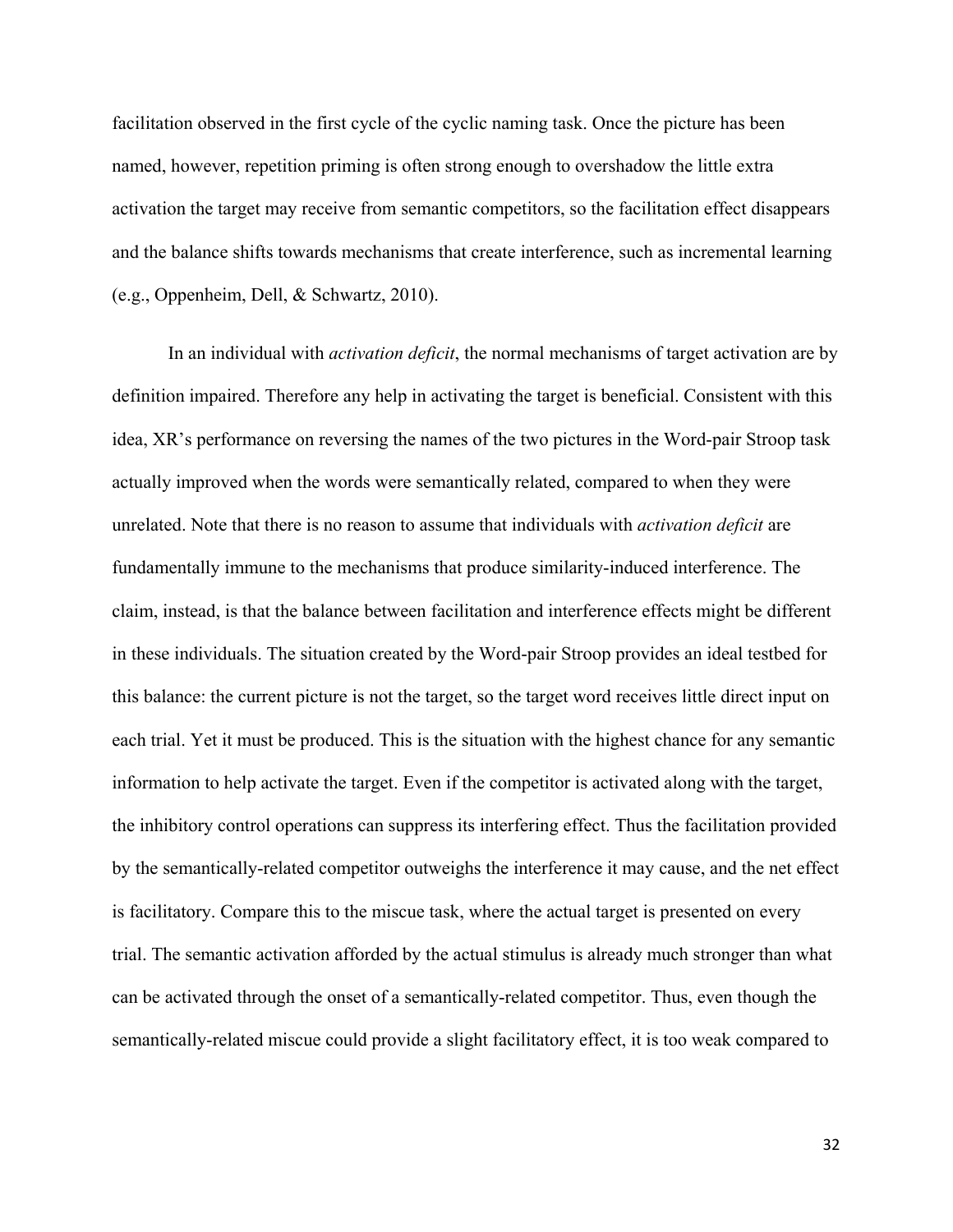the actual stimulus to trump the interference effects caused by the activation of the competitor. Thus the net effect here is not facilitation.

In short, in an individual with *activation deficit*, the semantic facilitation is expected to outweigh semantic interference under conditions where direct input to the target lexical item is weak. The story is more straight-forward for *inhibition deficit*: since QD did not have trouble activating lexical items, he did not benefit from the additional activation of the target by the semantically-related competitors and only showed the interference effect, which was exaggerated because he could not suppress the semantic competitors when necessary.

#### **Inhibitory control in word production**

Several studies have demonstrated the importance of inhibitory control or the regions involved in implementing such control in word production (see Roelofs & Piai, 2011 for a related review). For example, using a Picture Word Interference paradigm, Shao, Meyer, and Roelofs (2013) showed that participants' mean response latencies were correlated with their inhibitory control ability as measured by the stop-signal task (participants made a binary button-press response on simple stimuli except when they heard a tone which prompted them to withhold their response). They also used delta plots to demonstrate that participants with small mean semantic interference effects employed selective inhibition more effectively than did participants with larger semantic interference effects (see also Sikora, Roelofs, Hermans, & Knoors, 2016). On the neural side, the link between the lateral prefrontal cortex (LPFC) and conditions with increased activation of semantic competitors has been demonstrated in both fMRI and lesion studies (e.g., de Zubicaray, Fraser, Ramajoo, & McMahon, 2017; de Zubicaray, McMahon, & Howard, 2015; Schnur et al., 2009). Furthermore, studies of verb generation have consistently found a role for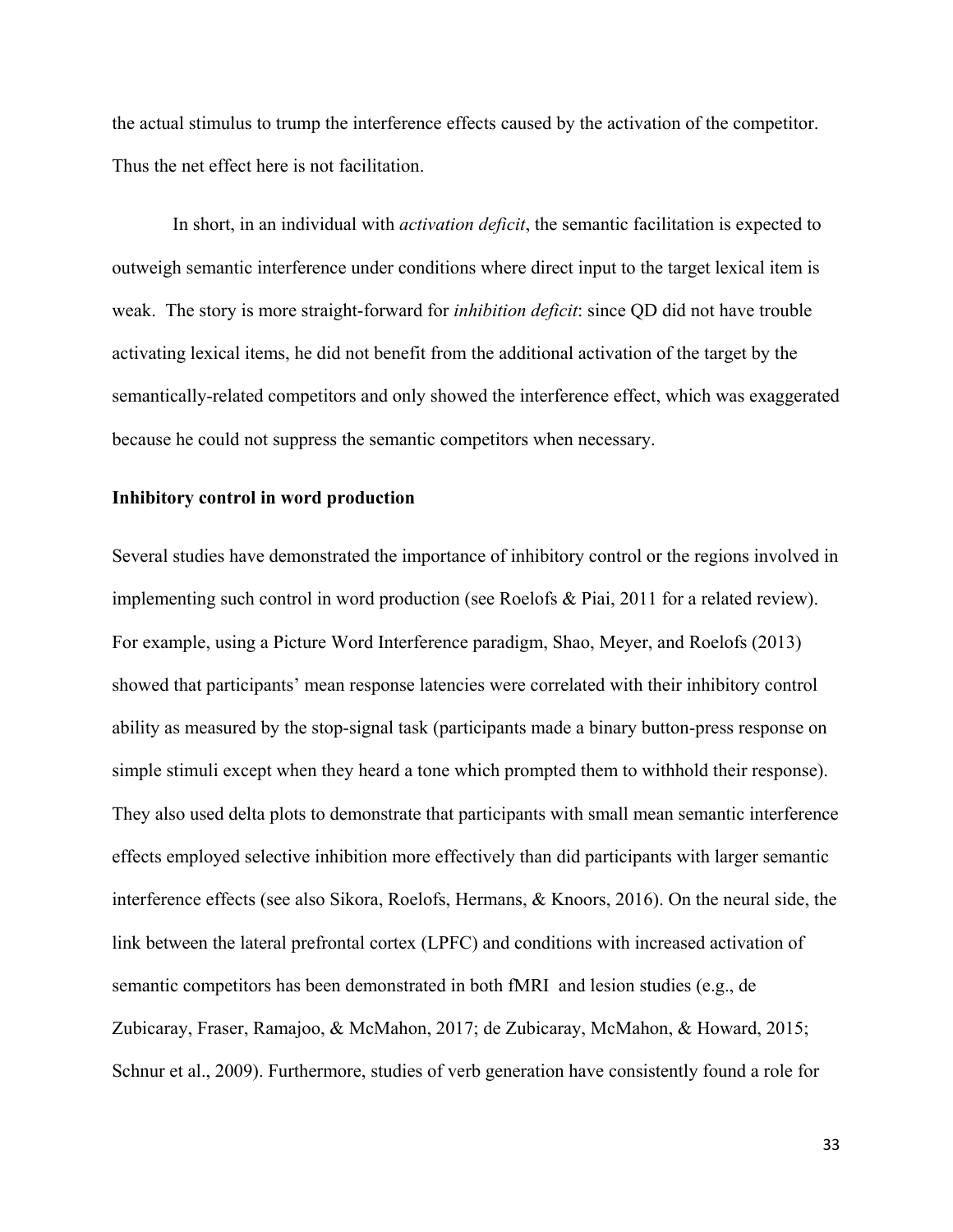LPFC in conditions of high lexical competition (Thompson-Schill et al., 1997; Snyder, Banich, & Munakata, 2011; see Nozari & Thompson-Schill, 2015 for a review). High competition in these studies is defined as conditions where several verbs are equally plausible for a given noun  $(e.g., ball \rightarrow play, kick, throw, etc.)$  as opposed to conditions where one verb is more strongly associated with the noun than other verbs (e.g., scissors  $\rightarrow$  cut). Finally, Piai, Ries, and Swick (2016) found larger interference effects from lexical distractors (compared to neutral distractors such as a string of Xs) in the picture naming of six individuals with left LPFC damage than agematched controls, showing a causal role for LPFC in naming. However, they failed to find a consistent effect of semantic relatedness (semantic vs. unrelated lexical distractors) in their patient group.

The majority of the findings discussed above point to a role for inhibitory control (or its neural correlates) in production, but all of those studies used paradigms that exaggerate the activation of lexical competitors. To my knowledge, two studies have examined the role of inhibitory control in picture naming in the absence of over-activated competitors. Shao, Roelofs, and Meyer (2012) showed that response latencies in naming both objects and actions were correlated with individuals' inhibitory control ability as measured by the stop-signal task. In another study comparing performance on pictures with high and low name agreement, Shao, Roelofs, Acheson, and Meyer (2014) found longer latencies, larger N2 amplitudes for naming pictures with low name agreement, and a negative correlation between the slowest delta segment and the N2 amplitude difference in naming high- and low-name-agreement pictures. The bulk of these arguments, however, hinges on correlational evidence.

The results of the current study thus add an important piece of evidence to the literature on the role of inhibitory control in word production by showing that a problem of inhibitory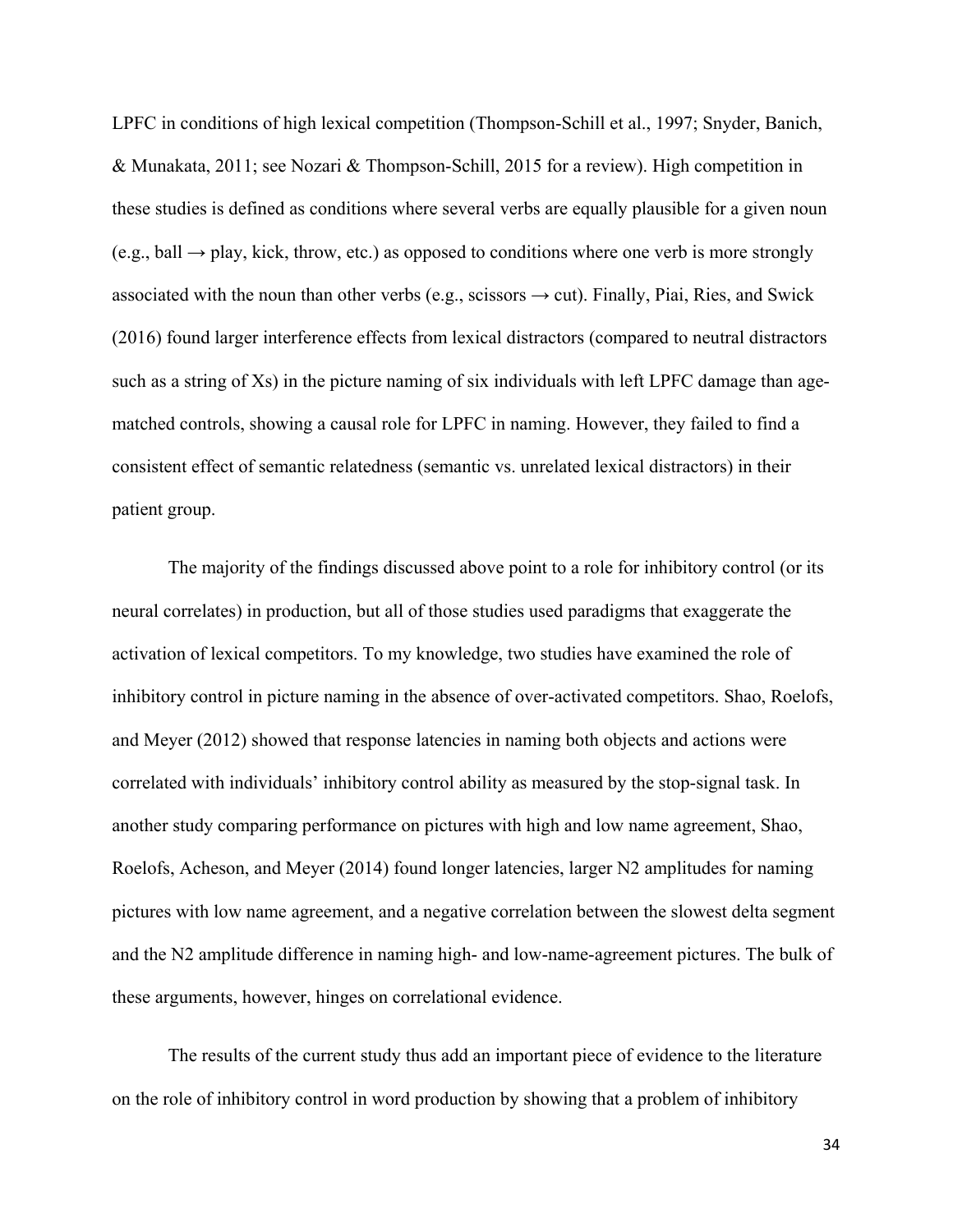control can impair word production even under circumstances when competitors are not artificially exaggerated, i.e., a simple picture naming task with long lags between semanticallyrelated items. This implies that inhibitory control has a causal role in simple word production. While the greater damage to the ventrolateral prefrontal cortex and parietal cortex in QD compared to XR is compatible with an important role for these regions in implementing inhibitory control in language production, the current study was not designed to test neural hypotheses. For one thing, the individuals had premorbidly different dominant hemispheres for language processing, which makes comparisons tricky. Moreover, the extent of the damage is not exactly the same in the two individuals. Finally, both are chronic stroke survivors with years of speech therapy and very good language production abilities for the extent of their lesions, which most likely reflects substantial neural reorganization. Future studies in individuals with more comparable lesions are required to achieve a better understanding of the neural correlates of *activation deficit* vs. *inhibition deficit.*

### **Is inhibitory control in language production domain-general or domain-specific?**

A common question in the cognitive control literature is whether different domains (e.g., language processing, visual processing, motor processing, etc.) are regulated by the same (domain-general) or different (domain-specific) control processes. As discussed above, QD was impaired on a range of tasks that required inhibitory control, including the Simon task (a spatial task) and the Word-pair Stroop task (a language production task). Can this be taken as evidence for domain-general inhibitory control?

Evidence for the domain-generality of inhibitory control often comes from neuroimaging studies that explore the cortical regions preferentially activated under conditions with high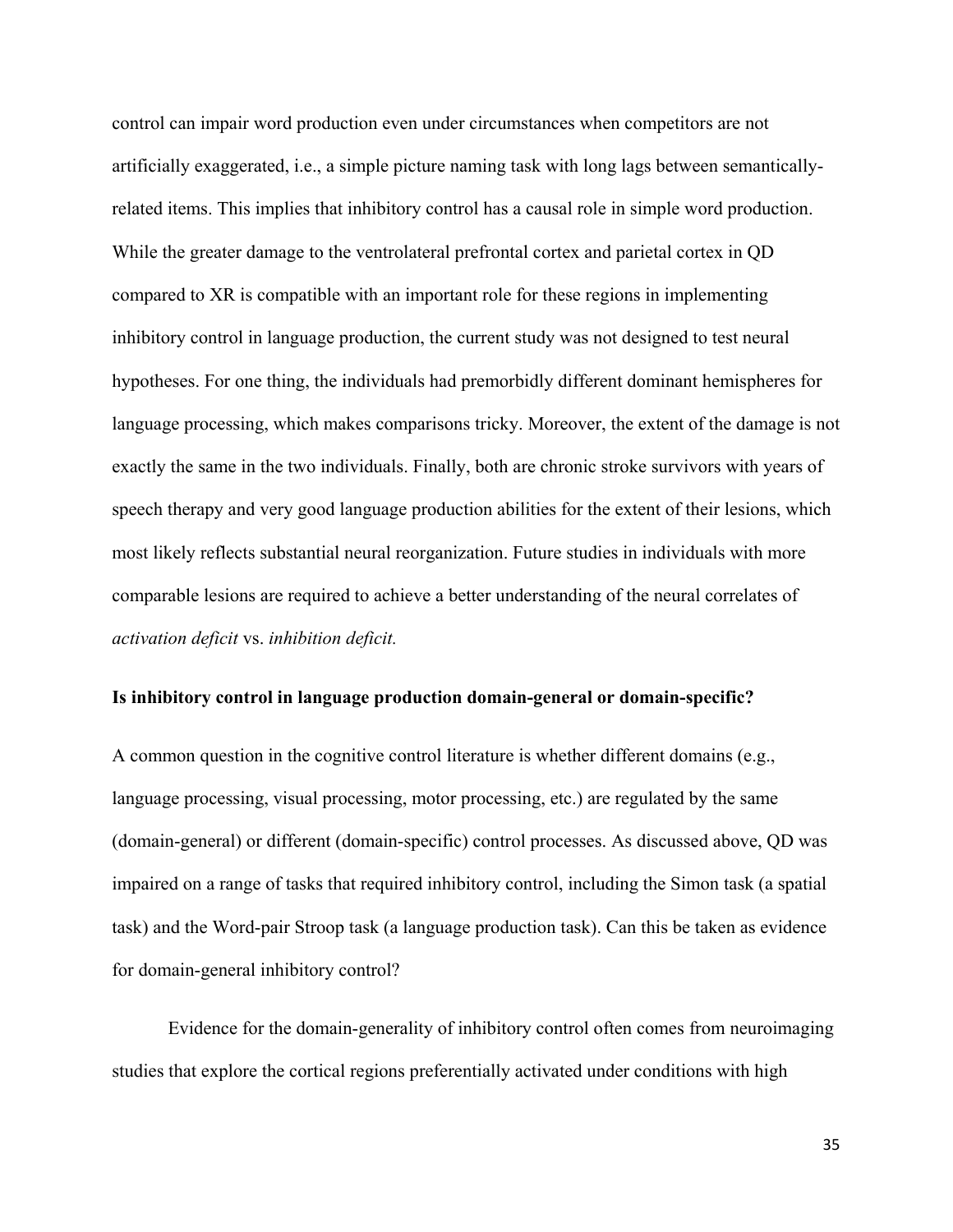inhibitory control demands. Some studies have found overlapping control regions across diverse tasks (e.g., January, Trueswell, & Thompson-Schill, 2009; Thompson-Schill et al., 1997). Other studies, however, have found distinct (e.g., Fedorenko, Behr, & Kanwisher, 2011) or partially distinct (Bahlmann, Blumenfeld, and D'Esposito, 2014) control regions for different tasks. The sum of this evidence suggests that while the same general regions are involved in implementing control across different tasks, there are most likely subpopulations of neurons within these regions that are specialized for regulating performance with specific types of representations. Significant damage to a large brain area, as in large strokes, can therefore manifest as impaired inhibitory control across multiple domains, without necessarily suggesting that the exact same population of neurons implements inhibitory control across different tasks.

Another piece of evidence that suggests some degree of separation between the implementation of control in language production and other domains comes from tests of "functional domain-generality". Nozari and Novick (2017) defined functional domain-generality as increased implementation of control in one task as a function of increased demand for control in another task. For example, Hsu and Novick (2016) found that responding to an incongruent (control-demanding) button-press Stroop trial facilitated the implementation of control in processing an ambiguous (control-demanding) sentence on the next trial. Freund and Nozari (2018) tested whether increasing inhibitory control demands in one task (a spatial task, Exp 1; a sentence comprehension task; Exp 2) led to better implementation of control in a subsequent word production trial in which participant had to name a picture while ignoring a distractor. No evidence of such between-task transfer was found. This absence of cross-task transfer of control was in sharp contrast to a robust within-task transfer of control: participants were better able to ignore the distractor word during picture naming after another naming trial that required them to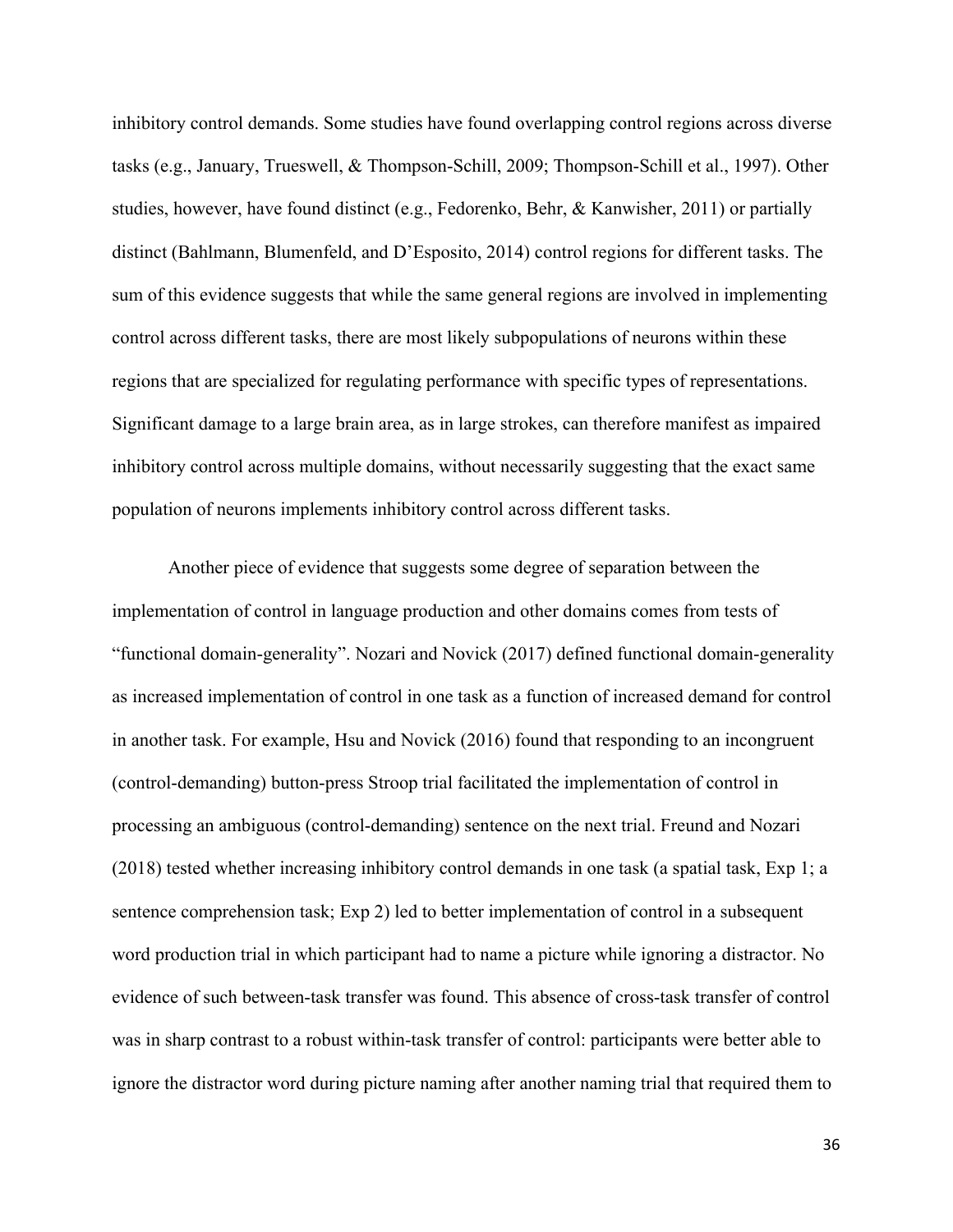ignore a distractor, compared to one that did not. This effect was robust when the first naming trial immediately preceded the second (Freund, Gordon, & Nozari, 2016; see also Shitova et al., 2017 for the localization of the effect to lexical selection), as well as when the two naming trials were on average 4 s and 8 s apart with an intervening spatial or sentence comprehension trial in between them, respectively (Freund & Nozari, 2018; Exps 1 and 2). This robust within-task adaptation of control in the absence of cross-task adaptation points to functional specificity of inhibitory control in language production (see Freund & Nozari, 2018 for a proposed learning mechanism). The clinical implication of this functional specificity is that the most effective way of improving inhibitory control in language production is training inhibitory control on a language production task, as opposed to a task from a different domain like the Simon task.

### **Perseverations**

The specific interest in lexical perseverations in this study was to test whether *activation deficit*  or *inhibition deficit* alone is sufficient to produce perseveratory responses. Both participants produced tens of repeated responses in the large naming test. In keeping with past reports of linguistic perseverations, the peak of perseveration was not at lag 1, but later (Hsiao et al., 2006; Vitkovitch, Kirby, & Tyrrell, 1996), and it coincided with the average distance between two semantically-related items. To ensure that the repeated production of items indicated true perseveration, i.e., repeated productions that were influenced by a prior production as opposed to multiple independent productions of the same item, the same logic applied by McCloskey et al. (2006) was used here. Note that while perseverations are thought of as repeating a response from a previous trial (i.e., what has happened *after* a response has been produced), the statistical assessment of whether perseverations occur more often than chance or not probes the origin of a perseveratory error (i.e., what has happened *before* this particular response has been produced).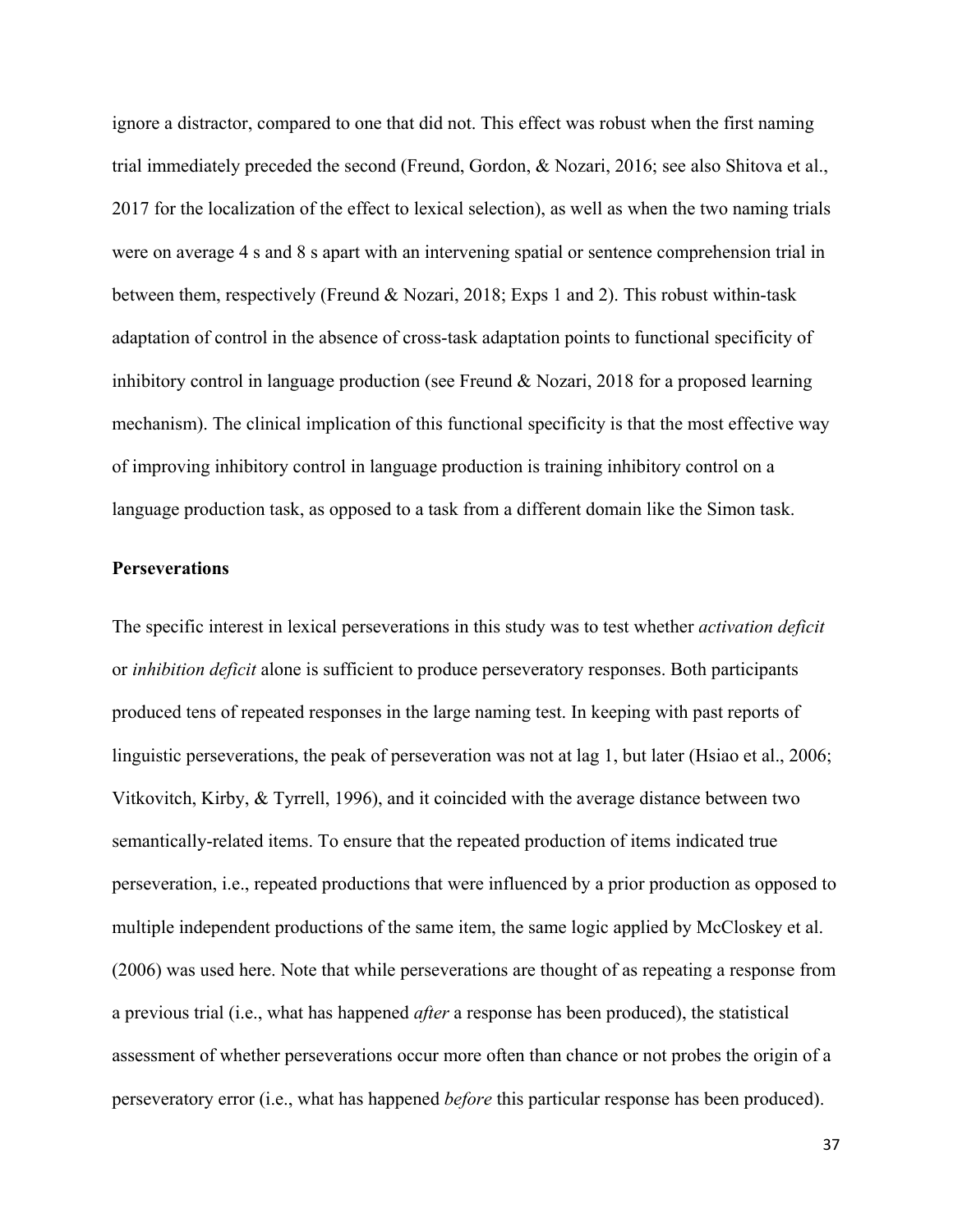This backward focus should help with understanding the logic of the statistical procedure: it is first assessed whether an intruded response has its origin in a window within which previous responses are likely to influence the current trial. McCloskey et al. (2006) defined this window as the five preceding trials for letter perseverations. Since lexical perseverations are known to persist over longer lags (e.g., Vitkovitch et al., 1996), the window in the current study was defined as all preceding trials. In the next step, one asks how likely it is for that window to contain the origin of the intruded response by chance. If the responses in the defined window have no special influence on the production of the intrusion, then that window should have no greater likelihood of containing another instance of the same response than the rest of the list, a probability that is determined only by the number of times an item has been produced and the position of the trial in the list. This probability is then compared to the actual frequency of the perseveration origins in the defined window to determine whether that frequency exceeded chance. If so, it is reasonable to conclude that items were perseverated in the list at a rate above chance, and are thus true perseverations.

Using this method, XR had significantly above chance lexical perseverations, suggesting that an activation deficit was sufficient to produce perseverations. This finding is in agreement with the report of Fischer-Baum and Rapp (2012), who identified a failure-to-activate the current response as a definite origin of letter perseverations. We can thus conclude that failing to activate the current representation, lexical or segmental, is sufficient to generate a perseveration. QD also showed a marginal probability of producing perseverations at a rate above chance. This suggests the possibility of true perseverations in an individual with inhibition deficit, although a definite claim in this regard requires more solid evidence to be collected in future studies.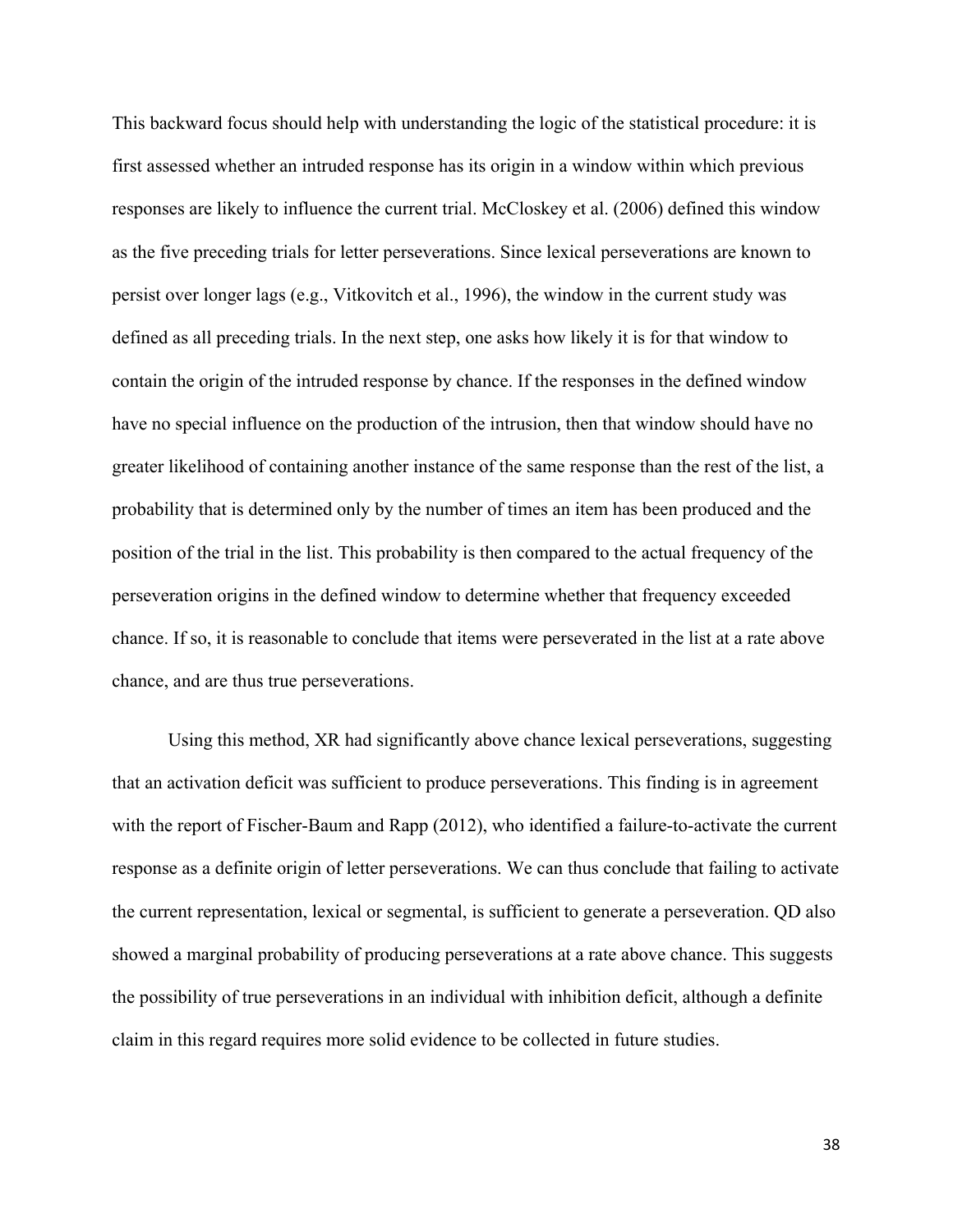In a recent paper in this journal, we have argued that lexical selection depends on the state of the production system, as well as a selection criterion (Nozari & Hepner, 2018). The gist of this proposal is that various situations generate different levels of conflict (defined as the inverse of the difference in the activation of two items) between lexical representations. Based on where the selection criterion is placed relative to the conflict distribution, the response profile changes: a less conservative criterion allows the most highly-activated response to be selected even when conflict is high, i.e., the selected response could be very close in activation to another response. A more conservative criterion, on the other hand, only allows the selection of a given response if its activation is sufficiently higher than the competing alternative(s). In practice, the former manifests as relatively quick but error-prone responses, whereas the latter leads to slow but potentially more accurate responses. Criterion setting is an integral part of any cognitive task that entails explicit or implicit decision making, and is the key to flexible task performance in correspondence to task goals. As such, questions of criterion placement are always relevant to production performance. The critical question is whether criterion placement provides a better account of the findings discussed here than the proposed account.

Given the above descriptions, it seems that QD has a less conservative criterion for lexical selection than XR. The question is, why? One possibility is that QD has a criterion placement deficit (Anders et al., 2017). There are two reasons to be skeptical of this. (1) Analysis of individual differences in criterion setting in metacognitive judgments—which provide the ideal testbed for studying criterion placement and shifts—has revealed that when emphasis on the task goals, such as speed and accuracy, remains constant across tasks, criterion placement is consistent across tasks within the same individual. This means that individuals who tend to have a conservative criterion for judgments on a linguistic task also tend to have a conservative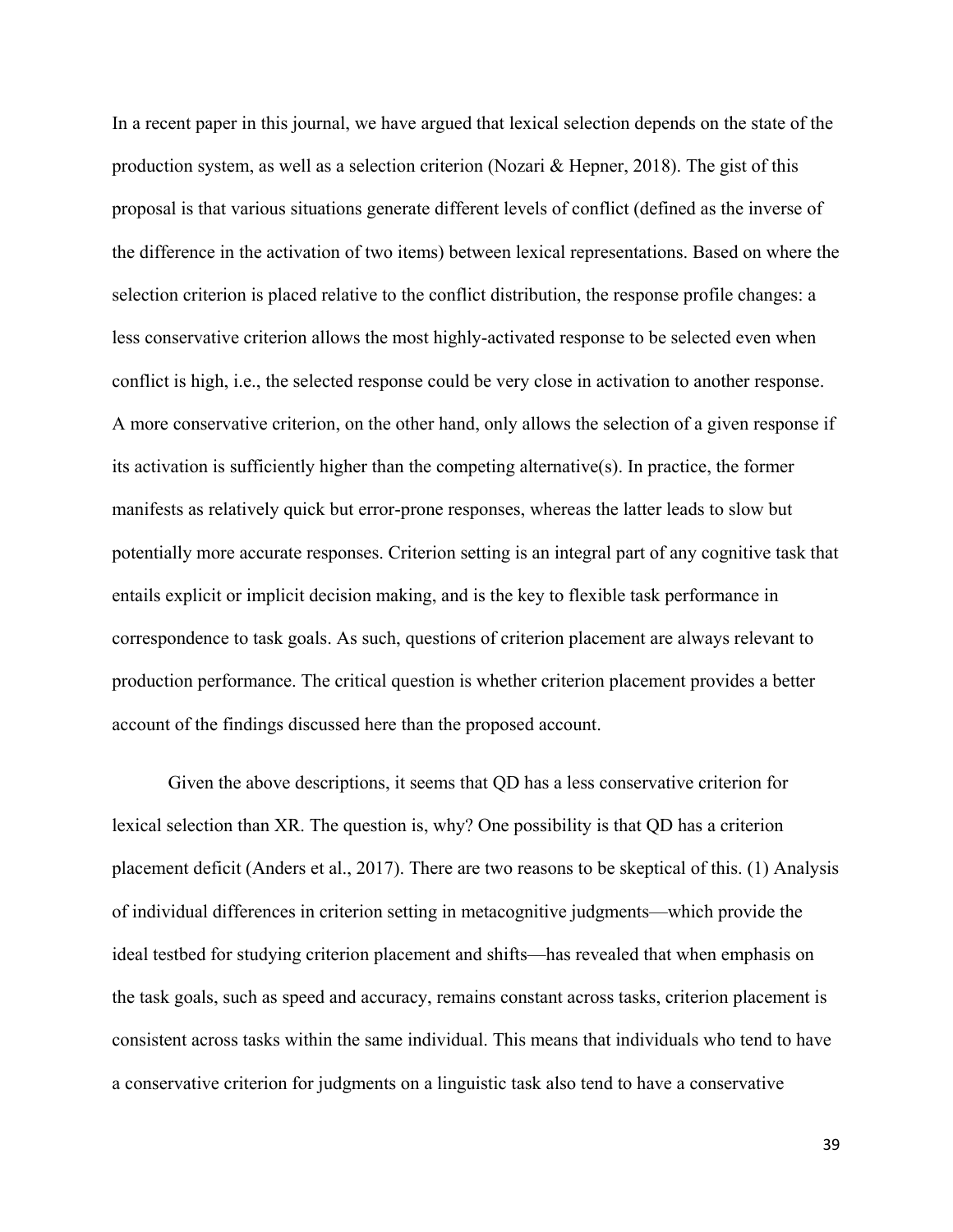criterion for judgment on non-linguistic tasks (Song et al., 2011). If we attribute the difference between QD and XR to a criterion placement deficit, then this deficit should be consistent across domains. The data do not support this prediction. While QD's performance on language tasks can be attributed to his liberal criterion, his performance on the Simon task shows the opposite pattern. His problem with the incongruent condition manifests as significantly longer RTs compared to XR and the controls, while he keeps his error rate low, as expected from a conservative criterion. Put differently, if criterion setting is the problem, then it seems to go in opposite directions in linguistic and non-linguistic tasks. One may try to justify this by arguing that the problem is simply the random placement of the criterion, but that claim is also countered by the observation that his performance across many sessions of picture naming is remarkably consistent and in keeping with a liberal selection criterion. The sum total of these findings point to a stable liberal criterion specifically in the language production system. But is this a deficit?

(2) To determine that a certain criterion placement is deficient, one must be able to show that placing the criterion in a different place would have led to better performance with respect to the task goal. We have shown that in damaged production systems, performance is likely to be suboptimal regardless of where the criterion is placed (Nozari & Hepner, 2018). The speaker with aphasia has the choice of producing either faster and more error-prone speech or many omissions, neither of which are aligned with the task goal. Thus there is no "good criterion" per se in such speakers against which a "bad criterion" can be measured. The argument for a criterion setting problem can thus only be made if the same individual cannot adjust their criterion based on changing task goals. Otherwise, where an individual with aphasia chooses to place their selection criterion may reflect their personal strategy for coping with the challenges of lexical selection in a damaged production system, as opposed to a deficit per se.

40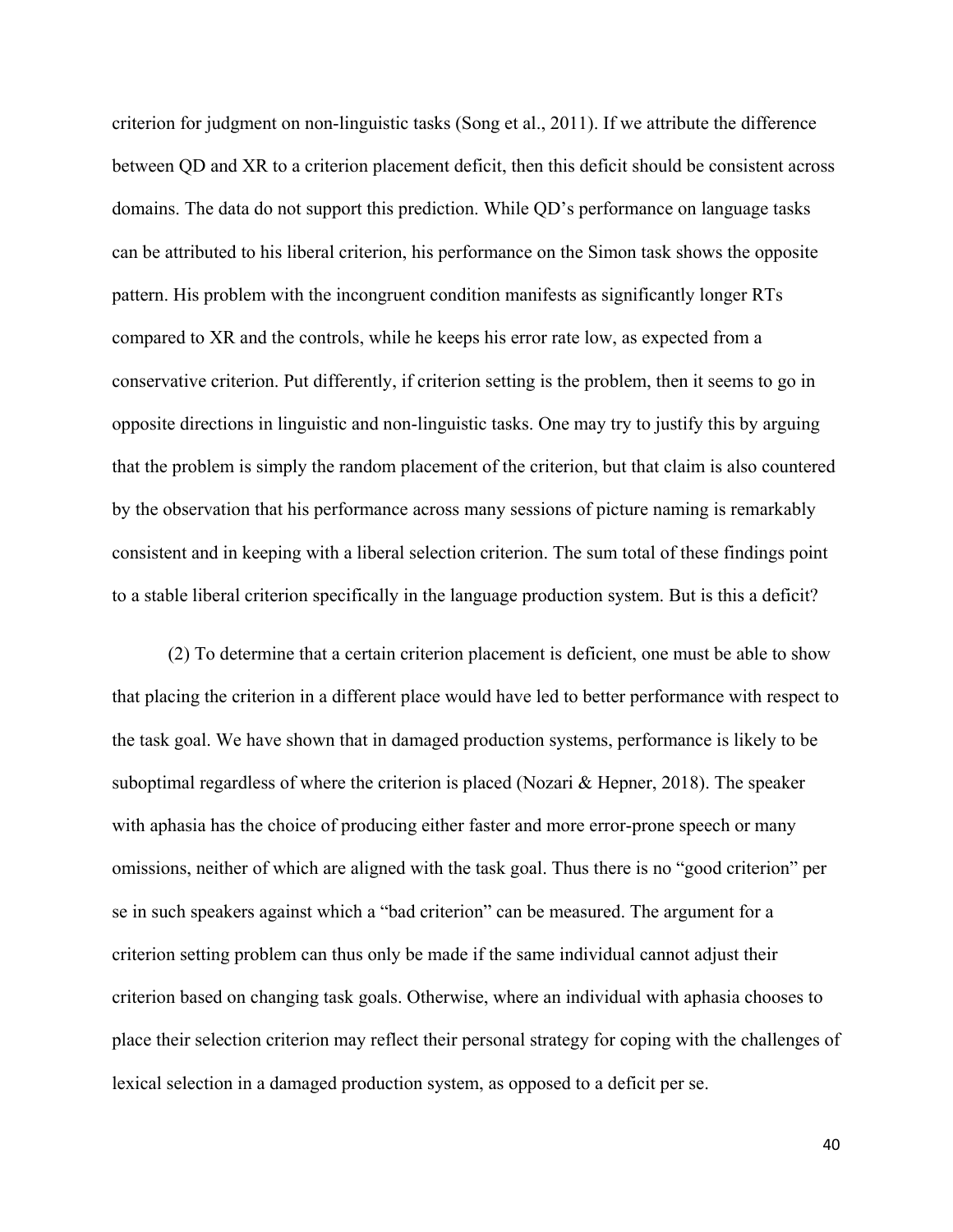In summary, XR and QD are both adopting perfectly reasonable strategies as far as criterion placement goes. This strategy, however, does not explain other differences between them including the difference in their performance on the Simon task. More generally, appealing to the placement of the criterion as a mechanistic explanation is useful in cases where performance is expected to change based on changing task goals; otherwise, pointing out differences in criterion placement is simply a redescription of the observed data patterns, with little explanatory value. In the same vein, deficits of criterion setting can only be established by demonstrating that speakers fail to make adjustments to the criterion in order to better meet the new goals.

### **Conclusions**

The data reported in this paper show that activation and selection are separable (albeit interacting) operations and can be selectively impaired. While in both cases the behavioral outcome is more lexical errors, the underlying etiologies are different: impaired activation of lexical items (*activation deficit*) stems from weak connections between sematic features and lexical representations. Impaired selection (*inhibition deficit*) stems from an impaired inhibitory control mechanism which cannot successfully suppress the activated competitors. Theoretically, these findings point to a critical role for inhibitory control in lexical selection. Clinically, the results call for more careful evaluation of the etiology of "access deficit" on a case by case basis, in order to devise the optimal treatment plan for each individual.

### **Acknowledgments**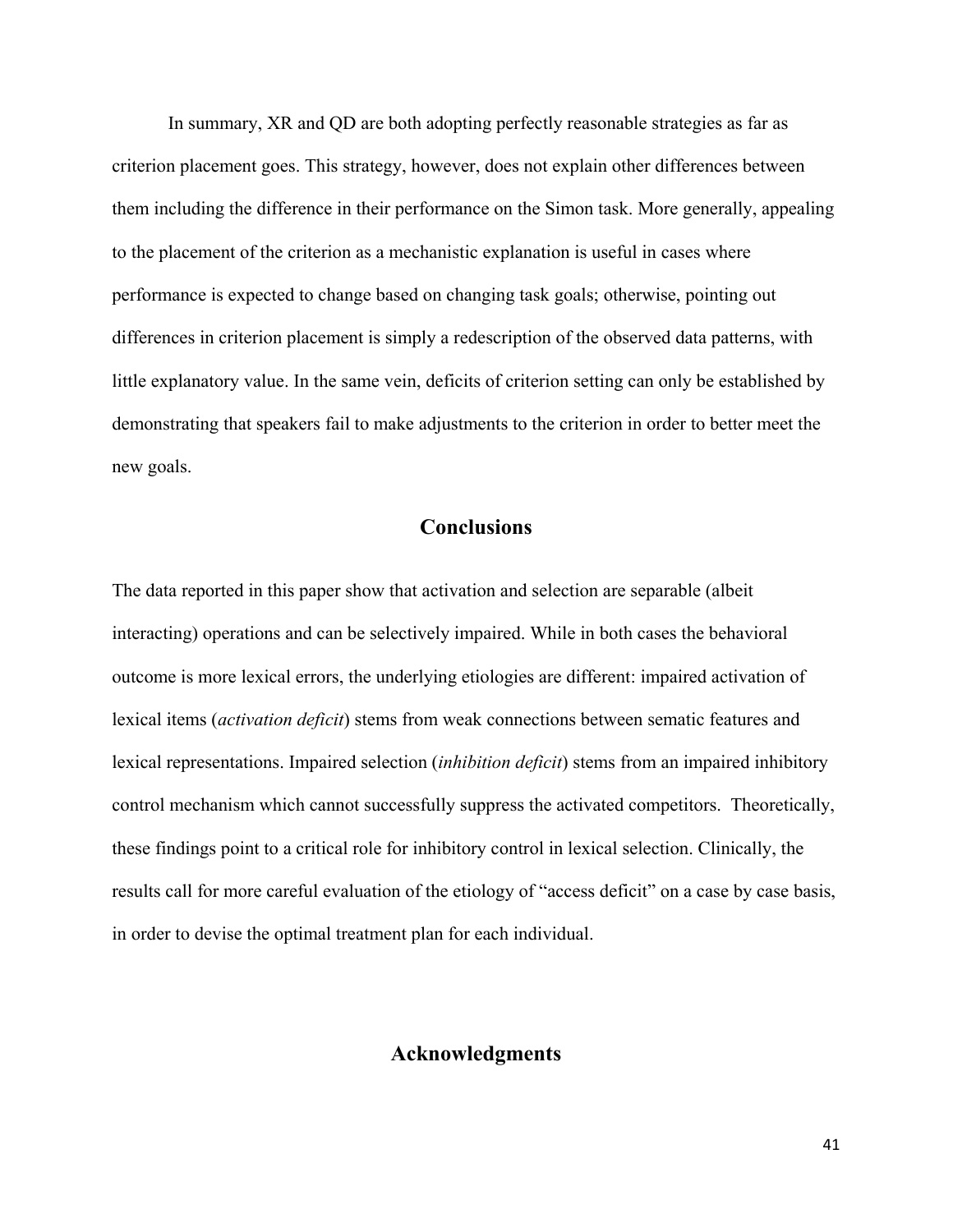I would like to thank Michael Freund for collecting some of the data, Christopher Hepner for his valuable input, and Dr. Brenda Rapp for sharing the scans of the XR and QD with me. This work was supported in part by the Therapeutic Cognitive Neuroscience Fund, and in part by a Science of Learning Initiative grant from Johns Hopkins University awarded to NN. The scans were collected under the grant NIH- DC012283 awarded to Brenda Rapp.

### **References**

Abdel Rahman, R., & Melinger, A. (2009). Semantic context effects in language production: A swinging lexical network proposal and a review. *Language and Cognitive Processes*, *24*(5), 713- 734. https://doi-org.proxy1.library.jhu.edu/10.1080/01690960802597250

Ackerman, T., & Ellis, A. W. (2007). Case study: Where do aphasic perseverations come from?. *Aphasiology*, *21*(10-11), 1018-1038. https://doi.org/10.1080/02687030701198361

Allen, C. M., Martin, R. C., & Martin, N. (2012). Relations between short-term memory deficits, semantic processing, and executive function. *Aphasiology*, *26*(3-4), 428-461. http://dx.doi.org/10.1080/02687038.2011.617436

Anders, R., Riès, S., Van Maanen, L., & Alario, F. X. (2017). Lesions to the left lateral prefrontal cortex impair decision threshold adjustment for lexical selection. *Cognitive neuropsychology*, *34*(1-2), 1-20. http://dx.doi.org/10.1080/02643294.2017.1282447

Baddeley, A. D., & Hitch, G. (1974). Working memory. *Psychology of learning and motivation*, *8*, 47-89. https://doi.org/10.1016/s0079-7421(08)60452-1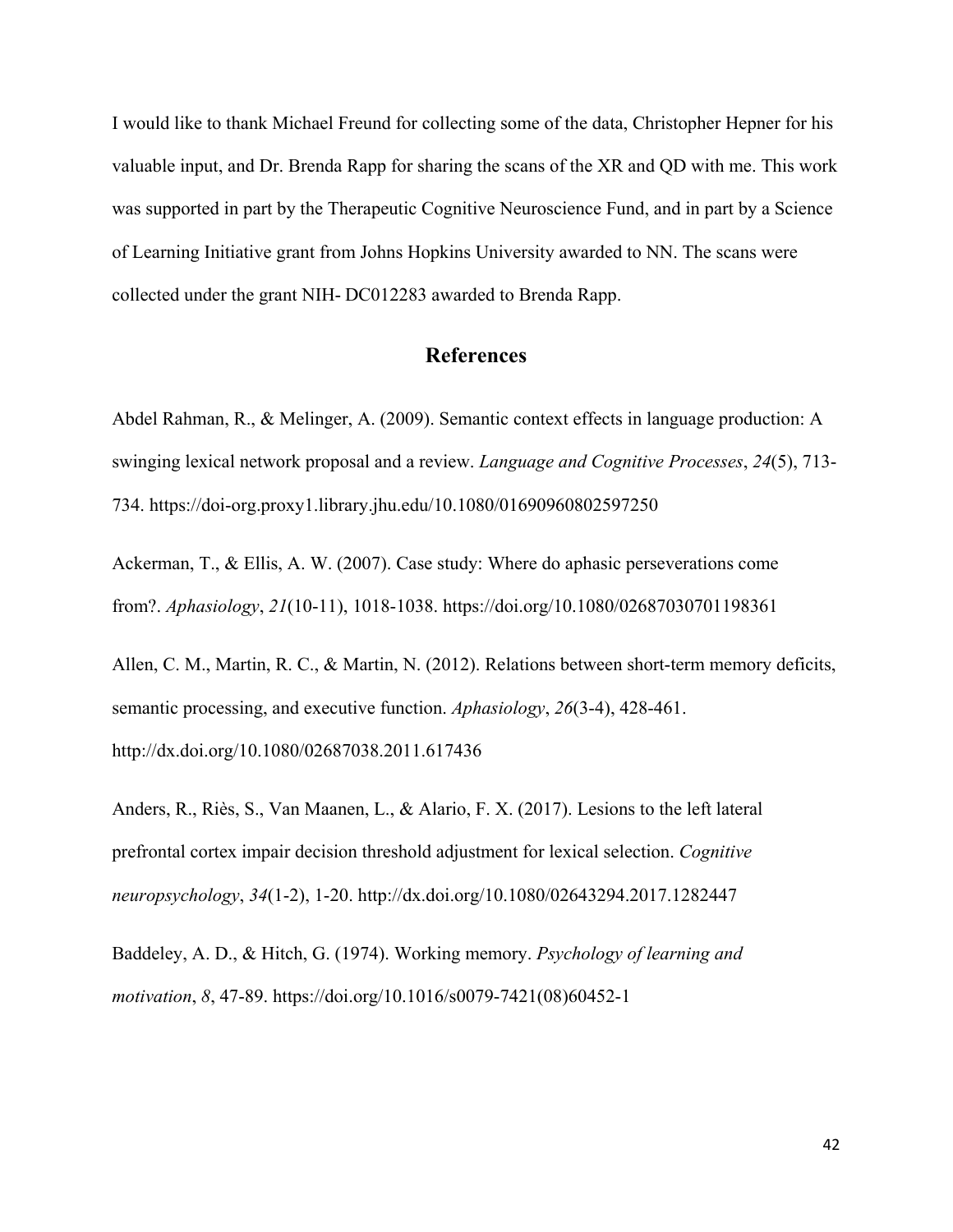Bahlmann, J., Blumenfeld, R. S., & D'esposito, M. (2014). The rostro-caudal axis of frontal cortex is sensitive to the domain of stimulus information. *Cerebral cortex*, *25*(7), 1815-1826. https://doi.org/10.1093/cercor/bht419

Belke, E., Meyer, A. S., & Damian, M. F. (2005). Refractory effects in picture naming as assessed in a semantic blocking paradigm. The Quarterly Journal of Experimental Psychology Section A, 58(4), 667–692. https://doi.org/10.1080/02724980443000142

Belke, E., Shao, Z., & Meyer, A. S. (2017). Strategic origins of early semantic facilitation in the blocked-cyclic naming paradigm. *Journal of Experimental Psychology: Learning, Memory, and Cognition*, *43*(10), 1659. https://doi.org/10.1037/xlm0000399

Belke, E., & Stielow, A. (2013). Cumulative and non-cumulative semantic interference in object naming: Evidence from blocked and continuous manipulations of semantic context. *Quarterly Journal of Experimental Psychology*, *66*(11), 2135-2160.

https://doi.org/10.1080/17470218.2013.775318

Bloem, I., & La Heij, W. (2003). Semantic facilitation and semantic interference in word translation: Implications for models of lexical access in language production. *Journal of Memory and language*, *48*(3), 468-488. https://doi.org/10.1037/e501882009-509

Bloem, I., van den Boogaard, S., & La Heij, W. (2004). Semantic facilitation and semantic interference in language production: Further evidence for the conceptual selection model of lexical access. *Journal of Memory and Language*, *51*(2), 307-323. https://doi.org/10.1016/j.jml.2004.05.001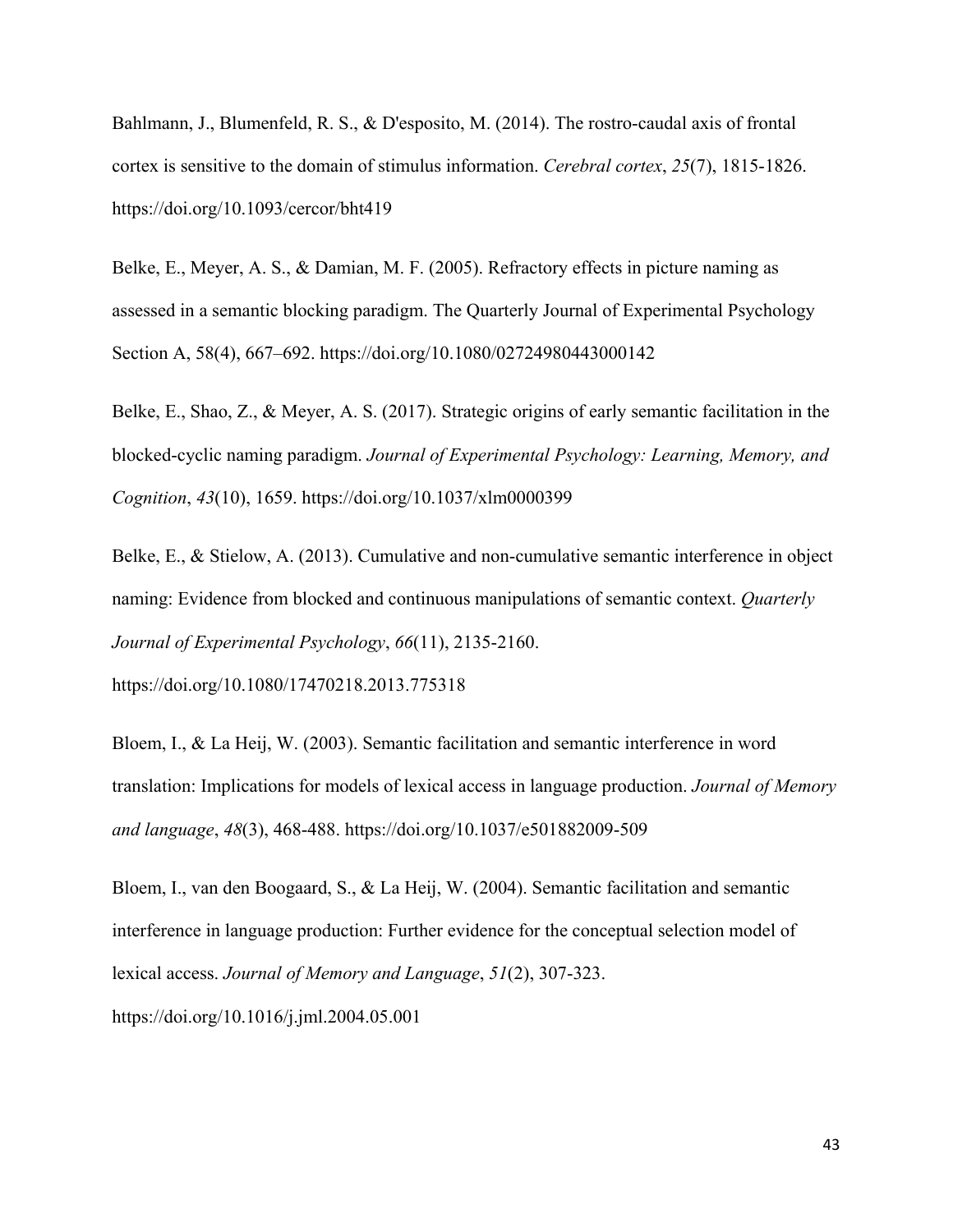Cohen, L., & Dehaene, S. (1998). Competition between past and present. Assessment and interpretation of verbal perseverations. *Brain: a journal of neurology*, *121*(9), 1641-1659. https://doi.org/10.1093/brain/121.9.1641

Corbett, F., Jefferies, E., Ehsan, S., & Lambon Ralph, M. A. (2009). Different impairments of semantic cognition in semantic dementia and semantic aphasia: evidence from the non-verbal domain. *Brain*, *132*(9), 2593-2608. https://doi.org/10.1093/brain/awp146

Costa, A., Alario, F. X., & Caramazza, A. (2005). On the categorical nature of the semantic interference effect in the picture-word interference paradigm. *Psychonomic Bulletin & Review*, *12*(1), 125-131. https://doi.org/10.3758/bf03196357

Crawford, J. R., Garthwaite, P. H., & Porter, S. (2010). Point and interval estimates of effect sizes for the case-controls design in neuropsychology: rationale, methods, implementations, and proposed reporting standards. *Cognitive neuropsychology*, *27*(3), 245-260. https://doi.org/10.1080/02643294.2010.513967

Damian, M. F., & Als, L. C. (2005). Long-lasting semantic context effects in the spoken production of object names. *Journal of Experimental Psychology: Learning, Memory, and Cognition*, *31*(6), 1372. https://doi.org/10.1037/0278-7393.31.6.1372

Dell, G. S. (1986). A spreading-activation theory of retrieval in sentence production. *Psychological review*, *93*(3), 283. https://doi.org/10.1037//0033-295x.93.3.283

Dell, G. S., Burger, L. K., & Svec, W. R. (1997b). Language production and serial order: A functional analysis and a model. *Psychological review*, *104*(1), 123.

https://doi.org/10.1037//0033-295x.104.1.123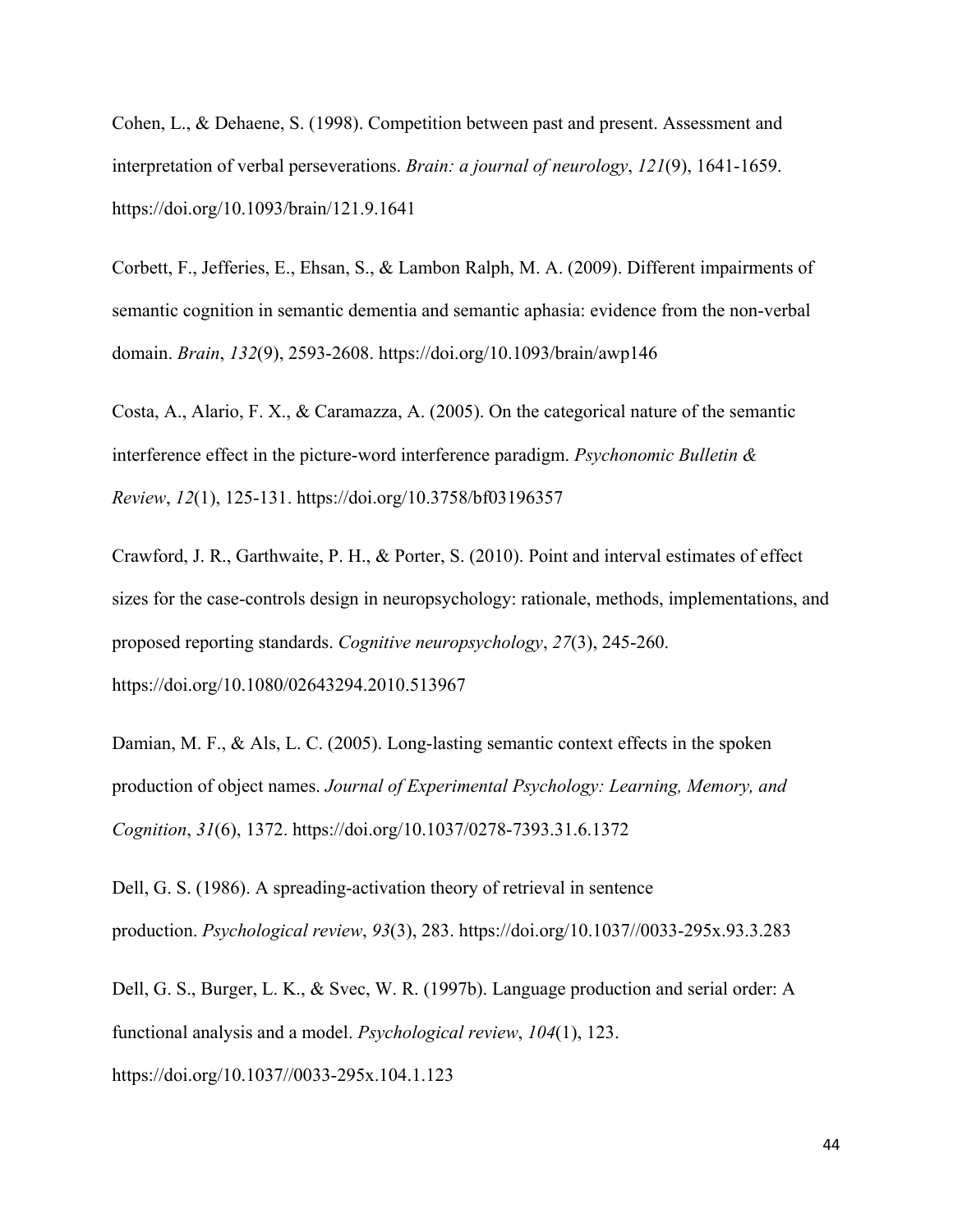Dell, G. S., Nozari, N., & Oppenheim, G. M. (2014). Word production: Behavioral and computational considerations. In M. A. Goldrick, V. S. Ferreira, & M. Miozzo (Eds.), *The Oxford handbook of language production* (pp. 88–104). Oxford: Oxford University Press. https://doi.org/10.1093/oxfordhb/9780199735471.013.014

Dell, G. S., Schwartz, M. F., Martin, N., Saffran, E. M., & Gagnon, D. A. (1997a). Lexical access in aphasic and nonaphasic speakers. *Psychological review*, *104*(4), 801. https://doi.org/10.1037//0033-295x.104.4.801

Dell, G. S., Schwartz, M. F., Nozari, N., Faseyitan, O., & Coslett, H. B. (2013). Voxel-based lesion-parameter mapping: Identifying the neural correlates of a computational model of word production. *Cognition*, *128*(3), 380-396. https://doi.org/10.1016/j.cognition.2013.05.007

de Zubicaray, G., Fraser, D., Ramajoo, K., & McMahon, K. (2017). Interference from related actions in spoken word production: Behavioural and fMRI evidence. *Neuropsychologia*, *96*, 78- 88. https://doi.org/10.1016/j.neuropsychologia.2017.01.010

de Zubicaray, G., McMahon, K., & Howard, D. (2015). Perfusion fMRI evidence for priming of shared feature-to-lexical connections during cumulative semantic interference in spoken word production. *Language, Cognition and Neuroscience*, *30*(3), 261-272. https://doi.org/10.1080/01690965.2013.848990

Fedorenko, E., Behr, M. K., & Kanwisher, N. (2011). Functional specificity for high-level linguistic processing in the human brain. *Proceedings of the National Academy of Sciences*, *108*(39), 16428-16433. https://doi.org/10.1073/pnas.1112937108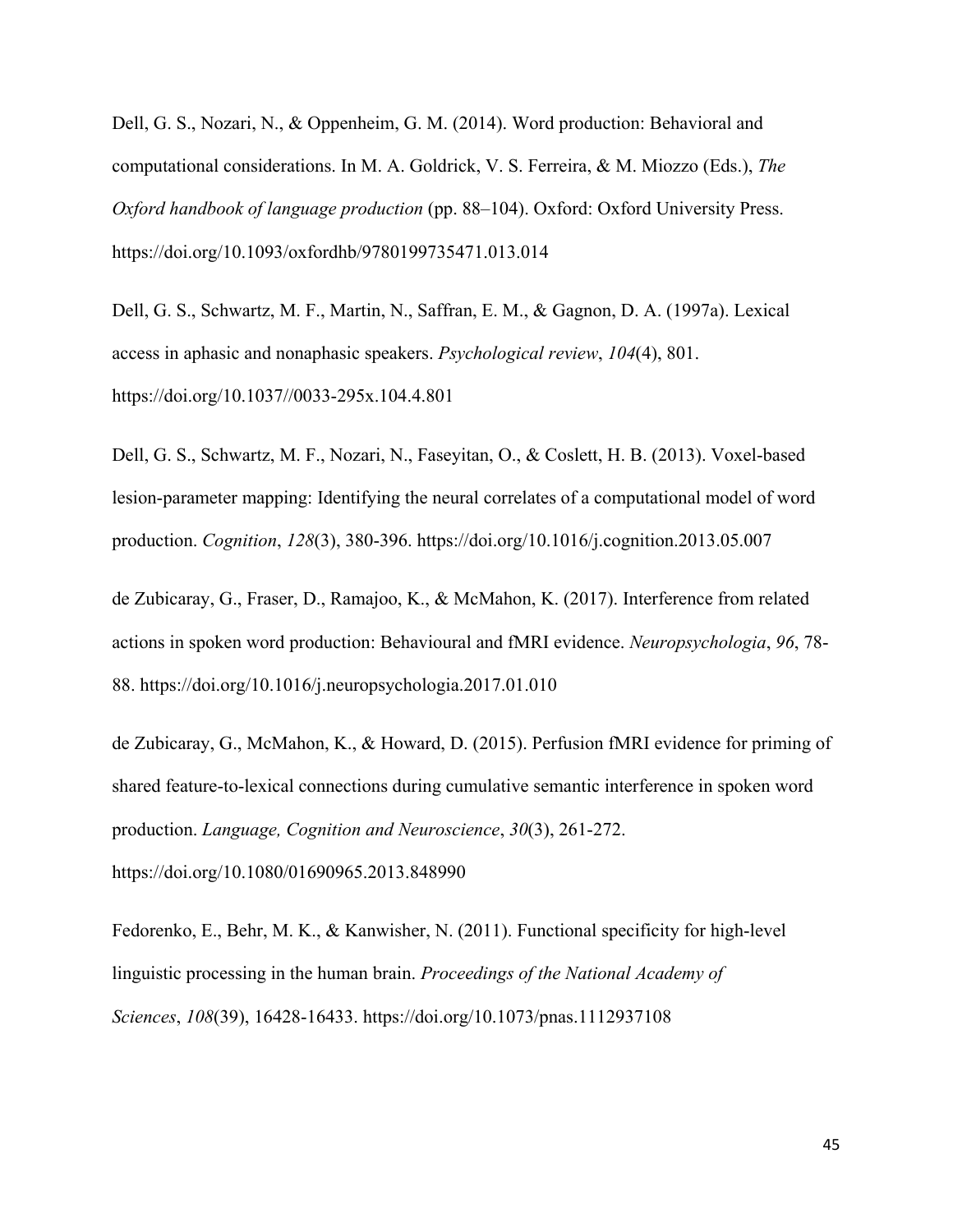Finkbeiner, M., & Caramazza, A. (2006). Now you see it, now you don't: On turning semantic interference into facilitation in a Stroop-like task. *Cortex*, *42*(6), 790-796. https://doi.org/10.1016/s0010-9452(08)70419-2

Fischer-Baum, S., McCloskey, M., & Rapp, B. (2010). Representation of letter position in spelling: Evidence from acquired dysgraphia. *Cognition*, *115*(3), 466-490. https://doi.org/10.1016/j.cognition.2010.03.013

Fischer-Baum, S., & Rapp, B. (2012). Underlying cause (s) of letter perseveration errors. *Neuropsychologia*, *50*(2), 305-318.

https://doi.org/10.1016/j.neuropsychologia.2011.12.001

Freedman, M. L., & Martin, R. C. (2001). Dissociable components of short-term memory and their relation to long-term learning. *Cognitive Neuropsychology*, *18*(3), 193-226. https://doi.org/10.1080/02643290042000080

Freund, M., Gordon B., & Nozari, N. (2016). Conflict-based regulation of control in language production. In A. Papafragou, D. Grodner, D. Mirman, & J. C. Trueswell (Eds.),*Proceedings of the 38th Annual Conference of the Cognitive Science Society* (pp. 1625–1630). Austin, TX: Cognitive Science Society.

Freund, M., & Nozari, N. (2018). Is adaptive control in language production mediated by learning?. *Cognition*, *176*, 107-130. https://doi.org/10.1016/j.cognition.2018.03.009

Hamilton, A. C., & Martin, R. C. (2005). Dissociations among tasks involving inhibition: A single-case study. *Cognitive, Affective, & Behavioral Neuroscience*, *5*(1), 1-13.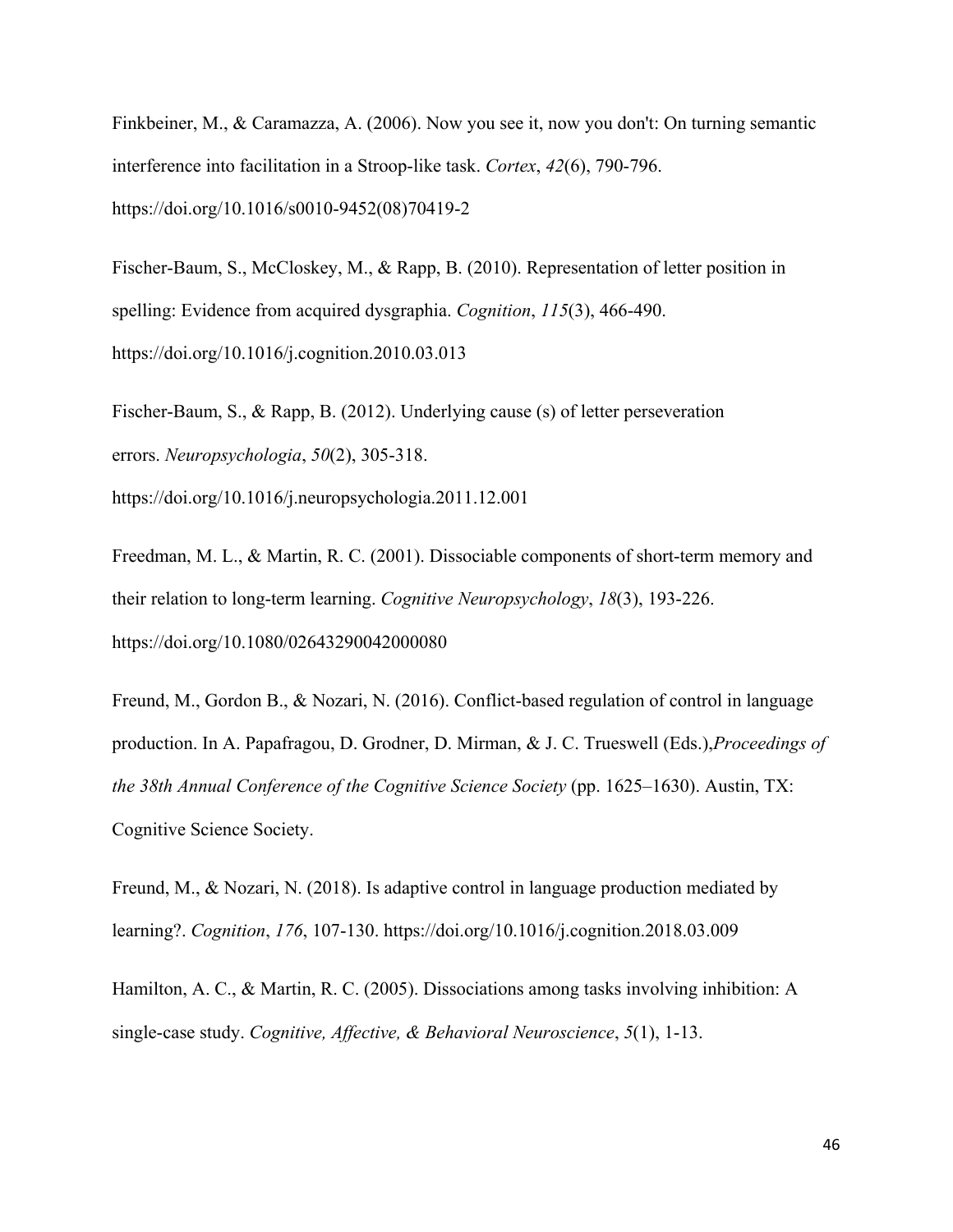Hodges, J. R., & Patterson, K. (2007). Semantic dementia: a unique clinicopathological syndrome. *The Lancet Neurology*, *6*(11), 1004-1014. https://doi.org/10.1016/s1474- 4422(07)70266-1

Hoffman, P., McClelland, J. L., Lambon Ralph, M. A. (2018). Concepts, control, and context: A connectionist account of normal and disordered semantic cognition. *Psychological review*, *125*(3), 293. http://dx.doi.org/10.1037/rev0000094

Hommel, B., Proctor, R. W., & Vu, K. P. L. (2004). A feature-integration account of sequential effects in the Simon task. *Psychological research*, *68*(1), 1-17. https://doi.org/10.1007/s00426- 003-0132-y

Houghton, G., Glasspool, D., & Shallice, T. (1994). Spelling and serial recall: Insights from a competitive queueing model. In G. D. A. Brown, & N. C. Ellis (Eds.), *Handbook of spelling: Theory, process and intervention.* John Wiley & Sons: Chichester. https://doi.org/10.1002/(sici)1099-0909(199806)4:2%3C112::aid-dys76%3E3.0.co;2-a

Howard, D., Nickels, L., Coltheart, M., & Cole-Virtue, J. (2006). Cumulative semantic inhibition in picture naming: Experimental and computational studies. *Cognition*, *100*(3), 464-482. https://doi.org/10.1016/j.cognition.2005.02.006

Hsiao EY, Schwartz MF, Schnur TT, Dell GS. Temporal characteristics of semantic perseverations induced by blocked-cyclic picture naming. Brain and Language 2009;108:133– 144. https://doi.org/10.1016/j.bandl.2008.11.003

January, D., Trueswell, J. C., & Thompson-Schill, S. L. (2009). Co-localization of Stroop and syntactic ambiguity resolution in Broca's area: Implications for the neural basis of sentence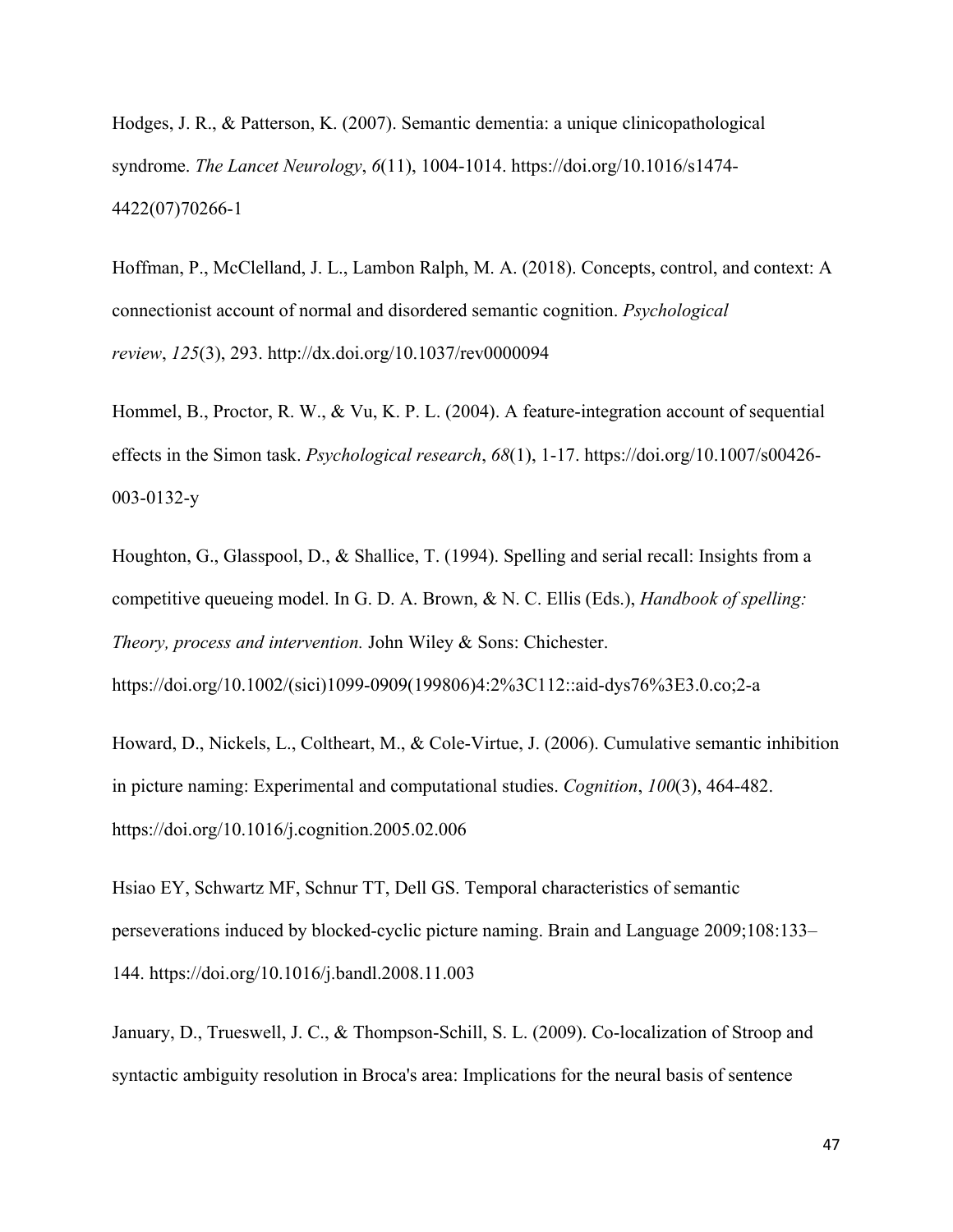processing. *Journal of Cognitive Neuroscience*, *21*(12), 2434-2444. https://doi.org/10.1162/jocn.2008.21179

Jefferies, E., & Lambon Ralph, M. A. (2006). Semantic impairment in stroke aphasia versus semantic dementia: a case-series comparison. *Brain*, *129*(8), 2132-2147. https://doi.org/10.1093/brain/awl153

Song, C., Kanai, R., Fleming, S. M., Weil, R. S., Schwarzkopf, D. S., & Rees, G. (2011). Relating inter-individual differences in metacognitive performance on different perceptual tasks. *Consciousness and cognition*, *20*(4), 1787-1792.

http://dx.doi.org/10.1016/j.concog.2010.12.011

Kuipers, J. R., La Heij, W., & Costa, A. (2006). A further look at semantic context effects in language production: The role of response congruency. *Language and Cognitive Processes*, *21*(7-8), 892-919. https://doi.org/10.1080/016909600824211

Lambon Ralph, M. A., Jefferies, E., Patterson, K., & Rogers, T. T. (2017). The neural and computational bases of semantic cognition. *Nature Reviews Neuroscience*, *18*(1), 42-55. https://doi.org/10.1038/nrn.2016.150

Levelt, W. J., Roelofs, A., & Meyer, A. S. (1999). A theory of lexical access in speech production. *Behavioral and brain sciences*, *22*(1), 1-38. https://doi.org/10.1017/s0140525x99001776

MacKay, D. (1986). Self-inhibition and the disruptive effects of internal and external feedback in skilled behavior. In H. Heuer, & C. Fromm (Eds.), *Generation and modulation of action patterns.* London: Springer. https://doi.org/10.1007/978-3-642-71476-4

48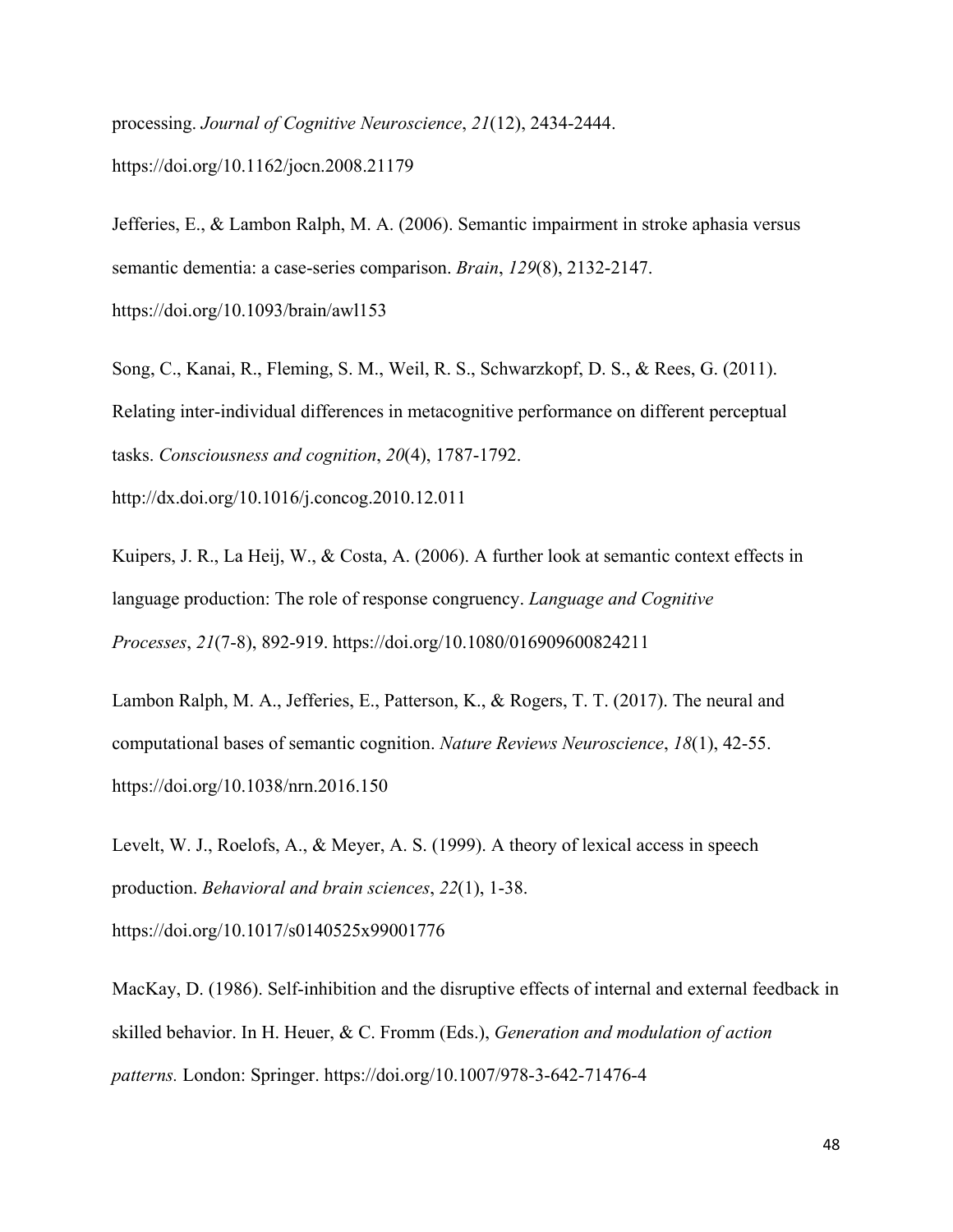Mahon, B. Z., & Caramazza, A. (2009). Why does lexical selection have to be so hard? Comment on Abdel Rahman and Melinger's swinging lexical network proposal. *Language and Cognitive Processes*, *24*(5), 735-748. https://doi-

org.proxy1.library.jhu.edu/10.1080/01690960802597276

Mahon, B. Z., Costa, A., Peterson, R., Vargas, K. A., & Caramazza, A. (2007). Lexical selection is not by competition: a reinterpretation of semantic interference and facilitation effects in the picture-word interference paradigm. *Journal of Experimental Psychology: Learning, Memory, and Cognition*, *33*(3), 503. https://doi.org/10.1037/0278-7393.33.3.503

Martin, N., & Dell, G. S. (2007). Common mechanisms underlying perseverative and nonperseverative sound and word substitutions. *Aphasiology*, *21*(10-11), 1002-1017. https://doi.org/10.1080/02687030701198346

McCloskey, M., Macaruso, P., & Rapp, B. (2006). Grapheme-to-lexeme feedback in the spelling system: Evidence from a dysgraphic patient. *Cognitive Neuropsychology*, *23*(2), 278–307. https://doi.org/10.1080/02643290442000518

Mirman, D., & Britt, A. E. (2014). What we talk about when we talk about access deficits. *Philosophical Transactions of the Royal Society of London B: Biological Sciences*, *369*(1634), 20120388. https://doi.org/10.1098/rstb.2012.0388

Moses, M. S., Sheard, C., & Nickels, L. A. (2007). Insights into recurrent perseverative errors in aphasia: A case series approach. *Aphasiology*, *21*(10-11), 975-1001. https://doi.org/10.1080/02687030701198312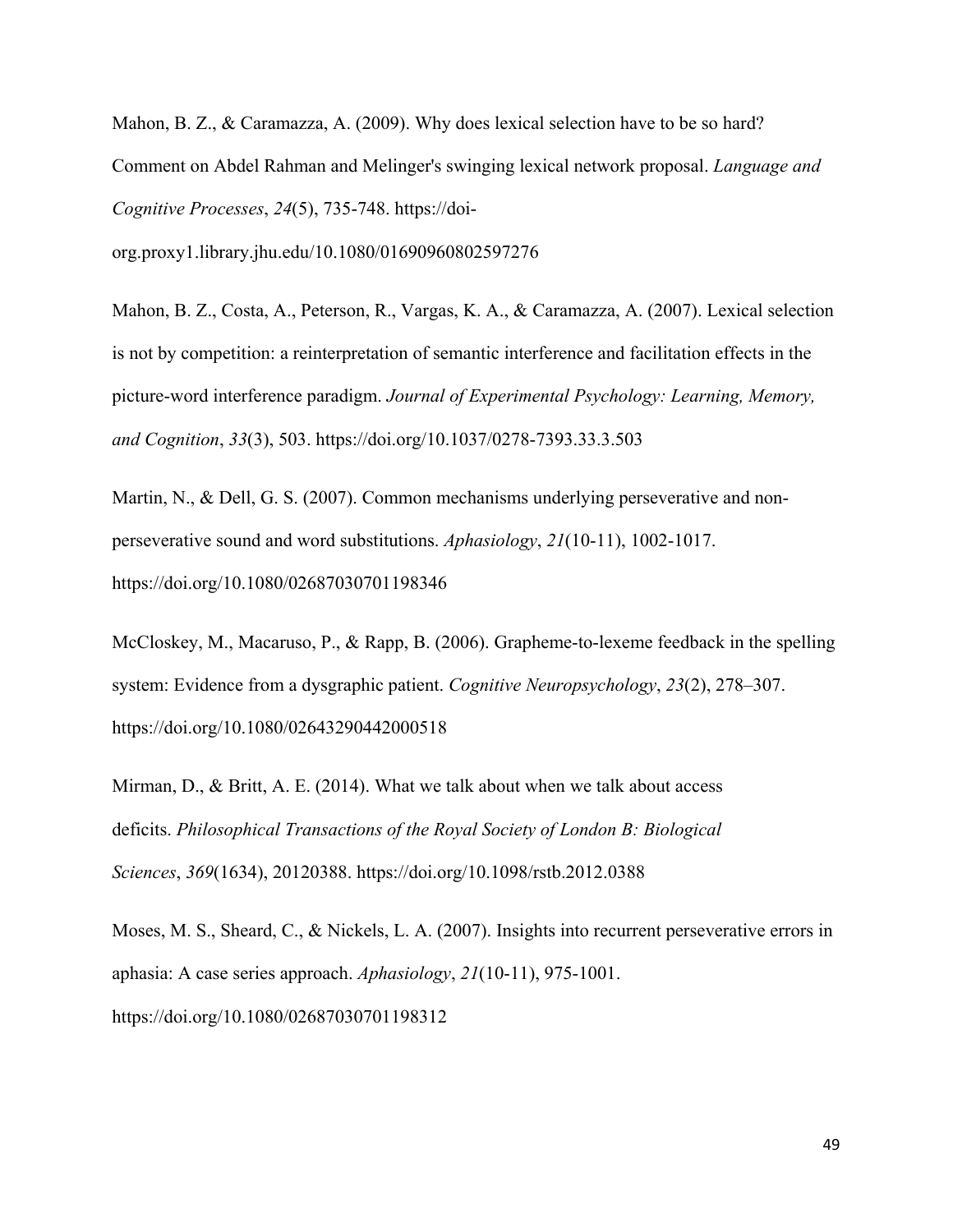Navarrete, E., Del Prato, P., & Mahon, B. Z. (2012). Factors determining semantic facilitation and interference in the cyclic naming paradigm. *Frontiers in psychology*, *3*, 38. http://dx.doi.org/10.3389/fpsyg.2012.00038

Navarrete, E., Del Prato, P., Peressotti, F., & Mahon, B. Z. (2014). Lexical selection is not by competition: Evidence from the blocked naming paradigm. *Journal of Memory and Language*, *76*, 253-272. https://doi.org/10.1016/j.jml.2014.05.003

Noonan, K. A., Jefferies, E., Corbett, F., & Lambon Ralph, M. A. (2010). Elucidating the nature of deregulated semantic cognition in semantic aphasia: evidence for the roles of prefrontal and temporo-parietal cortices. *Journal of Cognitive Neuroscience*, *22*(7), 1597-1613.

https://doi.org/10.1162/jocn.2009.21289

Nozari, N., & Dell, G. S. (2013). How damaged brains repeat words: A computational approach. Brain and Language, 126(3), 327–337. https://doi.org/10.1016/j.bandl.2013.07.005

Nozari, N., Dell, G. S., & Schwartz, M. F. (2011). Is comprehension necessary for error detection? A conflict-based account of monitoring in speech production. https://doi.org/10.1016/j.cogpsych.2011.05.001

Nozari, N., Freund, M., Breining, B., Rapp, B., & Gordon, B. (2016). Cognitive control during selection and repair in word production. *Language, cognition and neuroscience*, *31*(7), 886-903. https://doi.org/10.1080/23273798.2016.1157194

Nozari, N., Hepner, C. (2018). To select or to wait? The importance of criterion setting in debates of competitive lexical selection. *Cognitive Neuropsychology.*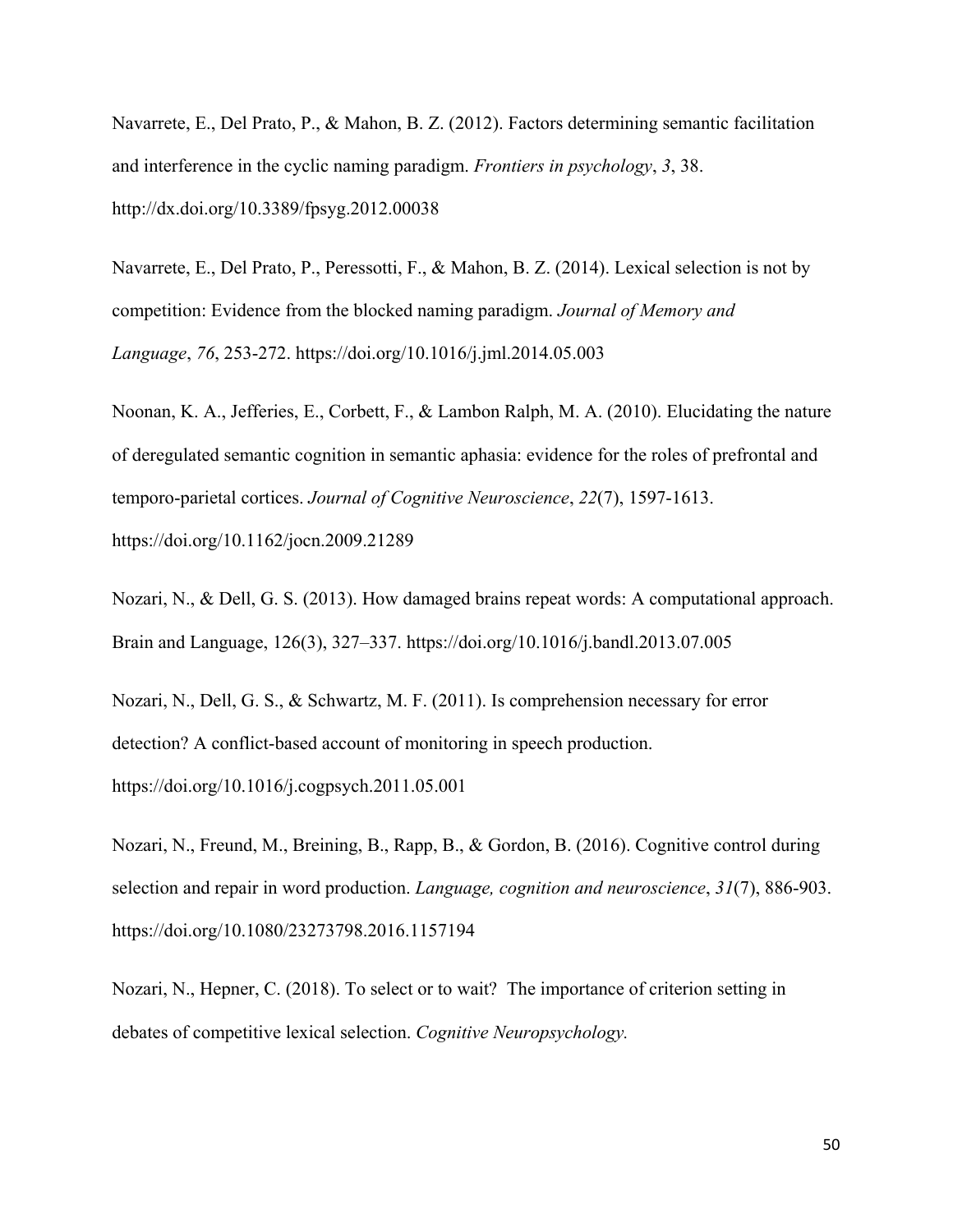Nozari, N., Kittredge, A. K., Dell, G. S., & Schwartz, M. F. (2010). Naming and repetition in aphasia: Steps, routes, and frequency effects. Journal of Memory and Language, 63(4), 541–559. https://doi.org/10.1016/j.jml.2010.08.001

Nozari, N., & Novick, J. (2017). Monitoring and control in language production. *Current Directions in Psychological Science*, *26*(5), 403-410. https://doi.org/10.1177/0963721417702419

Nozari, N. & Thompson-Schill, S. L. (2015). Left Ventrolateral Prefrontal Cortex in Processing of Words and Sentences. In G. Hickok & S.L. Small (Eds.), *The Neurobiology of Language.* Academic Press. https://doi.org/10.1016/b978-0-12-407794-2.00001-8

Olivella, S., & Shiraito, Y. (2017). Poisbinom: A Faster Implementation of the Poisson-Binomial Distribution. R package version 1.0.1.

Oppenheim, G. M., Dell, G. S., & Schwartz, M. F. (2010). The dark side of incremental learning: A model of cumulative semantic interference during lexical access in speech production. *Cognition*, *114*(2), 227-252. https://doi.org/10.1016/j.cognition.2009.09.007

Piai, V., Riès, S. K., & Swick, D. (2016). Lesions to lateral prefrontal cortex impair lexical interference control in word production. *Frontiers in human neuroscience*, *9*, 721. https://doi.org/10.3389/fnhum.2015.00721

Piai, V., Roelofs, A., Jensen, O., Schoffelen, J.-M., & Bonnefond, M. (2014). Distinct Patterns of Brain Activity Characterise Lexical Activation and Competition in Spoken Word Production. PLoS ONE, 9(2), e88674. https://doi.org/10.1371/journal.pone.0088674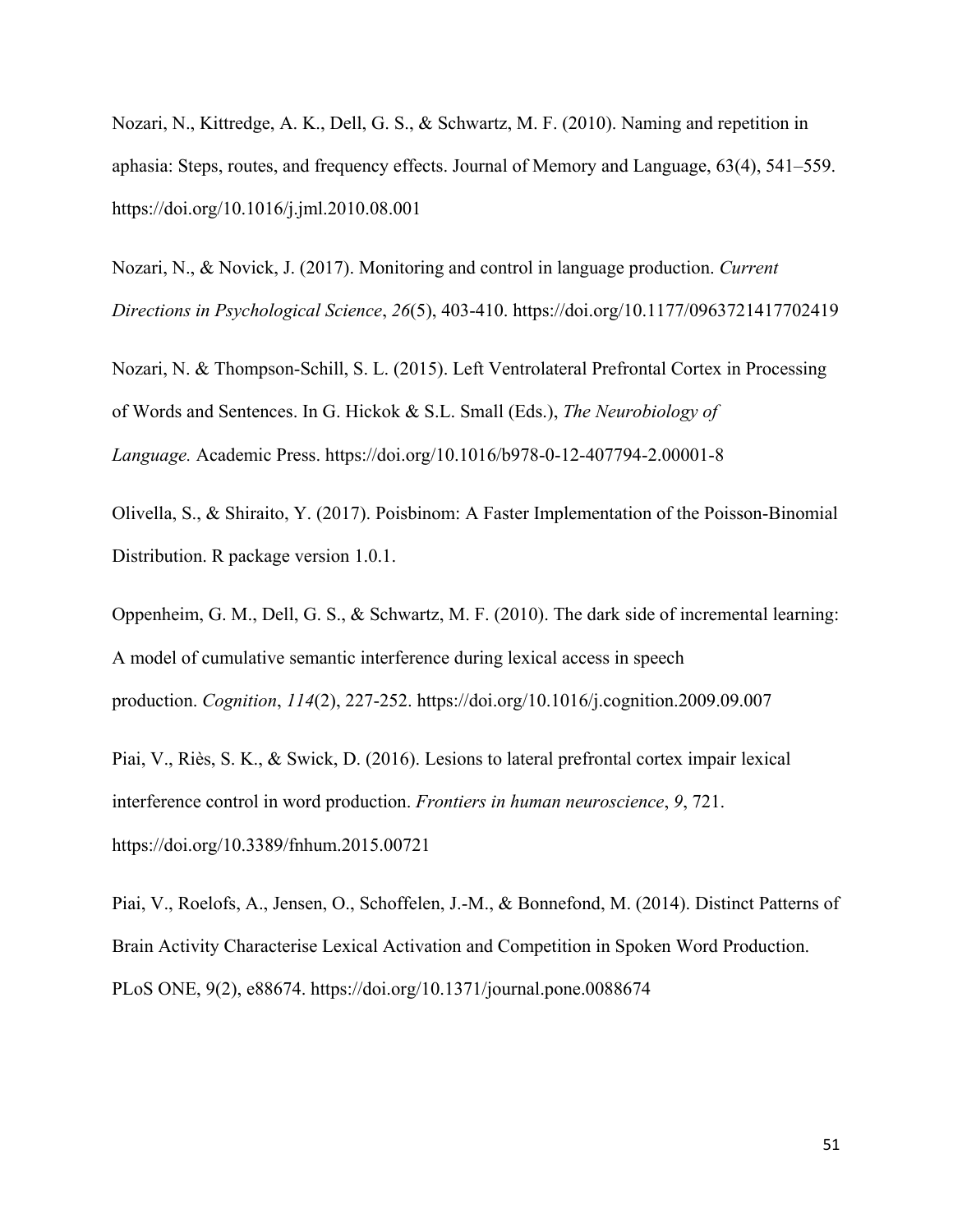Rabovsky, M., Schad, D. J., & Abdel Rahman, R. (2016). Language production is facilitated by semantic richness but inhibited by semantic density: Evidence from picture naming. *Cognition*, *146*, 240-244. https://doi.org/10.1016/j.cognition.2015.09.016

Rapp, B., & Goldrick, M. (2000). Discreteness and interactivity in spoken word production. *Psychological review*, *107*(3), 460. https://doi.org/10.1037//0033-295x.107.3.460

Riès, S. K., Dhillon, R. K., Clarke, A., King-Stephens, D., Laxer, K. D., Weber, P. B., ... & Lin, J. J. (2017). Spatiotemporal dynamics of word retrieval in speech production revealed by cortical high-frequency band activity. *Proceedings of the National Academy of Sciences*, *114*(23), E4530-E4538. https://doi.org/10.1073/pnas.1620669114

Roach, A., Schwartz, M. F., Martin, N., Grewal, R. S., & Brecher, A. (1996). The Philadelphia naming test: scoring and rationale. *Clinical aphasiology*, *24*, 121-133. https://doi.org/10.1037/t56477-000

Roelofs, A. (1992). A spreading-activation theory of lemma retrieval in speaking. Cognition, 42, 107-142. https://doi.org/10.1016/0010-0277(92)90041-f

Roelofs, A., & Piai, V. (2011). Attention demands of spoken word planning: a review. *Frontiers in psychology*, *2*, 307. https://doi.org/10.3389/fpsyg.2011.00307

Rogers, T. T., Patterson, K., Jefferies, E., & Lambon Ralph, M. A. (2015). Disorders of representation and control in semantic cognition: effects of familiarity, typicality, and specificity. *Neuropsychologia*, *76*, 220-239.

https://doi.org/10.1016/j.neuropsychologia.2015.04.015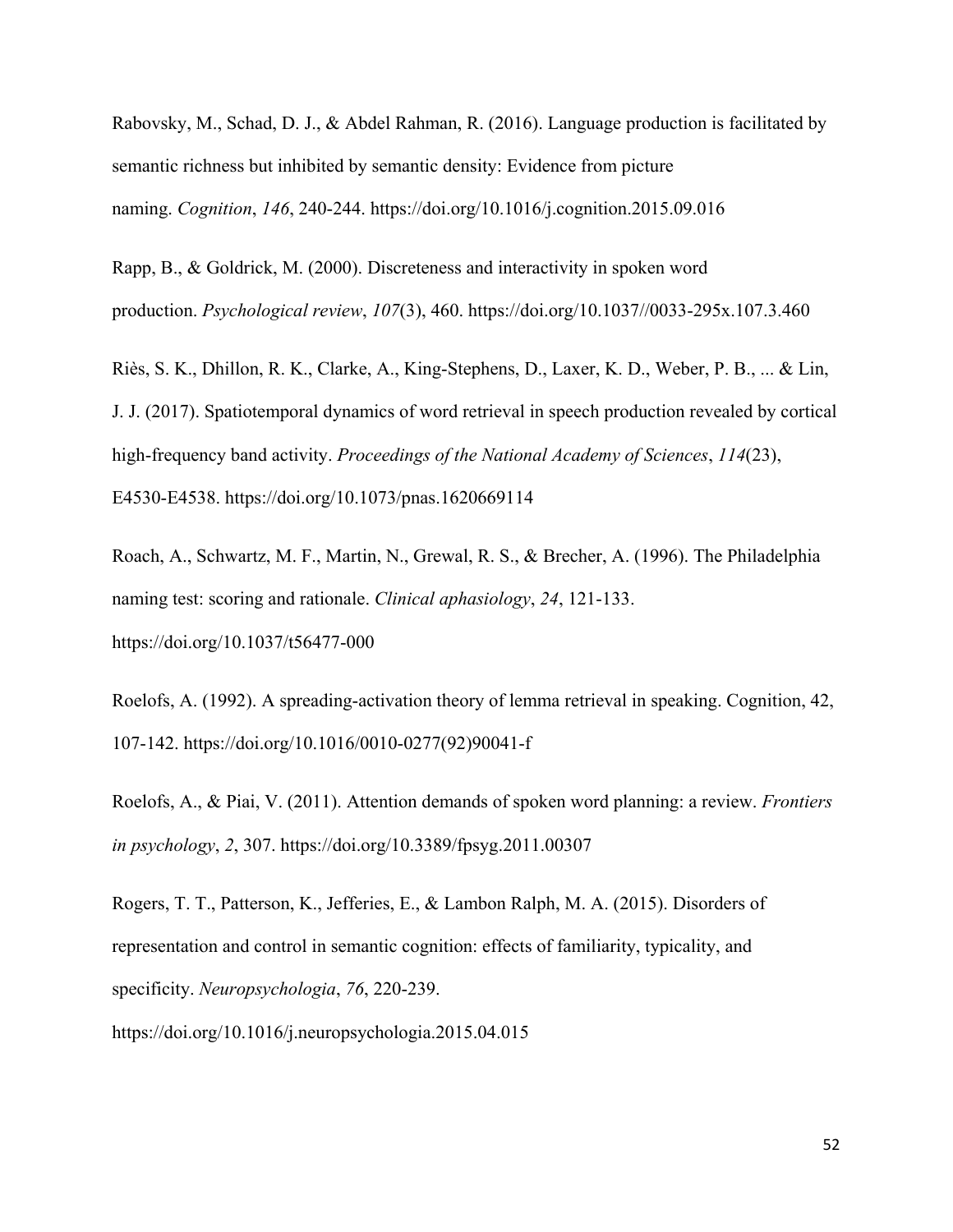Schnur, T. T., Schwartz, M. F., Brecher, A., & Hodgson, C. (2006). Semantic interference during blocked-cyclic naming: Evidence from aphasia. *Journal of Memory and Language*, *54*(2), 199- 227. https://doi.org/10.1016/j.jml.2005.10.002

Schnur, T. T., Schwartz, M. F., Kimberg, D. Y., Hirshorn, E., Coslett, H. B., & Thompson-Schill, S. L. (2009). Localizing interference during naming: convergent neuroimaging and neuropsychological evidence for the function of Broca's area. *Proceedings of the National Academy of Sciences*, *106*(1), 322-327. https://doi.org/10.1073/pnas.0805874106

Shitova, N., Roelofs, A., Schriefers, H., Bastiaansen, M., & Schoffelen, J. M. (2017). Control adjustments in speaking: Electrophysiology of the Gratton effect in picture naming. *Cortex*, *92*, 289-303. https://doi.org/10.1016/j.cortex.2017.04.017

Schwartz, M. F., Dell, G. S., Martin, N., Gahl, S., & Sobel, P. (2006). A case-series test of the interactive two-step model of lexical access: Evidence from picture naming. *Journal of Memory and language*, *54*(2), 228-264. https://doi.org/10.1016/j.jml.2005.10.001

Shao, Z., Meyer, A. S., & Roelofs, A. (2013). Selective and nonselective inhibition of competitors in picture naming. *Memory & cognition*, *41*(8), 1200-1211. https://doi.org/10.3758/s13421-013-0332-7

Shao, Z., Roelofs, A., Acheson, D. J., & Meyer, A. S. (2014). Electrophysiological evidence that inhibition supports lexical selection in picture naming. *brain research*, *1586*, 130-142. https://doi.org/10.1016/j.brainres.2014.07.009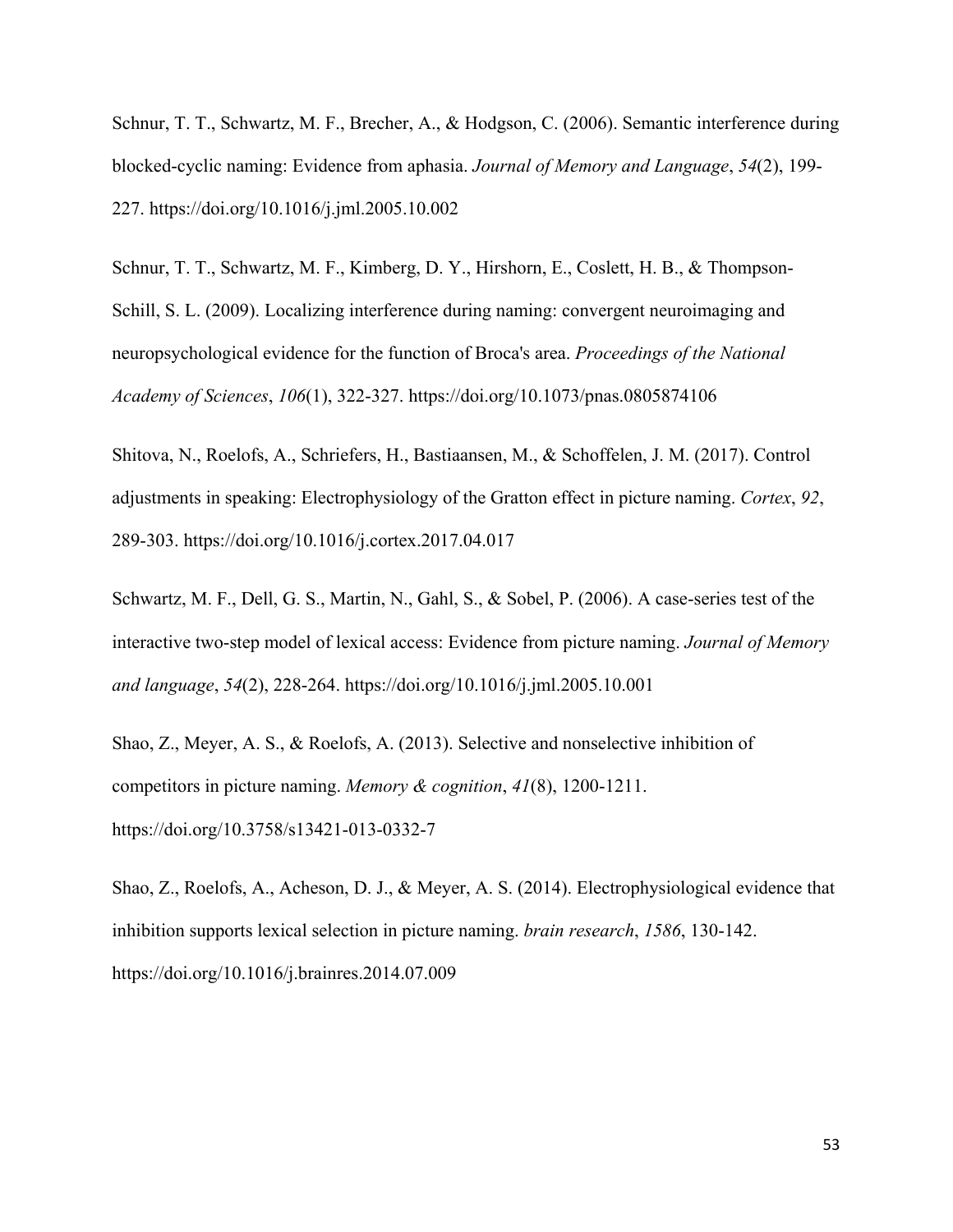Shao, Z., Roelofs, A., & Meyer, A. S. (2012). Sources of individual differences in the speed of naming objects and actions: The contribution of executive control. *Quarterly Journal of Experimental Psychology*, *65*(10), 1927-1944. https://doi.org/10.1080/17470218.2012.670252

Sikora, K., Roelofs, A., Hermans, D., & Knoors, H. (2016). Executive control in spoken nounphrase production: Contributions of updating, inhibiting, and shifting. *The Quarterly Journal of Experimental Psychology*, *69*(9), 1719-1740.

https://doi.org/10.1016/j.neuropsychologia.2016.01.037

Snyder, H. R., Banich, M. T., & Munakata, Y. (2011). Choosing our words: retrieval and selection processes recruit shared neural substrates in left ventrolateral prefrontal cortex. *Journal of cognitive neuroscience*, *23*(11), 3470-3482. https://doi.org/10.1162/jocn\_a\_00023

Thompson-Schill, S. L., D'Esposito, M., Aguirre, G. K., & Farah, M. J. (1997). Role of left inferior prefrontal cortex in retrieval of semantic knowledge: a reevaluation. *Proceedings of the National Academy of Sciences*, *94*(26), 14792-14797. https://doi.org/10.1073/pnas.94.26.14792

Vitkovitch, M., Kirby, A., & Tyrrell, L. (1996). Patterns of excitation and inhibition in picture naming. Visual Cognition, 3, 61–80. https://doi.org/10.1080/713756730

Vitkovitch, M., Rutter, C., & Read, A. (2001). Inhibitory effects during object name retrieval: The effect of interval between prime and target on picture naming responses. *British journal of psychology*, *92*(3), 483-506. https://doi.org/10.1348/000712601162301

Vitkovitch, M., & Tyrrell, L. (1999). The effects of distractor words on naming pictures at the subordinate level. *The Quarterly Journal of Experimental Psychology: Section A*, *52*(4), 905- 926. https://doi.org/10.1080/027249899390864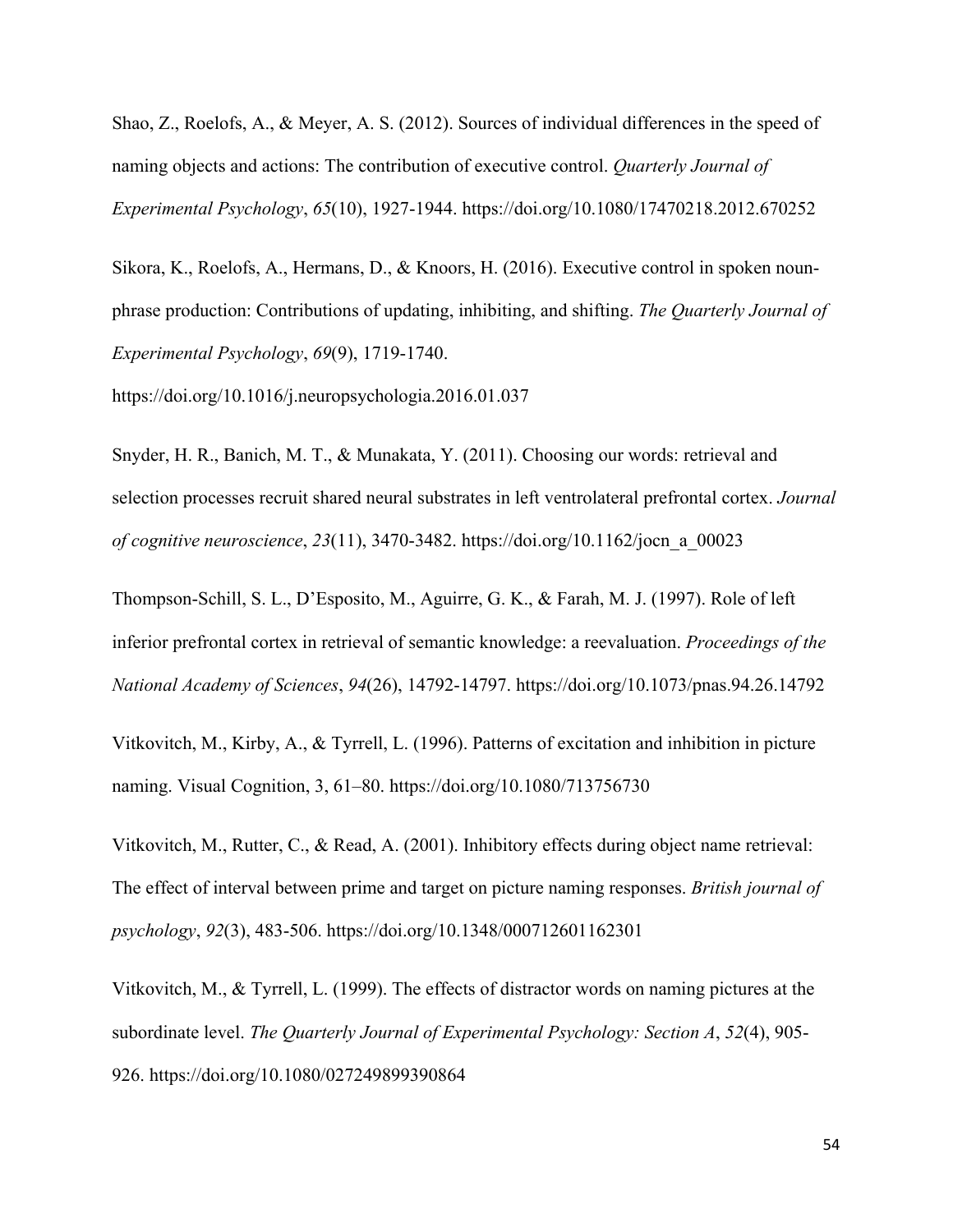Warrington, E. K., & McCarthy, R. (1983). Category specific access dysphasia. *Brain*, *106*(4), 859-878. https://doi.org/10.1093/neucas/8.3.192

Wheeldon, L. R., & Monsell, S. (1994). Inhibition of spoken word production by priming a semantic competitor. *Journal of Memory and Language*, *33*(3), 332-356. https://doi.org/10.1006/jmla.1994.1016

## **Figure captions**

Figure 1. A schematic of the mapping of semantic features to lexical representations (words) for the target CAT. Darker circles represent higher activation, which is proportional to the number of features which send activation to the lexical representation. The dotted line represents an inactive connection.

Figure 2. RTs (±*SE*) for XR and QD in Congruent and Incongruent conditions in the Simon task.

Figure 3. Proportion of miscue errors vs. other error types in all error trials in the miscue condition in XR and QD. The total number of errors in this condition is 8 for XR and 13 for QD.

Figure 4. Stroop effects in errors (errors in reversed naming − errors in straight naming) for XR, QD, and controls (±*SD*) in the unrelated and semantically-related conditions in the word-Stoop task.

Figure 5. The probability density of lexical perseveration by lag for QD and XR. The vertical line (lag 21) represents the average lag between two semantically-related items, calculated as the distance between each item and the next item from the same semantic category, averaged over all